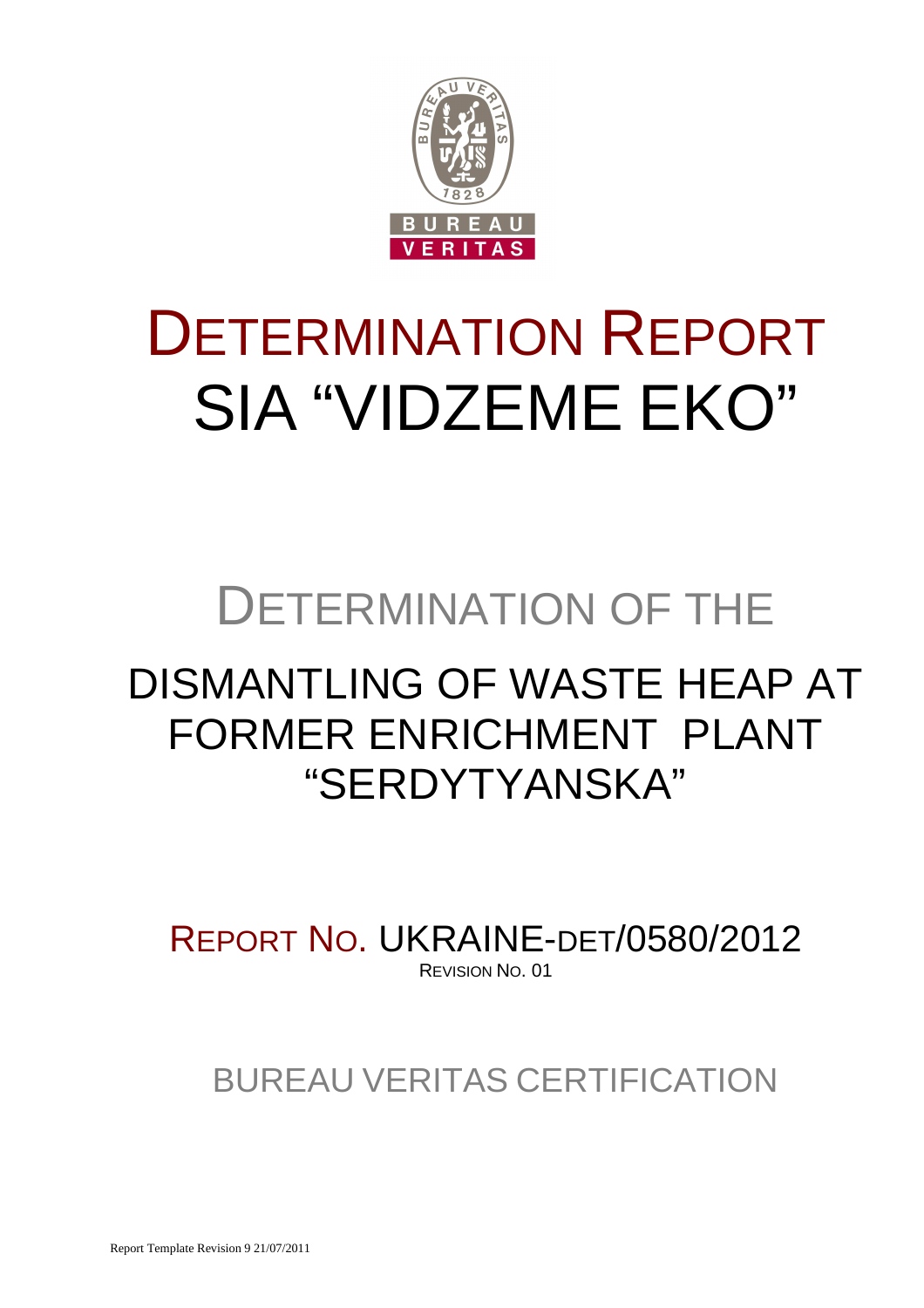



| Date of first issue:<br>23/07/2012 | Organizational unit:<br><b>Bureau Veritas Certification</b><br><b>Holding SAS</b> |  |
|------------------------------------|-----------------------------------------------------------------------------------|--|
| Client:                            | Client ref.:                                                                      |  |
| SIA "Vidzeme Eko"                  | Victor Tkachenko                                                                  |  |

Summary:

Bureau Veritas Certification has made the determination of the "Dismantling of waste heap at former enrichment plant "Serdytyanska"" project of SIA "Vidzeme Eko" located in Serdyte Village, Shakhtarsk District, Donetsk Region. Ukraine on the basis of UNFCCC criteria for the JI, as well as criteria given to provide for consistent project operations, monitoring and reporting. UNFCCC criteria refer to Article 6 of the Kyoto Protocol, the JI rules and modalities and the subsequent decisions by the JI Supervisory Committee, as well as the host country criteria.

The determination scope is defined as an independent and objective review of the project design document, the project's baseline study, monitoring plan and other relevant documents, and consisted of the following three phases: i) desk review of the project design and the baseline and monitoring plan; ii) follow-up interviews with project stakeholders; iii) resolution of outstanding issues and the issuance of the final determination report and opinion. The overall determination, from Contract Review to Determination Report & Opinion, was conducted using Bureau Veritas Certification internal procedures.

The first output of the determination process is a list of Clarification and Corrective Action Requests (CL and CAR), presented in Appendix A. Taking into account this output, the project proponent revised its project design document.

In summary, it is Bureau Veritas Certification's opinion that the project correctly applies Guidance on criteria for baseline setting and monitoring and meets the relevant UNFCCC requirements for the JI and the relevant host country criteria.

| Report No.:<br>UKRAINE-det/0580/2012                                                     | JI     | Subject Group:         | Indexing terms                              |
|------------------------------------------------------------------------------------------|--------|------------------------|---------------------------------------------|
| Project title:<br>Dismantling of waste heap at former enrichment<br>plant "Serdytyanska" |        |                        |                                             |
| Work carried out by<br>Vyacheslav Yeriomin - Team Leader, Lead                           |        |                        | No distribution without permission from the |
| verifier<br>Sergii Vertefetskyi - Team Member, Verifier                                  |        |                        | Client or responsible organizational unit   |
| Work reviewed by<br>Ivan Sokolov - Internal Technical Reviewer                           |        |                        | Limited distribution                        |
| Nikolay Chekhinestralso ventilas Cervication                                             |        |                        |                                             |
| Work approved by                                                                         |        |                        |                                             |
| Ivan Sokolov - Coperational Manager                                                      |        |                        | Unrestricted distribution                   |
| Date of this revision<br>24/07/2012                                                      | Rev No | Number of pages/<br>50 |                                             |

1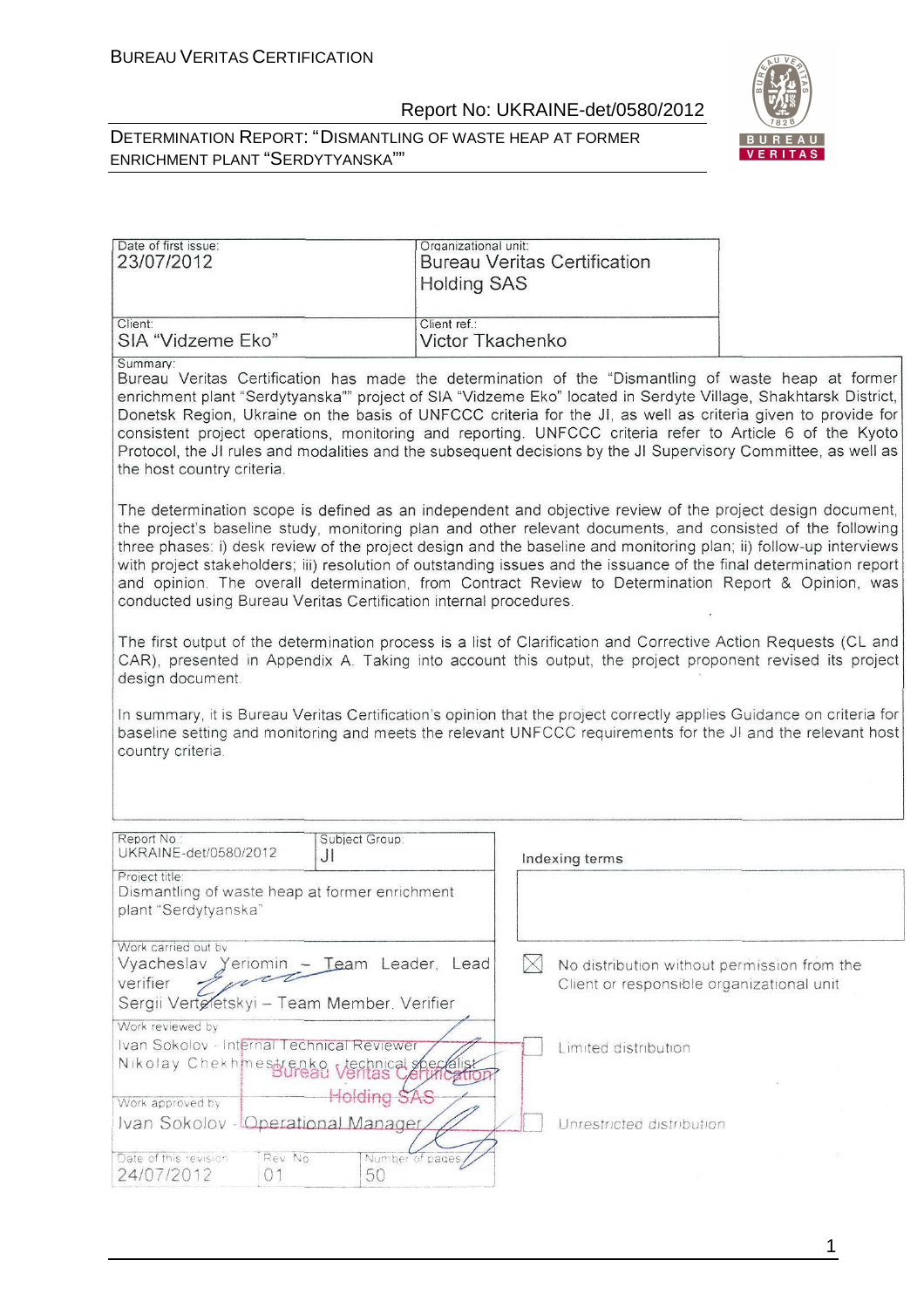DETERMINATION REPORT: "DISMANTLING OF WASTE HEAP AT FORMER ENRICHMENT PLANT "SERDYTYANSKA""

# **Table of Contents Page 2018**

| 1<br>1.1<br>1.2<br>1.3 | Objective<br>Scope<br>Determination team                                                    | 3<br>3<br>3    |
|------------------------|---------------------------------------------------------------------------------------------|----------------|
| $\overline{2}$         |                                                                                             |                |
| 2.1                    | <b>Review of Documents</b>                                                                  | $\overline{4}$ |
| 2.2                    | Follow-up Interviews                                                                        | 5              |
| 2.3                    | Resolution of Clarification and Corrective Action Requests                                  | 5              |
| 3                      |                                                                                             |                |
| 4                      |                                                                                             |                |
| 4.1                    | Project approvals by Parties involved (19-20)                                               | 8              |
| 4.2                    | Authorization of project participants by Parties involved (21)                              | 8              |
| 4.3                    | Baseline setting (22-26)                                                                    | 8              |
| 4.4                    | Additionality (27-31)                                                                       | 11             |
| 4.5                    | Project boundary (32-33)                                                                    | 13             |
| 4.6                    | Crediting period (34)                                                                       | 14             |
| 4.7                    | Monitoring plan (35-39)                                                                     | 14             |
| 4.8                    | Leakage (40-41)                                                                             | 19             |
| 4.9                    | Estimation of emission reductions or enhancements of net removals<br>$(42-47)$              | 20             |
| 4.10                   | Environmental impacts (48)                                                                  | 22             |
| 4.11                   | Stakeholder consultation (49)                                                               | 22             |
| 4.12                   | Determination regarding small scale projects (50-57)                                        | 23             |
| 4.13                   | Determination regarding land use, land-use change and forestry<br>(LULUCF) projects (58-64) | 23             |
| 4.14                   | Determination regarding programmes of activities (65-73)                                    | 23             |
| 5                      | SUMMARY AND REPORT OF HOW DUE ACCOUNT WAS<br>TAKEN OF COMMENTS RECEIVED PURSUANT TO         |                |
| 6                      |                                                                                             |                |
| 7                      |                                                                                             |                |
|                        |                                                                                             |                |

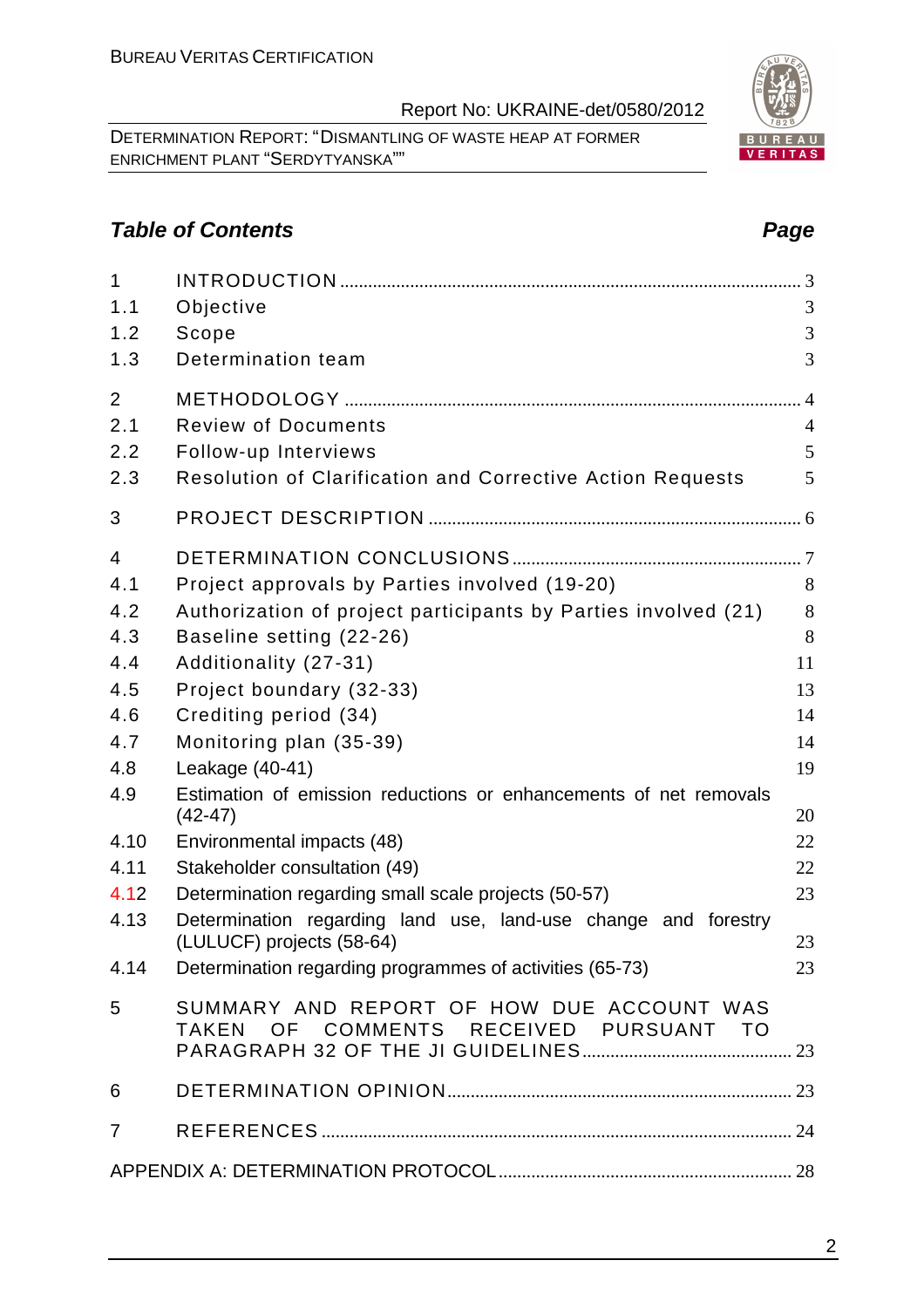DETERMINATION REPORT: "DISMANTLING OF WASTE HEAP AT FORMER ENRICHMENT PLANT "SERDYTYANSKA""



# **1 INTRODUCTION**

SIA "Vidzeme Eko" has commissioned Bureau Veritas Certification to determine its JI project "Dismantling of waste heap at former enrichment plant "Serdytyanska"" (hereafter called "the project") at Serdyte village, Shakhtarsk District, Donetsk Region, Ukraine.

This report summarizes the findings of the determination of the project, performed on the basis of UNFCCC criteria, as well as criteria given to provide for consistent project operations, monitoring and reporting.

# **1.1 Objective**

The determination serves as project design verification and is a requirement of all projects. The determination is an independent third party assessment of the project design. In particular, the project's baseline, the monitoring plan (MP), and the project's compliance with relevant UNFCCC and host country criteria are determined in order to confirm that the project design, as documented, is sound and reasonable, and meets the stated requirements and identified criteria. Determination is a requirement for all JI projects and is seen as necessary to provide assurance to stakeholders of the quality of the project and its intended generation of emission reduction units (ERUs).

UNFCCC criteria refer to Article 6 of the Kyoto Protocol, the JI rules and modalities and the subsequent decisions by the JI Supervisory Committee, as well as the host country criteria.

# **1.2 Scope**

The determination scope is defined as an independent and objective review of the project design document, the project's baseline study and monitoring plan and other relevant documents. The information in these documents is reviewed against Kyoto Protocol requirements, UNFCCC rules and associated interpretations.

The determination is not meant to provide any consulting towards the Client. However, stated requests for clarifications and/or corrective actions may provide input for improvement of the project design.

# **1.3 Determination team**

The determination team consists of the following personnel:

Vyacheslav Yeriomin

Bureau Veritas Certification Team Leader, Climate Change Verifier

Sergii Verteletskyi

Bureau Veritas Certification Climate Change Verifier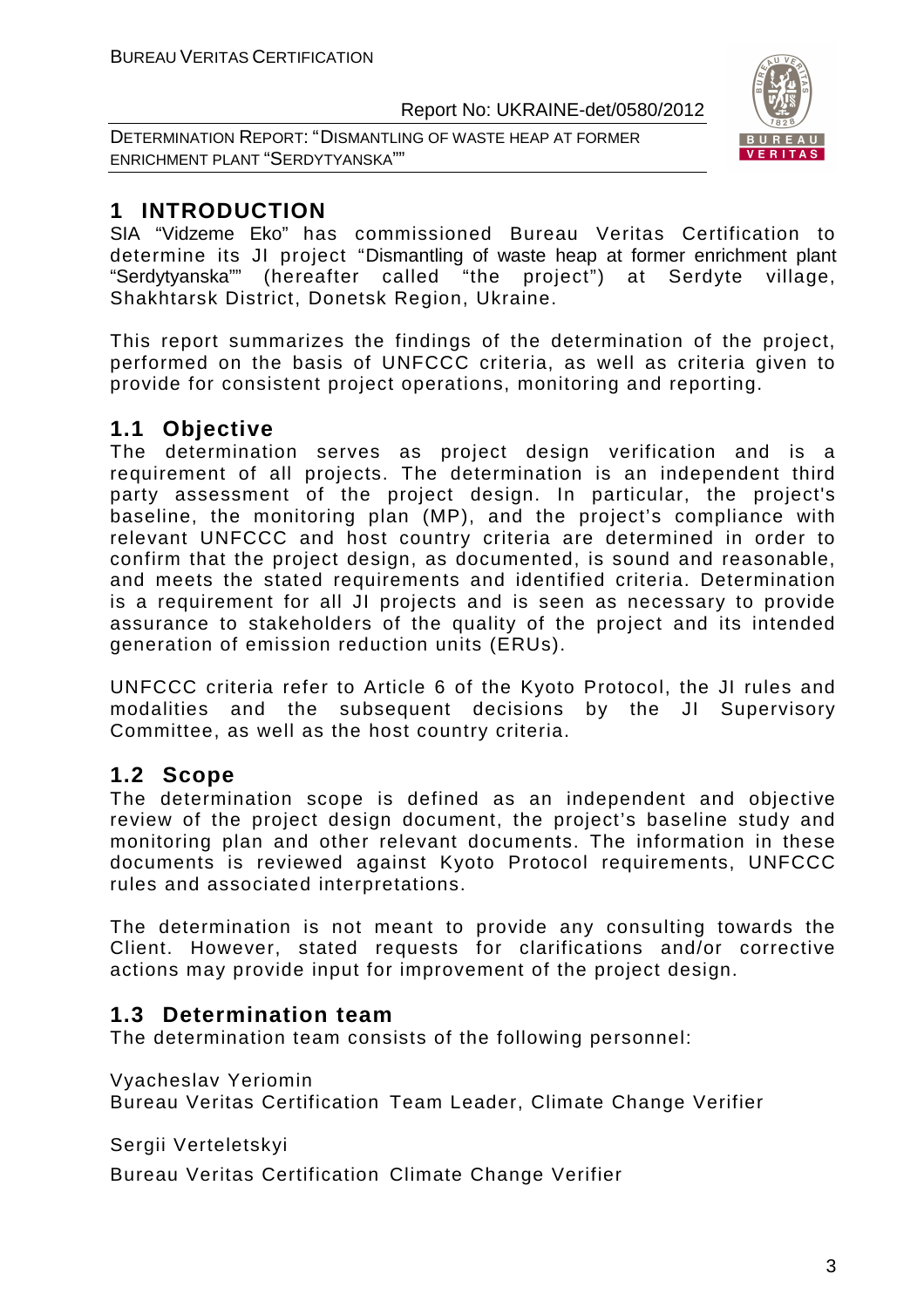DETERMINATION REPORT: "DISMANTLING OF WASTE HEAP AT FORMER ENRICHMENT PLANT "SERDYTYANSKA""



This determination report was reviewed by:

Ivan Sokolov Bureau Veritas Certification, Internal reviewer

Nikolay Chekhmestrenko

Bureau Veritas Certification, technical specialist

# **2 METHODOLOGY**

The overall determination, from Contract Review to Determination Report & Opinion, was conducted using Bureau Veritas Certification internal procedures.

In order to ensure transparency, a determination protocol was customized for the project, according to the version 01 of the Joint Implementation Determination and Verification Manual, issued by the Joint Implementation Supervisory Committee at its 19 meeting on 04/12/2009. The protocol shows, in a transparent manner, criteria (requirements), means of determination and the results from determining the identified criteria. The determination protocol serves the following purposes:

- It organizes, details and clarifies the requirements a JI project is expected to meet;
- It ensures a transparent determination process where the determiner will document how a particular requirement has been determined and the result of the determination.

The completed determination protocol is enclosed in Appendix A to this report.

### **2.1 Review of Documents**

The Project Design Document (PDD) submitted by SIA "Vidzeme Eko" and additional background documents related to the project design and baseline, i.e. country Law, Guidelines for users of the joint implementation project design document form, Approved CDM methodology and/or Guidance on criteria for baseline setting and monitoring, Kyoto Protocol, Clarifications on Determination Requirements to be Checked by an Accredited Independent Entity were reviewed.

To address Bureau Veritas Certification corrective action and clarification requests, SIA "Vidzeme Eko" revised the PDD and resubmitted it on 24.07.2012.

The determination findings presented in this report relate to the project as described in the PDD version 2.0.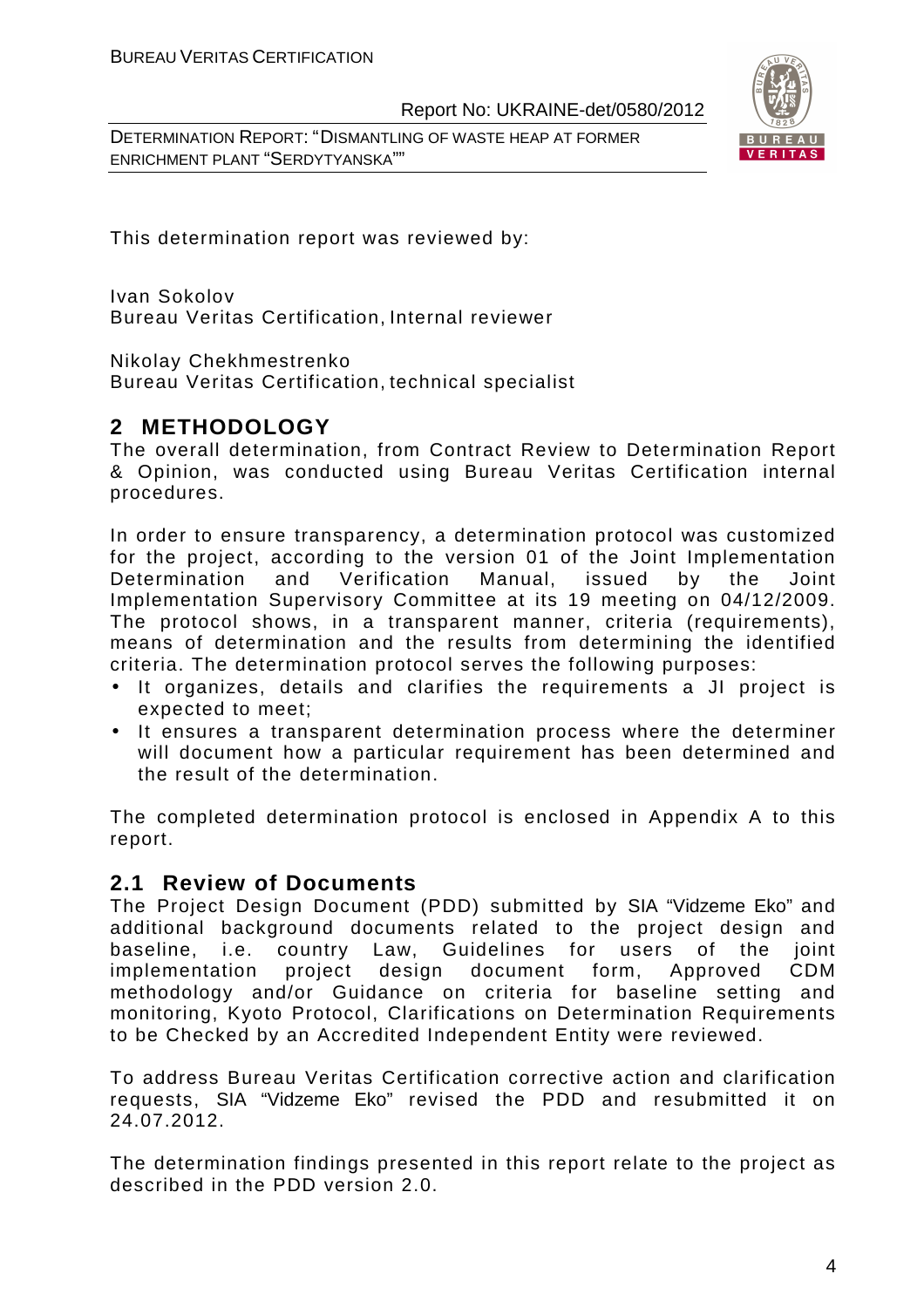DETERMINATION REPORT: "DISMANTLING OF WASTE HEAP AT FORMER ENRICHMENT PLANT "SERDYTYANSKA""



# **2.2 Follow-up Interviews**

On 23/07/2012 Bureau Veritas Certification performed on-site interviews with project stakeholders to confirm selected information and to resolve issues identified in the document review. Representatives of PE PCF "ALTAIR 2007" and SIA "Vidzeme Eko" were interviewed (see References). The main topics of the interviews are summarized in Table 1.

|  | Table 1 |  | <b>Interview topics</b> |  |
|--|---------|--|-------------------------|--|
|--|---------|--|-------------------------|--|

| <b>Interviewed</b> | <b>Interview topics</b>                                    |
|--------------------|------------------------------------------------------------|
| organization       |                                                            |
| PE PCF "ALTAIR     | <b>Project History</b><br>⋗                                |
| 2007"              | Project Approach                                           |
|                    | Project boundary<br>➤                                      |
|                    | <b>Implementation Schedule</b>                             |
|                    | Organization structure                                     |
|                    | Authorities and responsibilities                           |
|                    | Training of personnel<br>➤                                 |
|                    | Quality management procedures and technologies<br>➤        |
|                    | Records on rehabilitation/implementation of equipment<br>➤ |
|                    | Metering equipment control                                 |
|                    | Metering record keeping system, database                   |
|                    | Technical documentation                                    |
|                    | Monitoring plan and procedures<br>➤                        |
|                    | Permits and licenses                                       |
| <b>CONSULTANT</b>  | Baseline methodology<br>➤                                  |
| SIA "Vidzeme Eko"  | Monitoring plan                                            |
|                    | Additionality proofs<br>⋗                                  |
|                    | Calculation of emission reductions                         |

# **2.3 Resolution of Clarification and Corrective Action Requests**

The objective of this phase of the determination is to raise the requests for corrective actions and clarification and any other outstanding issues that needed to be clarified for Bureau Veritas Certification positive conclusion on the project design.

If the determination team, in assessing the PDD and supporting documents, identifies issues that need to be corrected, clarified or improved with regard to JI project requirements, it will raise these issues and inform the project participants of these issues in the form of:

(a) Corrective action request (CAR), requesting the project participants to correct a mistake in the published PDD that is not in accordance with the (technical) process used for the project or relevant JI project requirement or that shows any other logical flaw;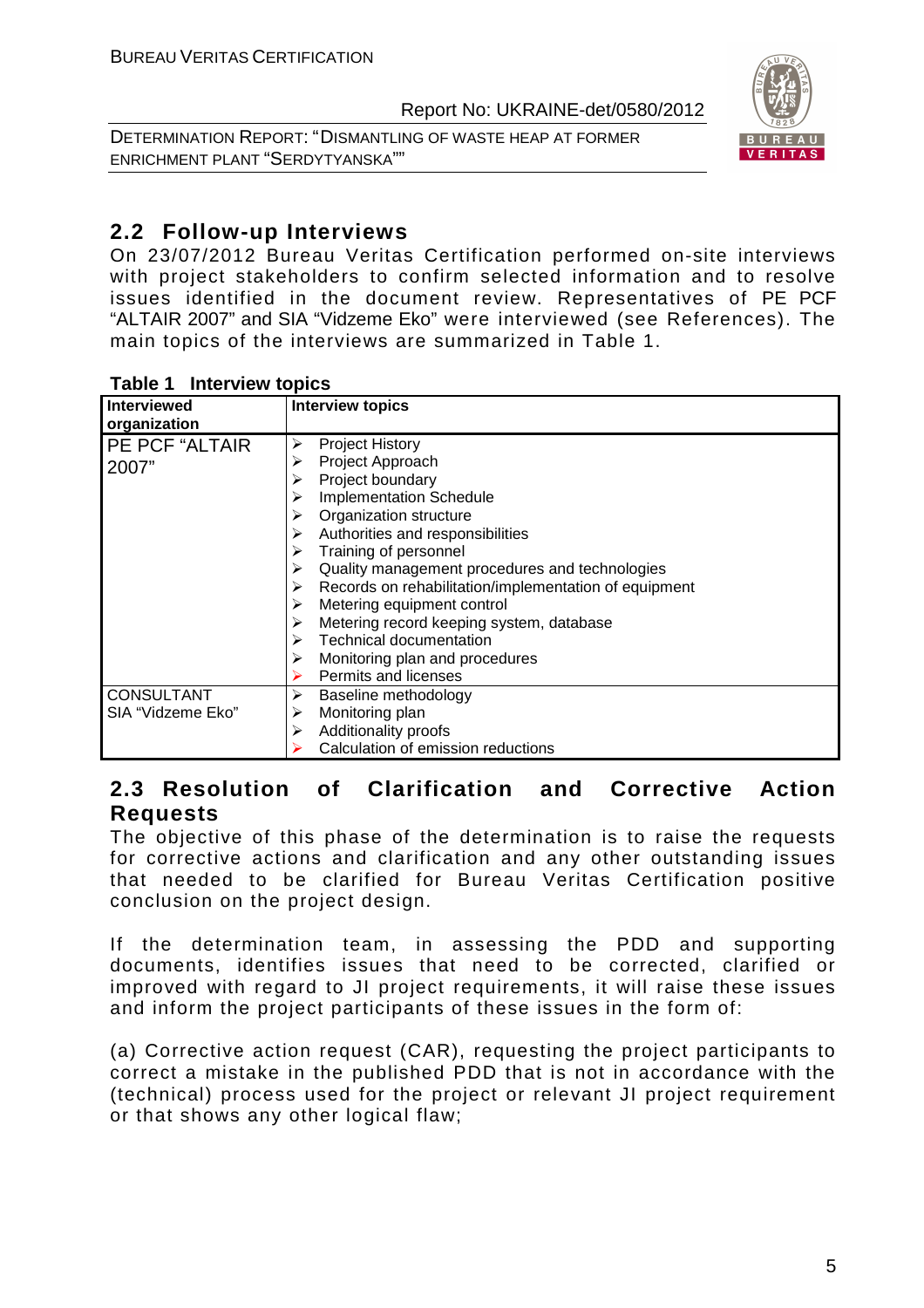DETERMINATION REPORT: "DISMANTLING OF WASTE HEAP AT FORMER ENRICHMENT PLANT "SERDYTYANSKA""



(b) Clarification request (CL), requesting the project participants to provide additional information for the determination team to assess compliance with the JI project requirement in question;

(c) Forward action request (FAR), informing the project participants of an issue, relating to project implementation but not project design, that needs to be reviewed during the first verification of the project.

The determination team will make an objective assessment as to whether the actions taken by the project participants, if any, satisfactorily resolve the issues raised, if any, and should conclude its findings of the determination.

To guarantee the transparency of the verification process, the concerns raised are documented in more detail in the determination protocol in Appendix A.

# **3 PROJECT DESCRIPTION**

Proposed project provides complete dismantling of the dump at the former enrichment plant "Serdytyanska" with further reclamation of the area by restoring its fertile layer. During dismantling of the dump, the rocks will be divided into fractions, which will be used for blending with steam coal and subsequently supplied to heat power plants and boiler houses for burning as fuel. After sorting, the large fractions will be used for building and repairing of roads. As the result, rock mass of the dump will be fully utilized, and the received coal will replace coal, which otherwise would have had to be mined. As the result of the project, the opportunity of selfignition of heap will be eliminated. An important component of the project is its second phase – complex reclamation of the area by restoring its fertile layer and full restoration of natural ecological community. This part of the project is required, but totally expensive, due to this mechanism of joint implementation was one of the prominent factors of the project from the beginning, and financial benefits as part of this mechanism considered one of the reasons of the project implementation.

The project provides the assemblage and installation of sorting rock mass complex of dump of former enrichment plant "Serdytyanska" consisting of :

- Point of loading rock mass on Conveyor SP-202MS;
- -Point of sorting rock mass in classes 0-30 mm and 30 mm (vibrating inertial sifter GIL-52);
- Point of storage class 0-30 mm (sheds).

Class +30 mm is expected (as required under discharging tray of sifter) to be loaded in transports and delivered to customers for building and repairing of category 4-5 roads. Class 0-30 mm is expected to be loaded in transports, undergoes a mandatory procedure of weighting and is sent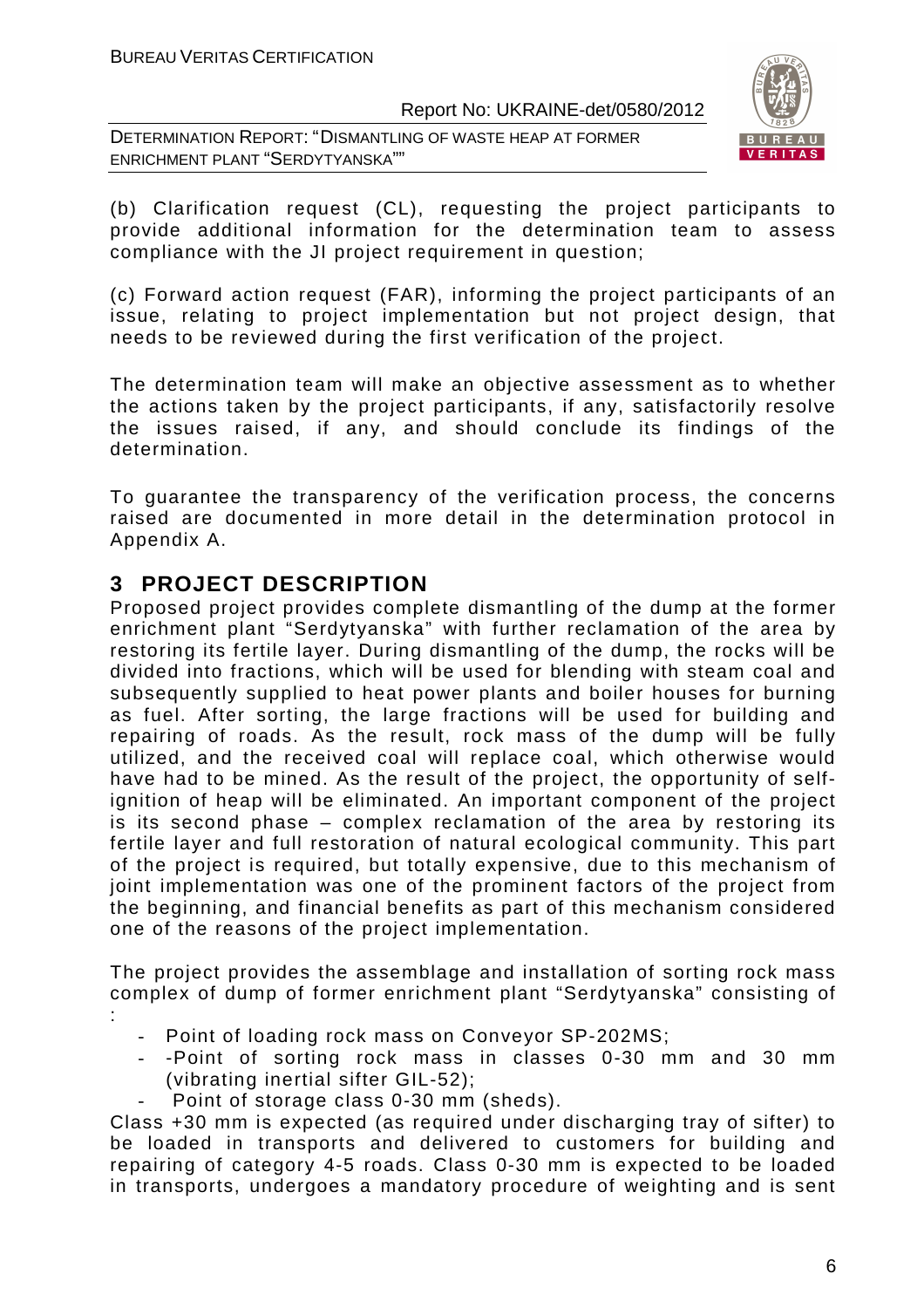DETERMINATION REPORT: "DISMANTLING OF WASTE HEAP AT FORMER ENRICHMENT PLANT "SERDYTYANSKA""



to the consumer (SPC "Oblpalyvo") for blending and subsequent combustion in the thermal power plants or boiler houses. Blending of fraction (0-30) with a steam coal allows realizing the fine finishing of quality the energy coal to the requirements of Standart 4083-2002, without compromising the quality of fuel on the one hand, but resulting in saving valuable energy coal on the other hand.

Technological scheme of the complex is as follows:

The rock mass of disassembly dump is delivered to the feeding scraper conveyor SP-202MS by Loader TO-28A with a bucket capacity of 2.5 m3. Humidification is applied (if the humidity of material doesn't exceed 8%) with sprinklers before the rock mass is delivered on the conveyor belt. From the scraper conveyor through the handling unit the rock mass is fed to the sifter GIL-52 for the sorting into two classes - 0-30 mm and +30 mm. Productivity of the sifter on the original product is up to 200 tons / hour. Product of sifter screens +30 mm through the discharge tray, equipped with built-in nozzles for humidification, filled on the intermediate platform without significant accumulation. From the intermediate platform this fraction by the loader Amkodor-342V loaded into trucks and transported to the consumer (for building and repairing of category 4-5 roads).

Product of sorting class 0-30 through handling unit of sifter supplied on belt conveyor KLS. From the belt conveyor rock mass of class 0-30 mm through the handling unit of conveyor with built-in nozzles for humidification, emptied on the intermediate platform without significant accumulation, where loader ZL-50F loaded it in trucks or on a platform (warehouse) for storage. Warehouse is used if necessary without longterm storage. From storage the rock mass 0-30 mm by loader is loaded into trucks.

The project capacity of the complex allows to produce from 300 000 to 400 000 tons of sorted rock mass 0-30 mm per year.

Identified problem areas for project description, project participants' responses and conclusions of Bureau Veritas Certification are described in Annex A (CAR 01, CAR 02, CL01-CL03).

# **4 DETERMINATION CONCLUSIONS**

In the following sections, the conclusions of the determination are stated.

The findings from the desk review of the original project design documents and the findings from interviews during the follow up visit are described in the Determination Protocol in Appendix A.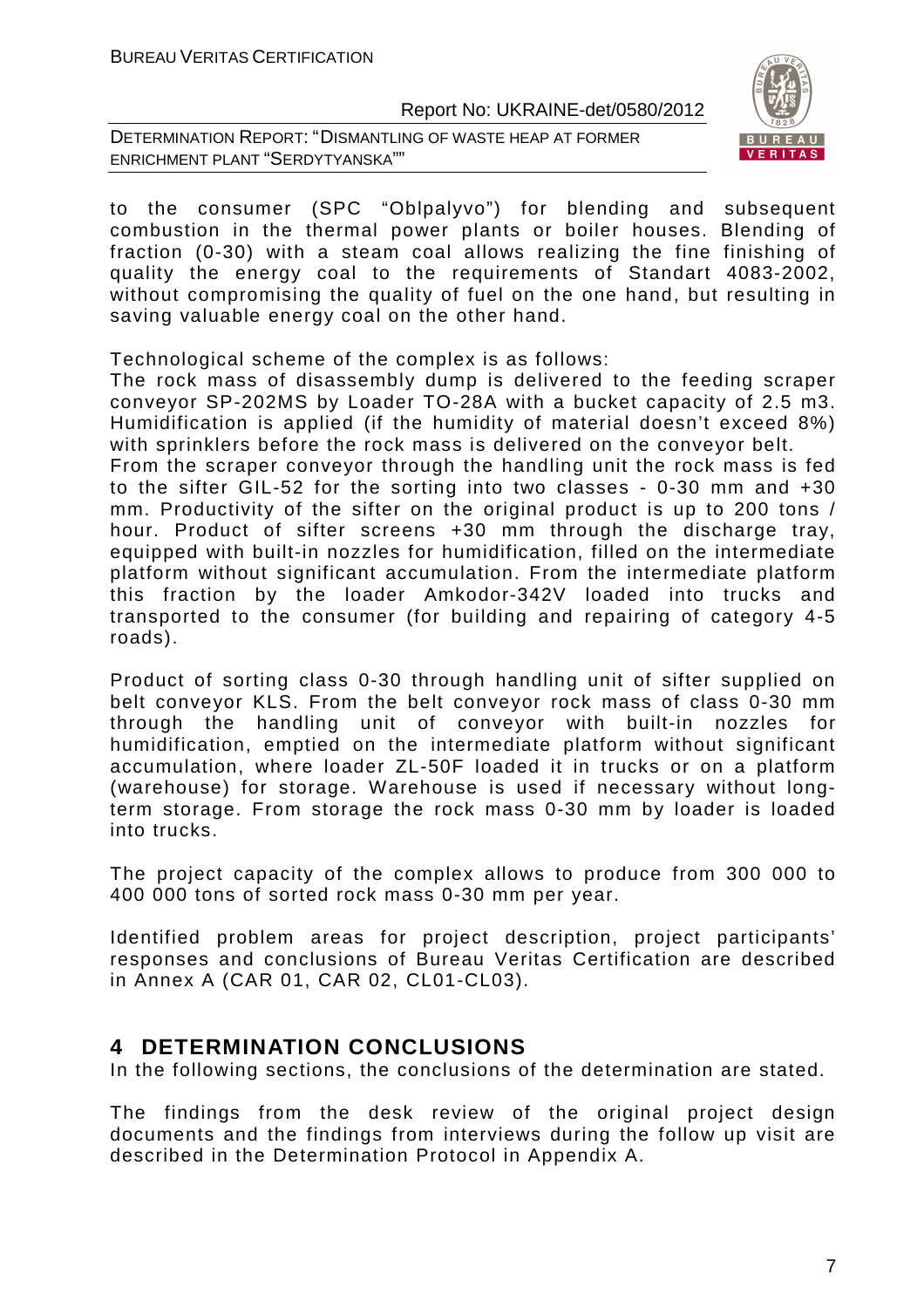DETERMINATION REPORT: "DISMANTLING OF WASTE HEAP AT FORMER ENRICHMENT PLANT "SERDYTYANSKA""



The Clarification and Corrective Action Requests are stated, where applicable, in the following sections and are further documented in the Determination Protocol in Appendix A. The determination of the Project resulted in 10 Corrective Action Requests and 7 Clarification Requests.

The number between brackets at the end of each section corresponds to the DVM paragraph

# **4.1 Project approvals by Parties involved (19-20)**

The project has already received Letter of Endorsement #1934/23/7 dated 23/07/2012 issued by State Environmental Investment Agency.

The Bureau Veritas Certification obtained Letter of Endorsement from SIA "Vidzeme-Eko" and doesn't doubt in its authenticity.

As for this time no written project approvals of the project from the Parties Involved are available (see CAR03 pending till the Host Party LoA received). After receiving Determination Report from the Accredited Independent Entity (AIE) project documentation will be submitted to the Ukrainian Designated Focal Point (DFP) which is State Environment Investment Agency for receiving the Letter of Approval.

The written approvals from the other Party will be obtained later on.

# **4.2 Authorization of project participants by Parties involved (21)**

In accordance with paragraph 21 of the DVM the assessment of this area focuses on whether each of the legal entities listed as project participants in the PDD is authorized by a Party involved, which is also listed in the PDD.

Authorisation of the project participants by Parties involved is expected through a written project approval, see CAR03 that is pending.

# **4.3 Baseline setting (22-26)**

The PDD explicitly indicates that using a methodology for baseline setting and monitoring developed in accordance with appendix B of the JI guidelines (hereinafter referred to as JI specific approach) was the selected approach for identifying the baseline.

The PDD provides a detailed theoretical description in a complete and transparent manner, as well as justification, that the baseline is established:

(a) By listing and describing the following plausible future scenarios on the basis of conservative assumptions and selecting the most plausible one:

### Scenario 1. Continuation of existing situation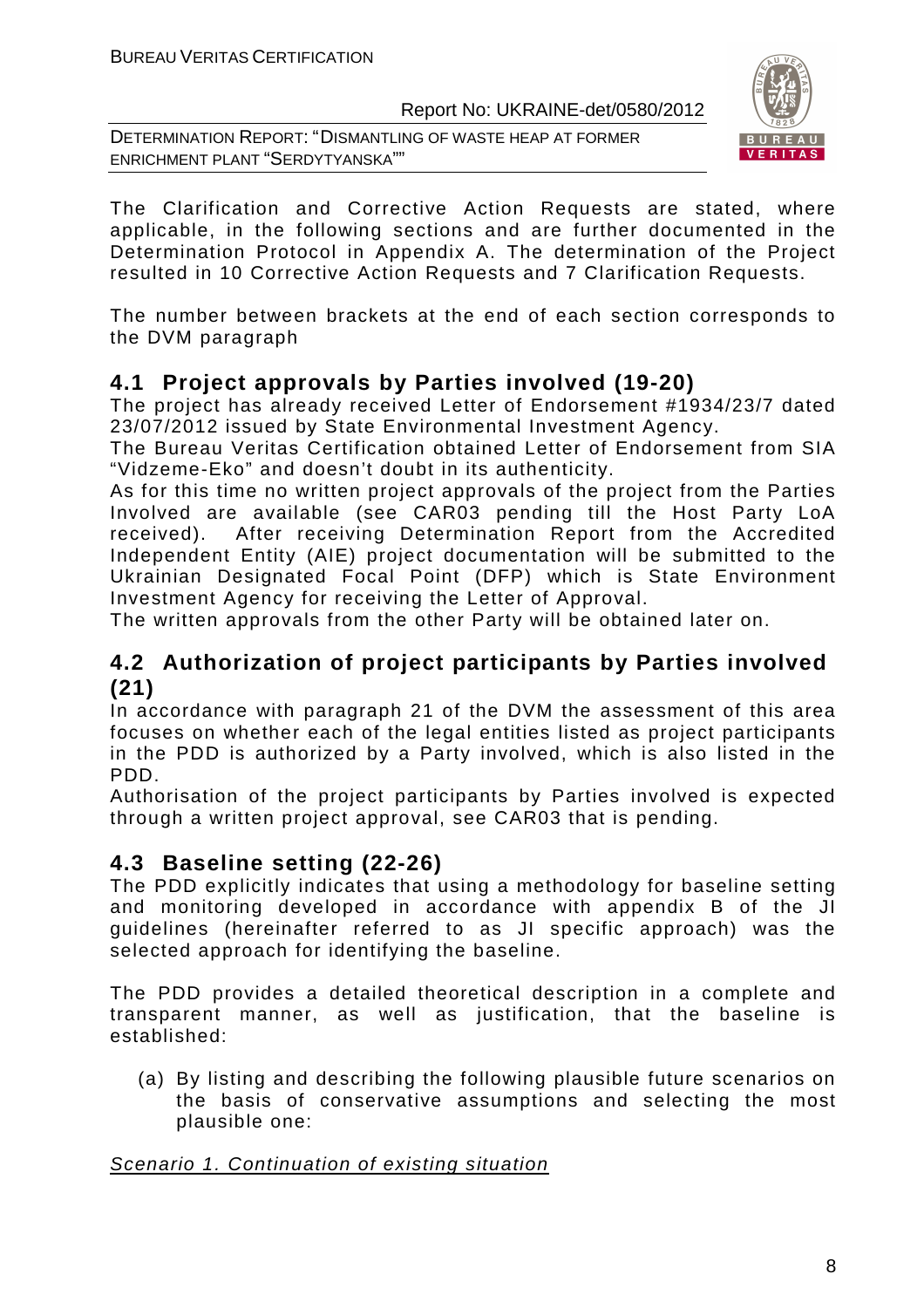DETERMINATION REPORT: "DISMANTLING OF WASTE HEAP AT FORMER ENRICHMENT PLANT "SERDYTYANSKA""



This scenario does not anticipate any activities and therefore does not face any barriers.

#### Scenario 2. Direct energy production from the heat energy of burning waste heap

#### Technological barrier:

This scenario is based on the highly experimental technology, which has not been implemented even in a pilot project. It is also not suitable for all waste heaps as the project owner will have to balance the energy resource availability (i.e. waste heap location) and the location of the energy user. On-site generation of electricity addresses this problem but requires additional interconnection engineering. In general this technology has yet to prove its viability. In addition it does not allow the control and management of the emitted gases. This technology can be applied only in the presence of dumps with developed combustion centre. Even if the probability of burning rock dump is very high, it is currently impossible to predict the time of its outbreak and therefore predict the start of the use of thermal energy released during its combustion.

#### Investment barrier:

Investment into unproven technology carries a high risk. In case of Ukraine, which carries a high country risk, investment into such unproven energy projects are less likely to attract investors than some other opportunities in the energy sector with higher returns. The pioneering character of the project may appeal to development programmes and governmental incentives but cost of the produced energy is likely to be much higher than alternatives.

#### Scenario 3. Production of construction materials from waste heap matter Technological barrier:

This scenario is based on known technology, however, this technology is not currently available in Ukraine and there is no evidence that such projects will be implemented in the near future. It is also not suitable for all types of waste heaps as the content of waste heap has to be predictable in order for project owner to be able to produce quality materials. High contents of sulphur and moisture can reduce the suitability of the waste heap for processing. A large scale deep exploration of the waste heap has to be performed before the project can start.

#### Scenario 4. Coal extraction from waste heaps without JI incentives

Investment barrier: This scenario is financially unattractive and faces barriers. Detailed description of proposed scenario barriers is provided in the section B.2 of the PDD version 2.0.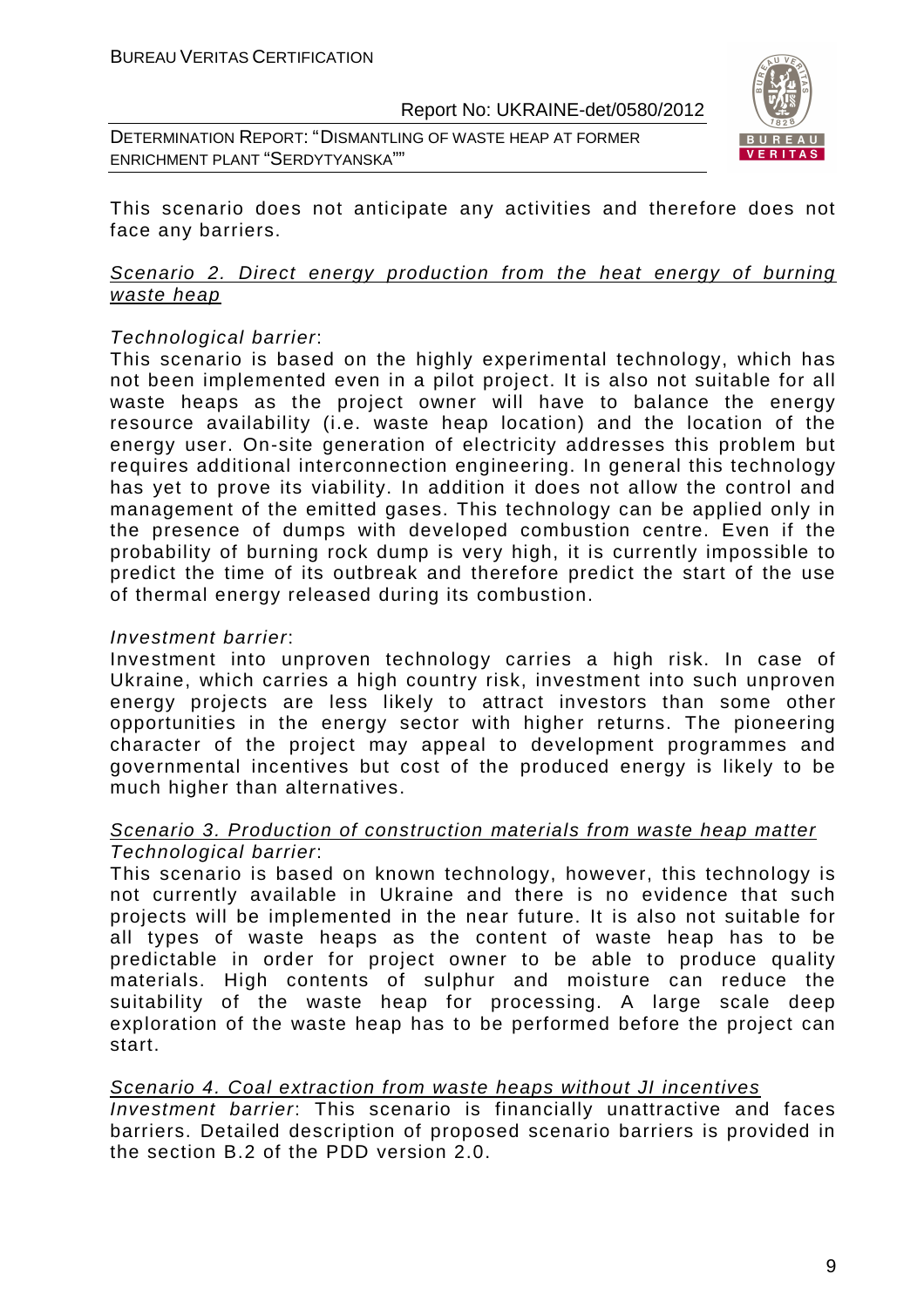DETERMINATION REPORT: "DISMANTLING OF WASTE HEAP AT FORMER ENRICHMENT PLANT "SERDYTYANSKA""



#### Scenario 5. Systematic monitoring of waste heaps condition and regular fire prevention and extinguishing measures

Investment barrier: This scenario does not represent any revenues but anticipates additional costs for waste heaps owners. Monitoring of the waste heap status is not done systematically and in general actions are left to the discretion of the individual owners. Waste heaps are mostly owned by mines or regional coal mining associations. Coal mines in Ukraine suffer from limited investment resulting often in safety problems due to complicated mining conditions and financial constraints, with miners' salaries often being delayed by few months. Waste heaps in this situation are considered as additional burdens and mines often do not even perform minimum required maintenance. Exact data are not always available. From a commercial view point the fines that are usually levied by the authorities are considerably lower than costs of all the measures outlined by this scenario.

In this context, the Bureau Veritas Certification assessed whether the key factors that affect a baseline were taken into account. The project participants established the baseline taking into account the following key factors:

- sectoral reform initiatives;
- local fuel availability;
- power sector expansion plans;
- economic situation in the project sector.

The project participants applied the selected approach with transparency. Necessary information on approaches, assumptions, parameters, data sources and key factors is available in the PDD

Project participants used default values to the extent possible in order to reduce uncertainty and provide conservative data for emission calculations.

Also, conservative approach is the calculation of energy consumption, as the maximum possible consumption by 2-shift work of the main and auxiliary equipment throughout the year without exception.

According to the proposed approach emission reductions will be earned only within the project activity, so no emission reductions can be earned due to any changes outside the project activity or due to force majeure.

According to the described approach, emission reduction units shall be obtained only when due to the project boundaries coal will be extracted from the dump

Emissions in the baseline scenario are calculated as follows:

 $BE_v = BE_{WHB.v}$ , (1)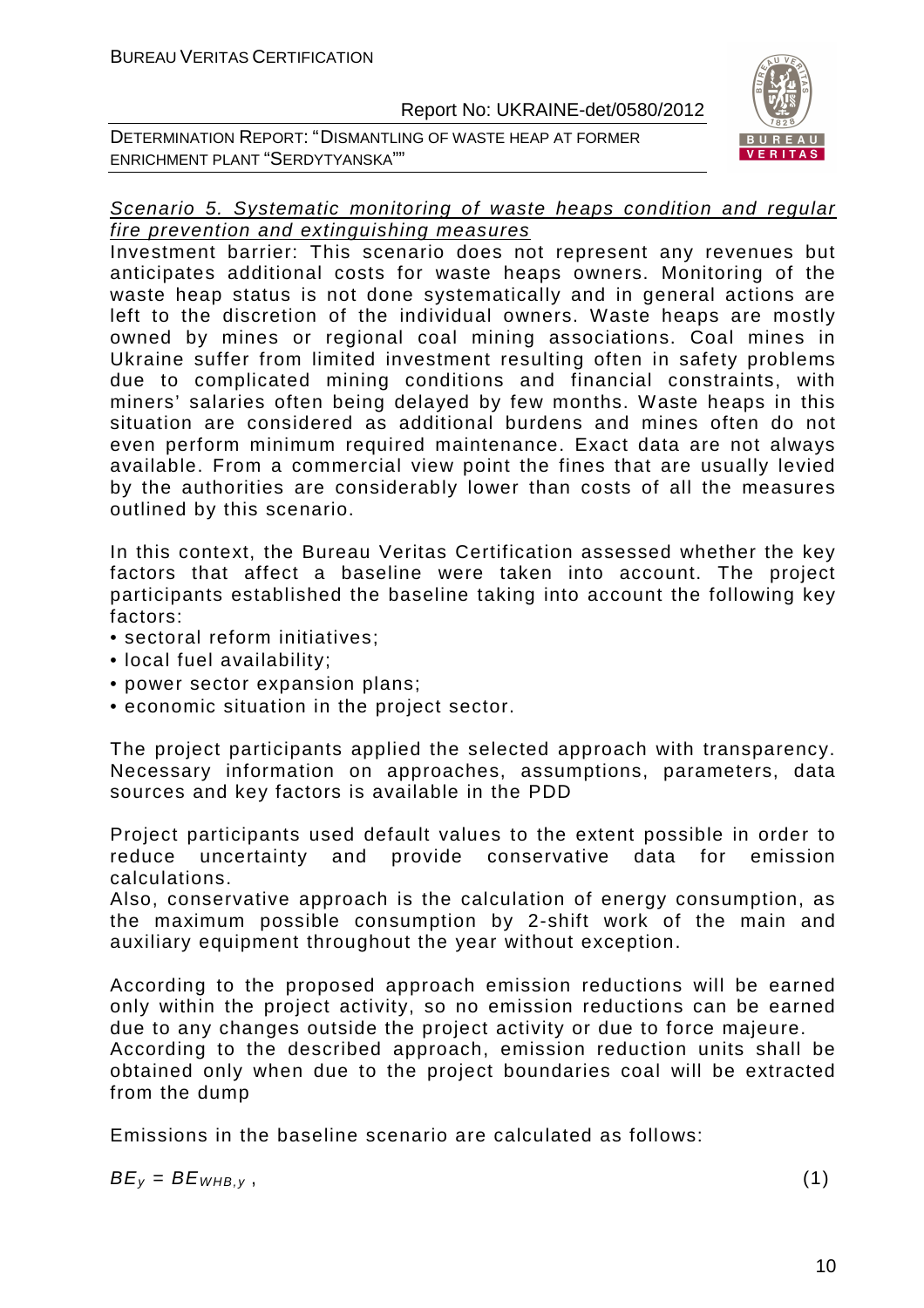DETERMINATION REPORT: "DISMANTLING OF WASTE HEAP AT FORMER ENRICHMENT PLANT "SERDYTYANSKA""



Where:

 $BE<sub>WHRV</sub>$  - baseline emissions due to burning of the waste heap in the year y (tCO2 equivalent ),

Baseline emissions due to burning dumps in year y calculated by the formula:

 $BE_{WHB,y} = FC_{BE,Coal,y}$ /1000 $\cdot \rho$  whe  $\cdot$  NCV  $_{Coal} \cdot$  OXID  $_{Coal} \cdot K_{Coal}^c \cdot$  44/12 (2) where:

 $FC_{BE, coal, y}$  - amount of coal that has been mined in the baseline scenario and combusted for energy use, equivalent to the amount of coal extracted from the waste heap because of the project activity in the year y, t;

 $\rho$  w<sub>HB</sub> - probability of waste heap burning, d/l;

 $NCV_{Coal}$  - net Calorific Value of coal, TJ/kt;

OXID  $_{Coal}$  - carbon Oxidation factor of coal, d/l;

 $K_{\text{Coal}}^c$  - carbon content of coal, tC/TJ;

1/1000 - conversion factor from tons in kilotonnes, d / l

44/12 - stoichiometric relationship between the molecular weight of carbon dioxide and carbon.

The amount of coal produced in mines in the baseline scenario is calculated by the formula:

 $FC_{BE,Coal,y} = FR_{Coal,y} \cdot (1-A_{rock,y}/100-W_{rock,y}/100) \cdot (1-A_{Coal}/100-W_{Coal}/100)$  (3)

where:

 $FR_{\text{Coal,v}}$  - amount of sorted fraction (0-30mm), which is extracted from the dumps because of the project in a year y, that came to blending with further combustion in thermal power plants, t;

 $A_{rock, v}$  - the average ash content of sorted fractions (0-30mm), which is extracted from dump in year y,%

 $W_{rock,v}$  - the average humidity of sorted fractions (0-30mm), which is extracted from dump in year y, %;

 $A_{Coal}$  - the average ash content of coal, mined in Donetsk region of Ukraine, %;

 $W_{Coal}$  - the average humidity of coal, mined in Donetsk region of Ukraine,  $\%$ :

100 - conversion factor from percent to fraction, d/l.

Identified problem areas for baseline for baseline setting, project participants' responses and conclusions of Bureau Veritas Certification are described in Annex A (CAR 04, CAR 05, CL 04, CL05).

# **4.4 Additionality (27-31)**

The project "Dismantling of waste heap at former mine "ROZSYPNYANSKA-1" is selected as the comparable JI project.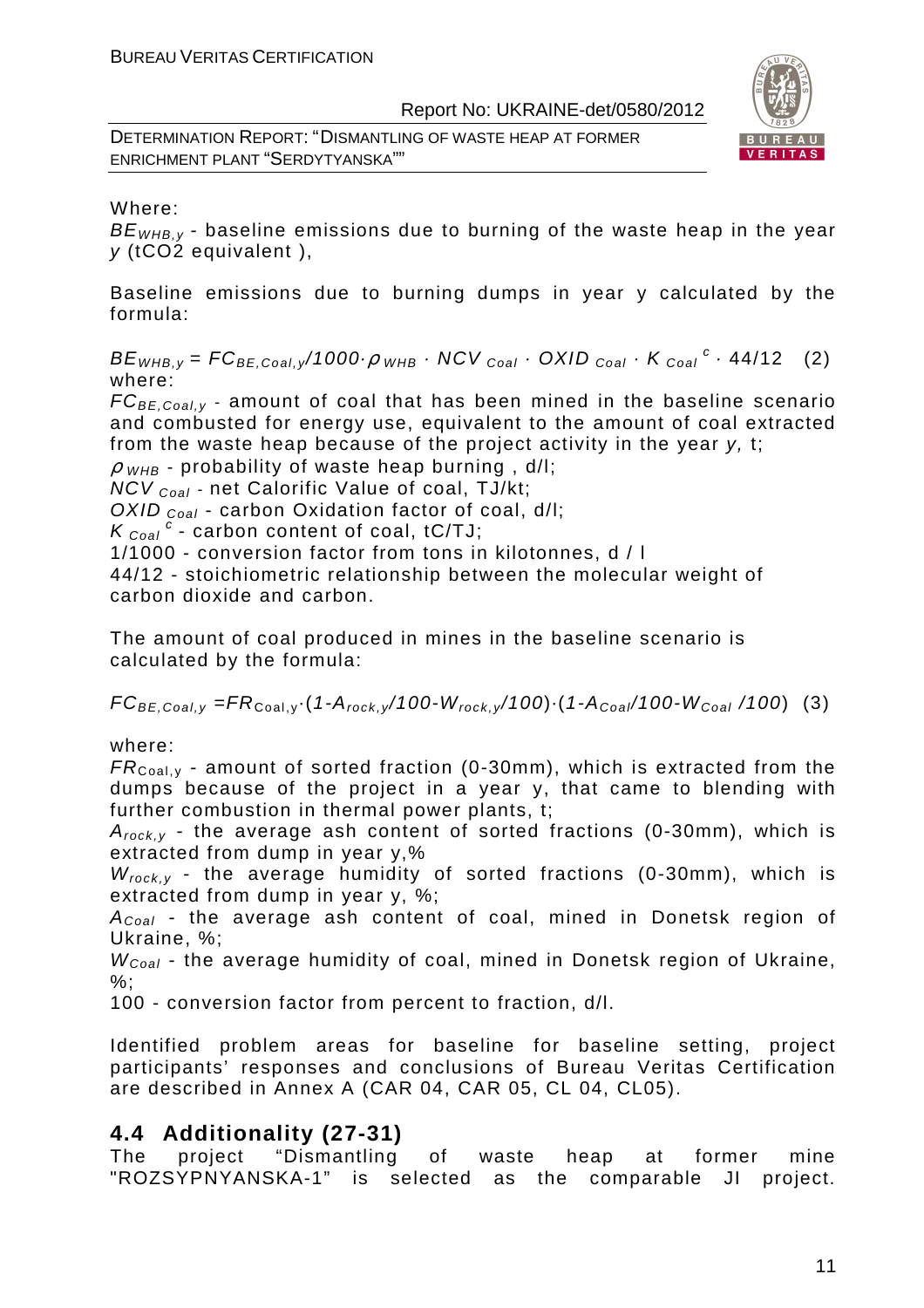DETERMINATION REPORT: "DISMANTLING OF WASTE HEAP AT FORMER ENRICHMENT PLANT "SERDYTYANSKA""



Accredited independent entity has already positively determined that it would result in a reduction of anthropogenic emissions by sources or an enhancement of net anthropogenic removals by sinks that is additional to any that would otherwise occur. This determination has already been deemed final by the JISC. Appropriate documentation such as PDD and Determination Report regarding this project is available traceably and transparently on the UNFCCC JI Website.

### http://ji.unfccc.int/JIITLProject/DB/0RQXGLUAS7ETAGMUQZWFQPJLN1S IAW/details

Additionality of the project was demonstrated adequately by demonstrating that the indicated project is implemented under comparable circumstances:

a) Both projects propose **same GHG mitigation measure:** The proposed GHG mitigation measure under both projects is coal extraction from the mine's waste heaps. This will prevent greenhouse gas emissions into the atmosphere during combustion of the heaps and will contribute an additional amount of coal, without the need for mining.

b) Both projects are implemented within the **same country and the same time**: The proposed project and identified comparable project are both located in Ukraine, Donetsk Region, both projects crediting period starts 01/10/2008.

c) **Scale.** The difference between the proposed project and the other project(s) is less than 50 per cent in terms of the projects output (i.e. power output, capacity increase, etc.) or service provided; and The projects envisage production of the same product (rock mass sorting), average rock mass outputs for both projects differ by merely 25%. Criteria is satisfied.

d) There were no significant changes in **regulatory framework** between the starting dates of two projects. Criteria is satisfied.

The desk review of provided information and follow-up interviews enabled Bureau Veritas Certification Holding SAS to assess that all explanations, descriptions and analyses in the demonstration of additionality were made in accordance with criteria of "Guidance on criteria for baseline setting and monitoring ",version 03" and this projects is indeed comparable project, implemented under comparable circumstances. The proposed JI activity provides the reductions in emissions by sources that are additional to any that would otherwise occur.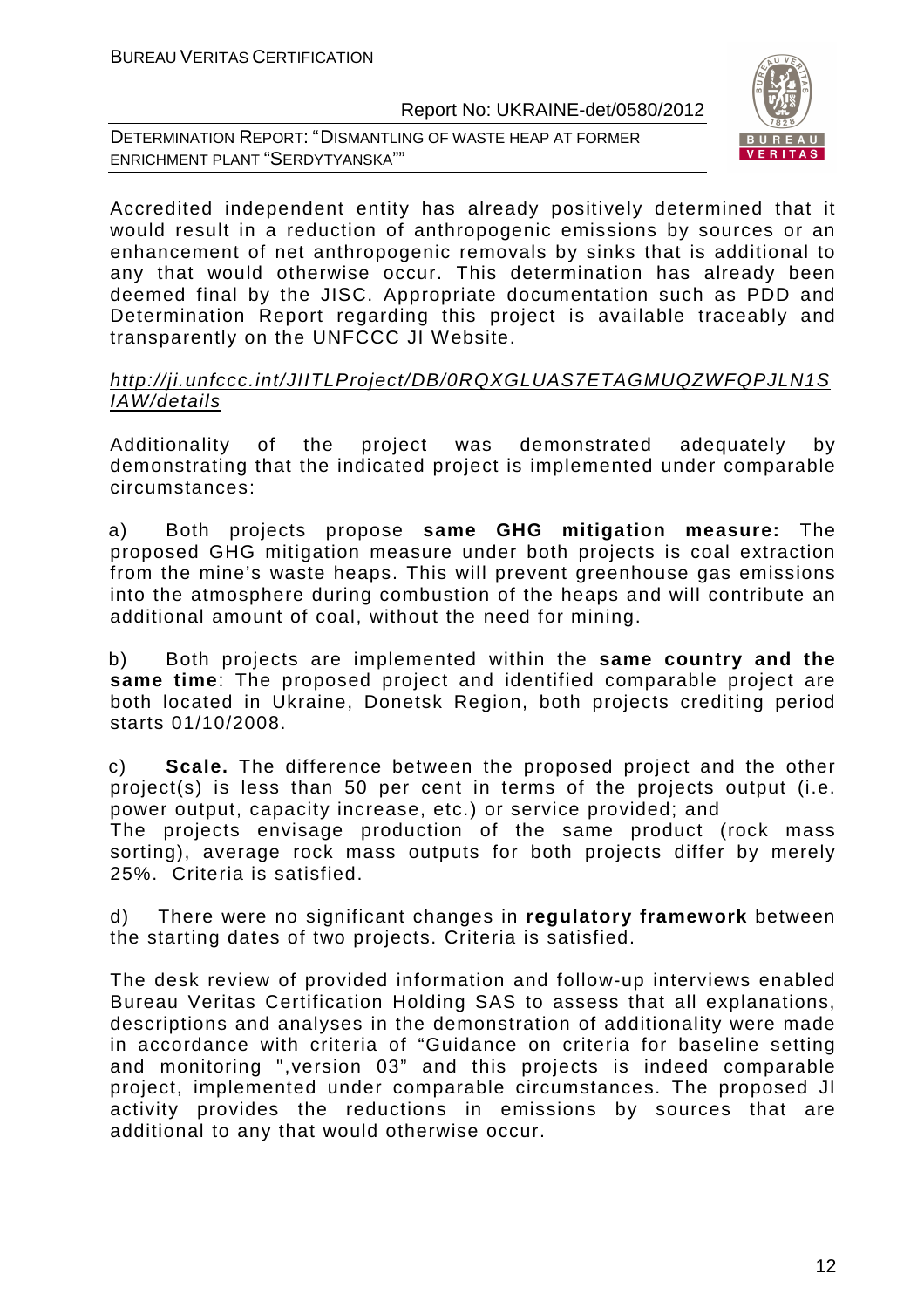DETERMINATION REPORT: "DISMANTLING OF WASTE HEAP AT FORMER ENRICHMENT PLANT "SERDYTYANSKA""



Identified problem areas for project additionality, project participants' responses and conclusions of Bureau Veritas Certification are described in Annex A (CL 06).

# **4.5 Project boundary (32-33)**

The details on the project boundary were provided in section B.3 of the PDD. The desk review of submitted documentation enabled Bureau Veritas Certification to assess that the project boundary defined in the PDD encompasses all anthropogenic emissions by sources of GHGs that are:

- Under the control of the project participants;
- Reasonably attributable to the project; and
- Significant.

The baseline emission sources of GHGs that are included in the project boundaries are listed below. Emissions of carbon dioxide due to:

- Waste heap burning;

- Consumption of coal for energy production (excluded, does not take into the consideration in calculation).

The project emission sources of GHGs that were included in the project boundaries are listed below. Emissions of carbon dioxide due to:

- Consumption of electricity due to extracting coal from dump;

- Consumption of fossil fuel (diesel fuel) due to extracting coal from dump;

- Consumption of coal for energy production (excluded, does not take into the consideration in calculation).

Leakages:

- Fugitive emissions of methane in the mining activities;
- Consumption of electricity from a grid at coal mine.
- Use of other types of energy sources due to mining (excluded).

All gases and sources included in the project boundary were explicitly stated, and the exclusions of any sources related to the baseline or the project are appropriately justified and provided in Table 20 of the PDD.

The delineation of the project boundary and the gases and sources included are appropriately described and justified in the PDD by using Figures 7-8 in section B.3 of the PDD.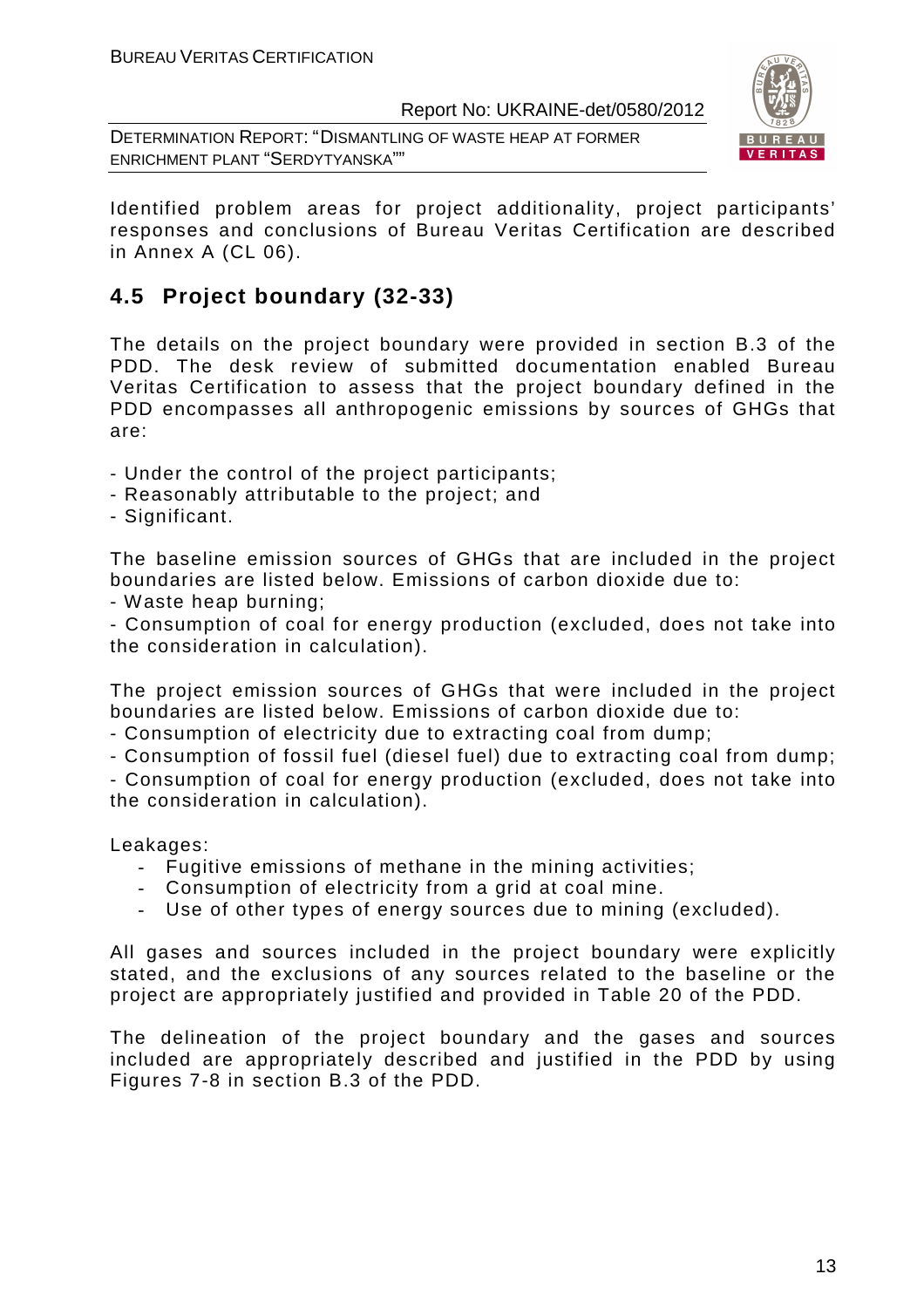DETERMINATION REPORT: "DISMANTLING OF WASTE HEAP AT FORMER ENRICHMENT PLANT "SERDYTYANSKA""



# **4.6 Crediting period (34)**

The PDD states the starting date of the project as the date on which the implementation or construction or real action of the project will begin or began, and the starting date is 03/01/2008, which is after the beginning of 2000.

The PDD states the expected operational lifetime of the project in years and months, which is 4 years and 2 months.

The PDD states the length of the crediting period in years and months, which is 4 years and 2 months, and its starting date as 01/02/2008, which is on the date the first emission reductions are generated by the project.

The PDD states that the crediting period for the issuance of ERUs starts only after the beginning of 2008 and does not extend beyond the operational lifetime of the project.

Identified problem areas for project crediting period, project participants' responses and conclusions of Bureau Veritas Certification are described in Annex A (CL07).

# **4.7 Monitoring plan (35-39)**

The PDD, in its monitoring plan section, explicitly indicates that JI specific approach was the selected.

The monitoring plan describes all relevant factors and key characteristics that will be monitored, and the period in which they will be monitored, in particular also all decisive factors for the control and reporting of project performance, such as value of extracted coal, values of consumed electricity, diesel fuel.

The monitoring plan specifies the indicators, constants and variables that are reliable (i.e. provide consistent and accurate values), valid (i.e. are clearly connected with the effect to be measured), and that provide a transparent picture of the emission reductions or enhancements of net removals to be monitored such as Net Calorific Value of Coal, Net calorific value of Diesel fuel, Carbon Oxidation Factor of Coal, Carbon Oxidation Factor of Diesel Fuel, Carbon content of coal, Carbon content of diesel fuel, Emission factor for fugitive methane emissions from coal mining, Specific carbon dioxide emissions due to production of electricity at TPP and by its consumptions, The average ash content of coal produced in Donetsk region, the average moisture of coal produced in Donetsk Region, probability of waste heap burning, average electricity consumption per tonne of coal, produced in Ukraine.

The monitoring plan draws on the list of standard variables indicated in appendix B of "Guidance on criteria for baseline setting and monitoring" developed by the JISC.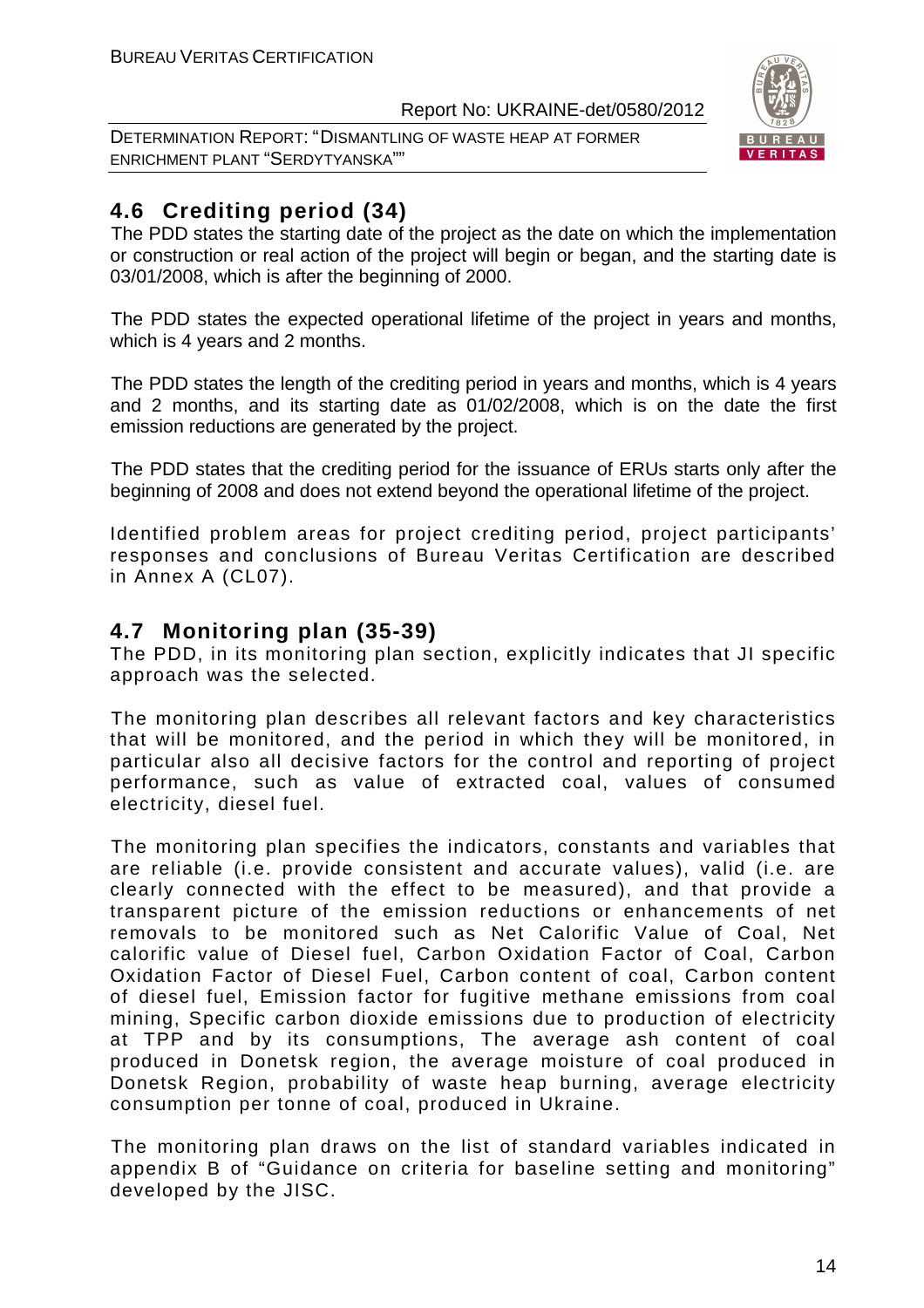DETERMINATION REPORT: "DISMANTLING OF WASTE HEAP AT FORMER ENRICHMENT PLANT "SERDYTYANSKA""



The monitoring plan explicitly and clearly distinguishes:

(i) Data and parameters that are not monitored throughout the crediting period, but are determined only once (and thus remain fixed throughout the crediting period), and that are available already at the stage of determination, such as Global Warming potential of the Methane, Methane Density, Net Calorific Value of Coal, Net calorific value of Diesel fuel, Carbon Oxidation Factor of Coal, Carbon Oxidation Factor of Diesel Fuel, Carbon content of coal, Carbon content of diesel fuel, Emission factor for fugitive methane emissions from coal mining, Specific carbon dioxide emissions due to production of electricity at TPP and by its consumptions, The average ash content of coal produced in Donetsk region, the average moisture of coal produced in Donetsk Region, probability of waste heap burning, average electricity consumption per tonne of coal, produced in Ukraine

(ii) Data and parameters that are not monitored throughout the crediting period, but are determined only once (and thus remain fixed throughout the crediting period), but that are not already available at the stage of determination, such as absent.

(iii) Data and parameters that are monitored throughout the crediting period, such as Additional amount of electricity consumed in project, amount of diesel fuel consumed in project year, value of produced coal.

The monitoring plan describes the methods employed for data monitoring (including its frequency) and recording, such as direct monitoring of electricity consumption by meters, sampling of produced coal, etc. Description of employed methods is provided in the section D.1 of the PDD.

The monitoring plan elaborates all algorithms and formulae used for the estimation/calculation of baseline emissions/removals and project emissions/removals or direct monitoring of emission reductions from the project, leakage, as appropriate, such as described below

The annual emission reductions are calculated as follows:

$$
ER_y = BE_y - PE_y - LE_y, \tag{4}
$$

where:

 $ER<sub>v</sub>$  - emissions reductions of the JI project in year y (tCO2 equivalent);

- $BE_v$  baseline emission in year y (tCO2 equivalent);
- $PE<sub>v</sub>$  project emission in year y (tCO2 equivalent);
- $LE_v$  leakages in year y, (tCO2 equivalent).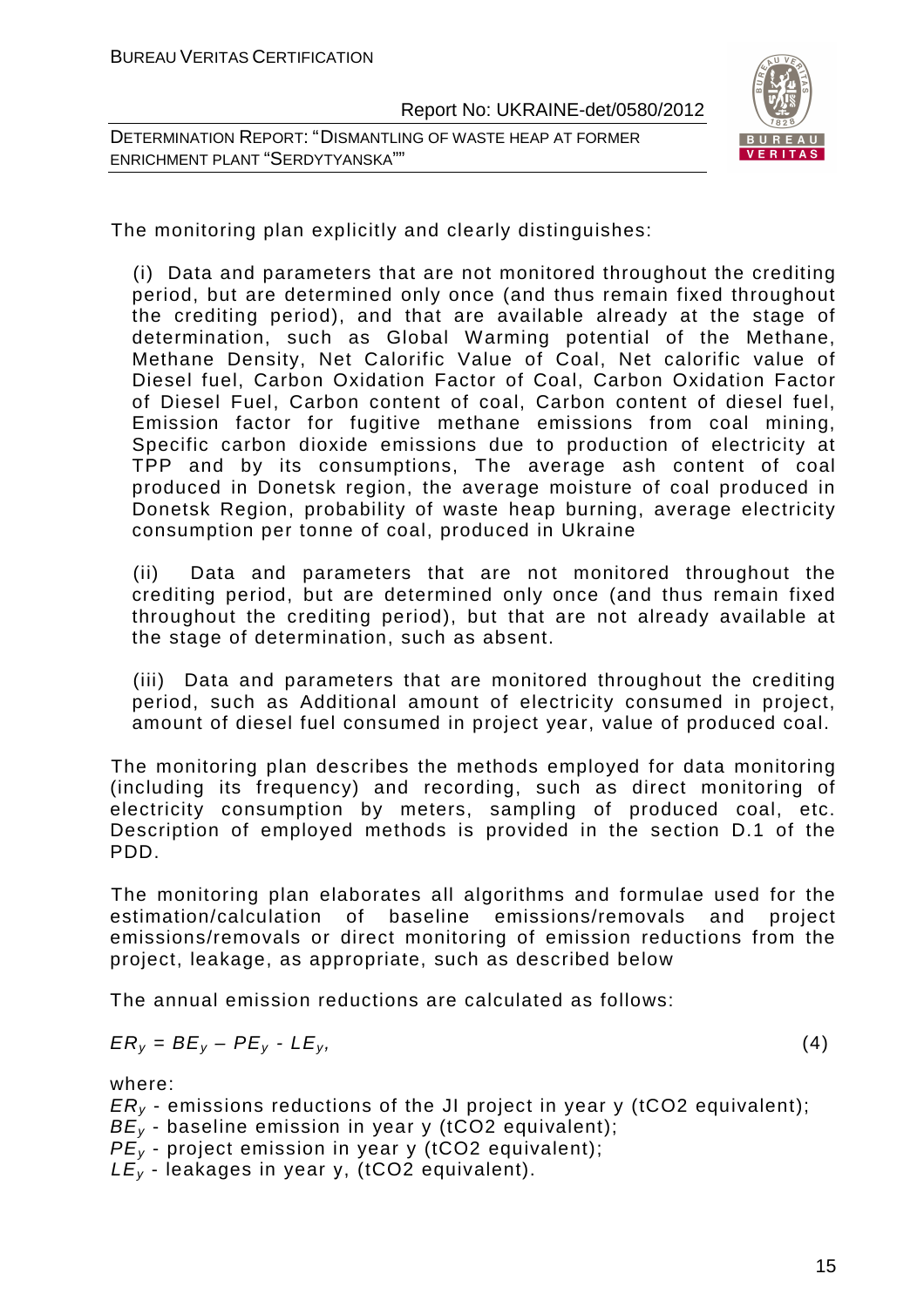DETERMINATION REPORT: "DISMANTLING OF WASTE HEAP AT FORMER ENRICHMENT PLANT "SERDYTYANSKA""

Emissions in the baseline scenario are calculated as follows:

 $BE_v = BE_{WHB.v}$ , (5)

Where:

 $BE<sub>WHB-V</sub>$  - baseline emissions due to burning of the waste heap in the year y (tCO2 equivalent ),

Baseline emissions due to burning dumps in year y calculated by the formula:

 $BE_{WHB,y} = FC_{BE,Coal,y}$ /1000 $\rho_{WHB}$  · NCV  $_{Coal}$  · OXID  $_{Coal}$  · K  $_{Coal}$  <sup>c</sup> · 44/12 (6) where:

 $FC_{BE,Coal,v}$  - amount of coal that has been mined in the baseline scenario and combusted for energy use, equivalent to the amount of coal extracted from the waste heap because of the project activity in the year y, t;

 $\rho$  <sub>WHB</sub> - probability of waste heap burning, d/l;

NCV Coal - net Calorific Value of coal, TJ/kt;

OXID  $_{Coal}$  - carbon Oxidation factor of coal, d/l;

 $K_{\text{Coal}}^c$  - carbon content of coal, tC/TJ;

1/1000 - conversion factor from tons in kilotonnes, d / l

44/12 - stoichiometric relationship between the molecular weight of carbon dioxide and carbon.

The amount of coal produced in mines in the baseline scenario is calculated by the formula:

 $FC_{BE,Coal,y} = FR_{Coal,y} \cdot (1-A_{rock,y}/100-W_{rock,y}/100) \cdot (1-A_{Coal}/100-W_{Coal}/100)$  (7)

where:

 $FR_{\text{Coal,v}}$  - amount of sorted fraction (0-30mm), which is extracted from the dumps because of the project in a year y, that came to blending with further combustion in thermal power plants, t;

 $A_{rock, v}$  - the average ash content of sorted fractions (0-30mm), which is extracted from dump in year y,%

 $W_{rock,y}$  - the average humidity of sorted fractions (0-30mm), which is extracted from dump in year y, %;

 $A_{Coal}$  - the average ash content of coal, mined in Donetsk region of Ukraine, %;

 $W_{Coal}$  - the average humidity of coal, mined in Donetsk region of Ukraine,  $\%$ :

100 - conversion factor from percent to fraction, d/l.

Emissions from the project activity are calculated as follows:

 $PE_v = PE_{FL, v} + PE_{Diesel, v}$  (8)

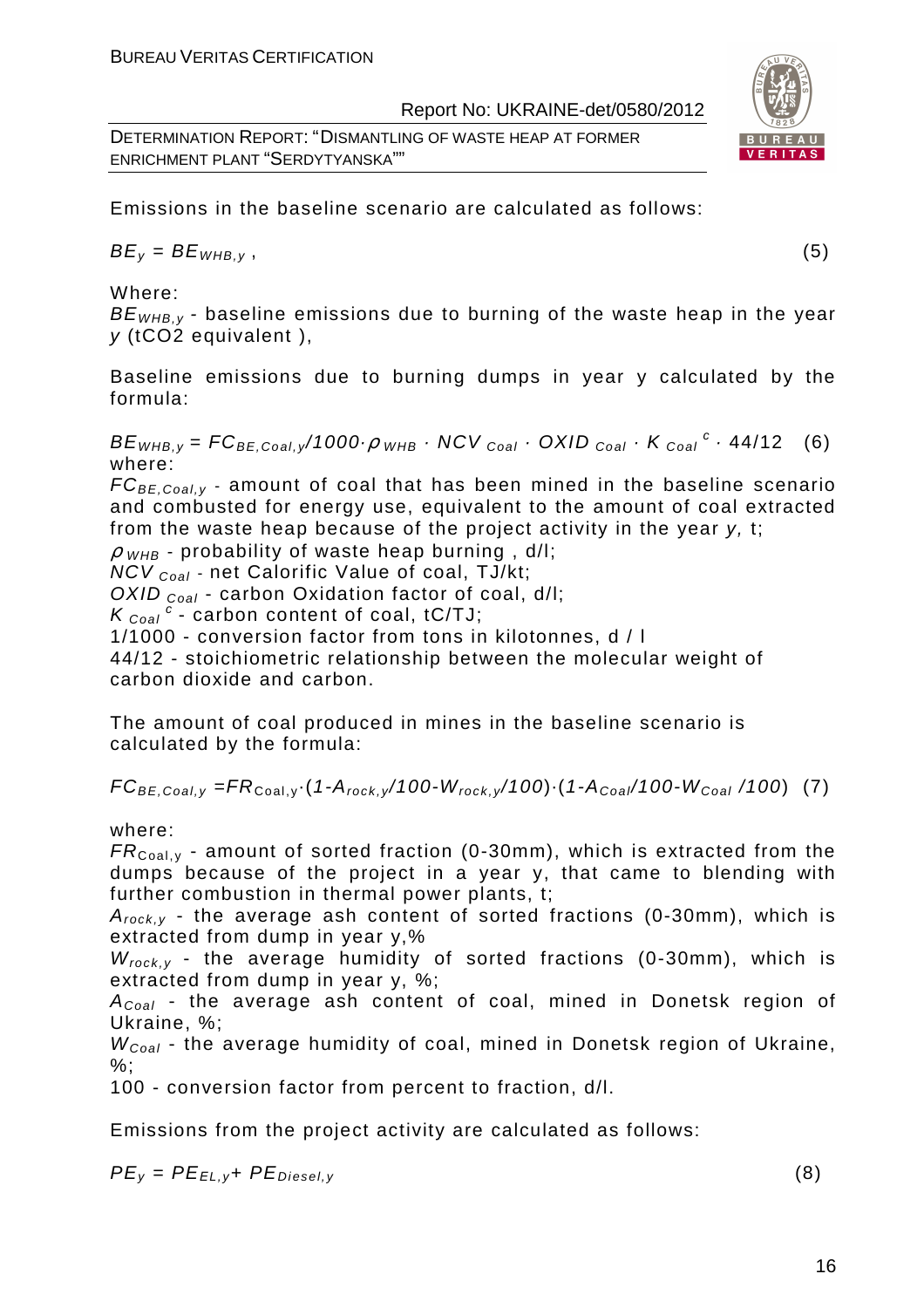DETERMINATION REPORT: "DISMANTLING OF WASTE HEAP AT FORMER ENRICHMENT PLANT "SERDYTYANSKA""



#### where:

 $PE<sub>v</sub>$  - project emissions due to project activity in the year  $v$  (tCO2 equivalent),

PE<sub>EL,y</sub> - project emissions due to consumption of electricity from the grid by the project activity in the year y (tCO2 equivalent),

 $PE_{\text{Diesel }v}$  - project emissions due to consumption of diesel fuel by the project activity in the year y (tCO2 equivalent).

The Project emissions due to consumption of electricity from a grid in a year y are calculated as follows:

$$
PE_{EL,y} = EC_{PE,y} \cdot EF_{CO2,EL}
$$
 (9)

where:

 $EC_{PE,V}$  - additional amount of electricity, consumed in project in year y, MWh;

EF<sup>C</sup>*О*2,EL - Specific carbon dioxide emissions due to production of electricity at TPP and by its consumption, tCO2/MWh;

Project emissions due to consumption of diesel fuel by the project activity in the year y are calculated as follows:

 $PE_{\text{Diesel},y} = FC_{BE,\text{Diesel},y}/1000 \cdot NCV_{\text{Diesel}} \cdot OXID_{\text{Diesel}} \cdot K_{\text{Diesel}}^c \cdot 44/12$  (10)

where:

 $FC_{BE, Diesel, y}$  - amount of diesel fuel, consumed in project in year y, t;  $NCV<sub>Discel</sub>$  - Net Calorific Value of diesel fuel, TJ/kt;  $OXID<sub>Diesel</sub>$  - carbon Oxidation factor of diesel fuel, d/l;  $K_{\text{Diesel}}^c$  - carbon content of diesel, tC/TJ; 44/12 - stoichiometric relationship between the molecular weight of carbon dioxide and carbon.

1/1000 - conversion factor from tons in kilotonnes, d / l

Leakages in year y are calculated as follows:

$$
LE_y = LE_{CH4,y} + LE_{EL,y}
$$
 (11)

where::

 $LE<sub>v</sub>$  - leakages in year y, (t CO2e);

 $LE<sub>CH4,V</sub>$  - leakages due to fugitive emissions of methane in the mining activities in the year y, (t СО2е);

 $LE_{FL, y}$  - leakages due to consumption of electricity from a grid at coal mine in a year y,(t СО2е);

Leakages due to fugitive emissions of methane in the mining activities in the year y are calculated as follows: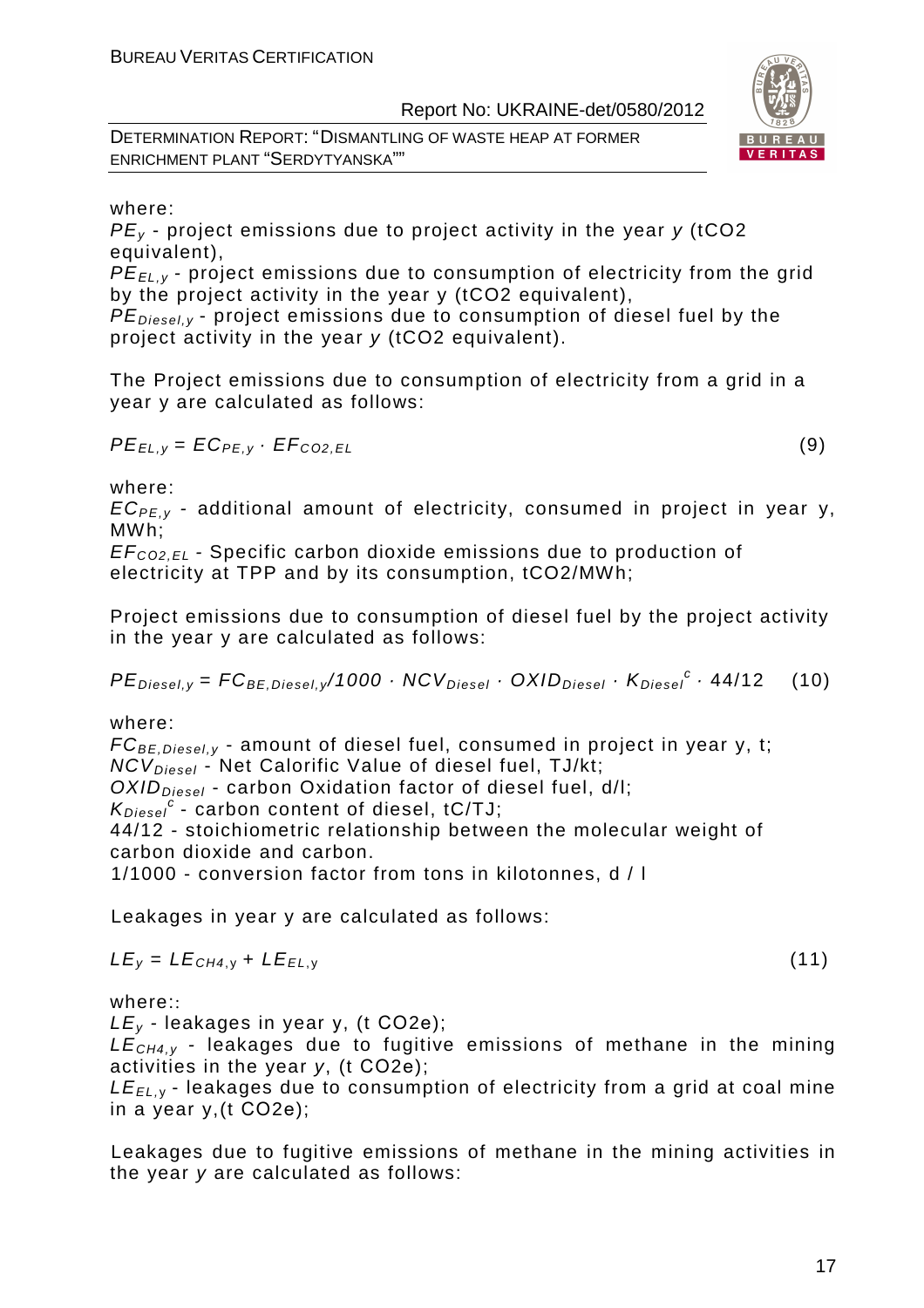DETERMINATION REPORT: "DISMANTLING OF WASTE HEAP AT FORMER ENRICHMENT PLANT "SERDYTYANSKA""



# $LE_{\text{CH4, V}} = -FC_{BE, \text{Coal}, V} \cdot EF_{\text{CH4}} \cdot \rho_{\text{CH4}} \cdot GWP_{\text{CH4}}$ , (12)

 $FC_{BE, coal,v}$  - amount of coal that has been mined in the baseline scenario and combusted for energy use, equivalent to the amount of coal extracted from the waste heaps because of the project activity in the year y, t, calculated as (4);

 $EF<sub>CH4</sub>$  - emission factor for fugitive methane emissions from coal mining, m3/t;

 $ρ<sub>CH4</sub>$  - methane density at standard conditions t/m3;

GWPCH4 - Global Warming Potential of Methane, tСО2/ tСН4.

Leakages due to consumption of electricity from a grid at coal mine in a year y are calculated as follows:

$$
LE_{EL,y} = -FC_{BE,Coal,y} \cdot N_{Coal,y}^{E} \cdot EF_{CO2,EL,y}
$$
 (13)

Where

 $FC_{BE,Coal,v}$  - amount of coal that has been mined in the baseline scenario and combusted for energy use, equivalent to the amount of coal extracted from the waste heaps because of the project activity in the year y, t, calculated as (2);

N<sub>Coal,y</sub><sup>E</sup> - Average electricity consumption per tonne of coal, produced in Ukraine in the year y, MWh/t;

EF<sup>C</sup>*О*2,EL, <sup>у</sup> - Specific carbon dioxide emissions due to production of electricity at TPP and by its consumption, tСО2/MWh

The monitoring plan presents the quality assurance and control procedures for the monitoring process described in the section D.2 of the PDD. This includes, as appropriate, information on calibration and on how records on data and/or method validity and accuracy are kept and made available on request.

The monitoring plan clearly identifies the responsibilities and the authority regarding the monitoring activities. Clear and transparent scheme of monitoring data flow is provided in the section D.3 of the PDD.

On the whole, the monitoring plan reflects good monitoring practices appropriate to the project type.

The monitoring plan provides, in tabular form, a complete compilation of the data that need to be collected for its application, including data that are measured or sampled and data that are collected from other sources (e.g. official statistics, expert judgment, proprietary data, IPCC, commercial and scientific literature etc.) but not including data that are calculated with equations.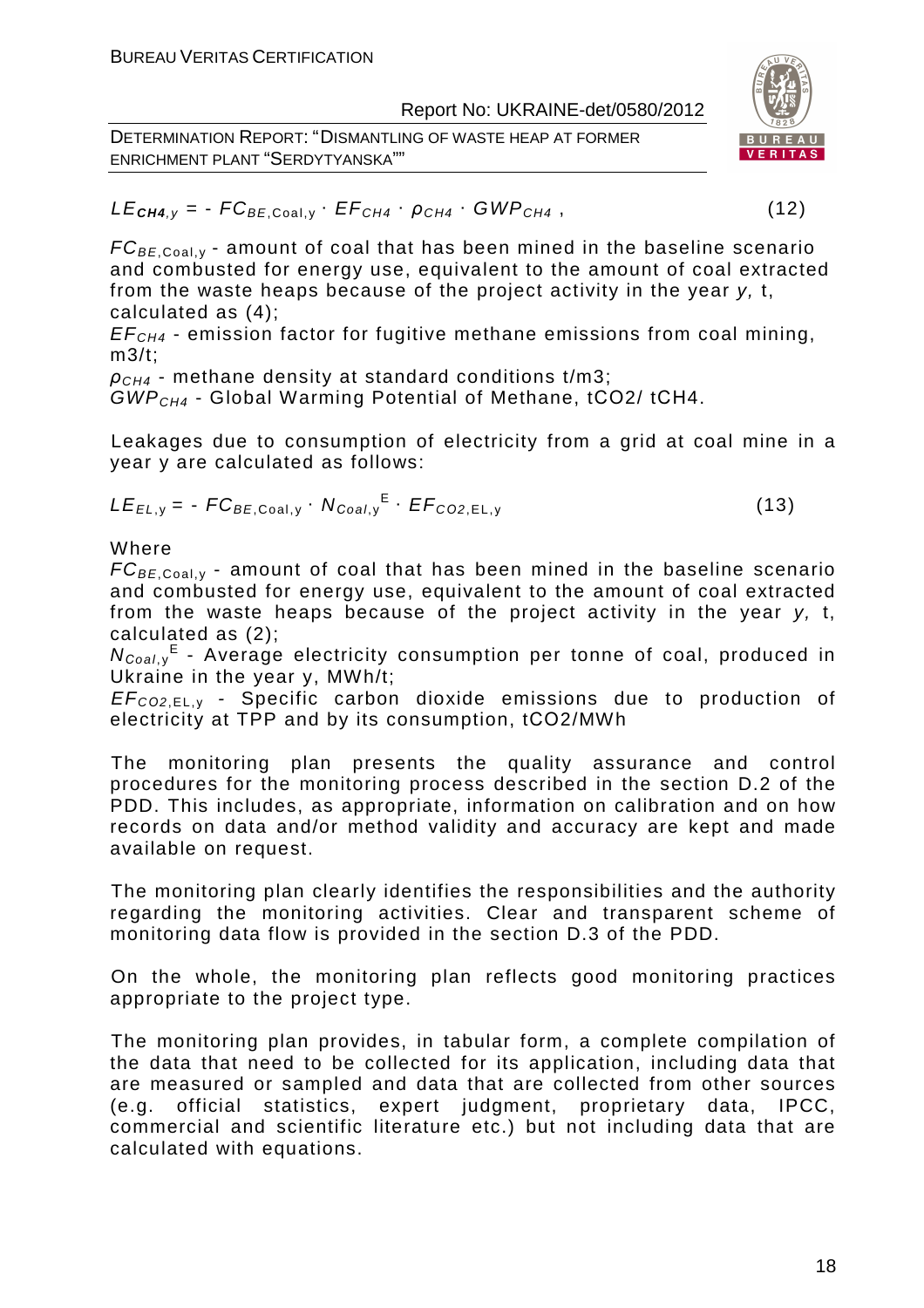DETERMINATION REPORT: "DISMANTLING OF WASTE HEAP AT FORMER ENRICHMENT PLANT "SERDYTYANSKA""



The monitoring plan indicates that the data monitored and required for verification are to be kept for two years after the last transfer of ERUs for the project.

Identified problem areas for project monitoring plan, project participants' responses and conclusions of Bureau Veritas Certification are described in Annex A to the Determination Report (refer to CAR 06- CAR 08).

# **4.8 Leakage (40-41)**

This project will result in a net change in fugitive methane emissions due to the mining activities. As coal in the baseline scenario is only coming from mines it causes fugitive emissions of methane. These are calculated as standard country specific emission factor applied to the amount of coal that is extracted from the waste heaps in the project scenario (which is the same as the amount of coal that would have been mined in the baseline scenario. Source of the leakage are the fugitive methane emissions due to coal mining. These emissions are specific to the coal that is being mined. Coal produced by the project activity is not mined but extracted from the waste heap through the advanced beneficiation process. Therefore, coal produced by the project activity substitutes the coal would have been otherwise mined in the baseline. Coal that is mined in the baseline has fugitive methane emissions associated with it and the coal produced by the project activity does not have such emissions associated with it.

As reliable and accurate national data on fugitive CH4 emissions associated with the production of coal are available, project participants used this data to calculate the amount of fugitive CH4 emission as described below.

This leakage is measurable: through the same procedure as used in 2006 IPCC Guidelines (See Volume 2, Chapter 4, Page 4-11) and also used in CDM approved methodology ACM009, Version 03.2 (Page 8). Activity data (in our case amount of coal extracted from the waste heap which is monitored directly) is multiplied by the emission factor (which is sourced from the relevant national study – National Inventory Report of Ukraine under the Kyoto Protocol) and any conversion coefficients.

Electricity consumption and related greenhouse gas emissions due to dismantling of waste heap to be taken into account in calculating the project emissions. Carbon dioxide emissions due to electricity consumption in the coal mine way in an amount, equivalent to the design of coal - a leakage that can be taken into account at base of the State Statistics Committee data, concerning unit costs of electricity at coal mines in Ukraine in the relevant year.

This leakage is directly attributable to the JI project activity according to the following assumption: the coal produced by the project activity from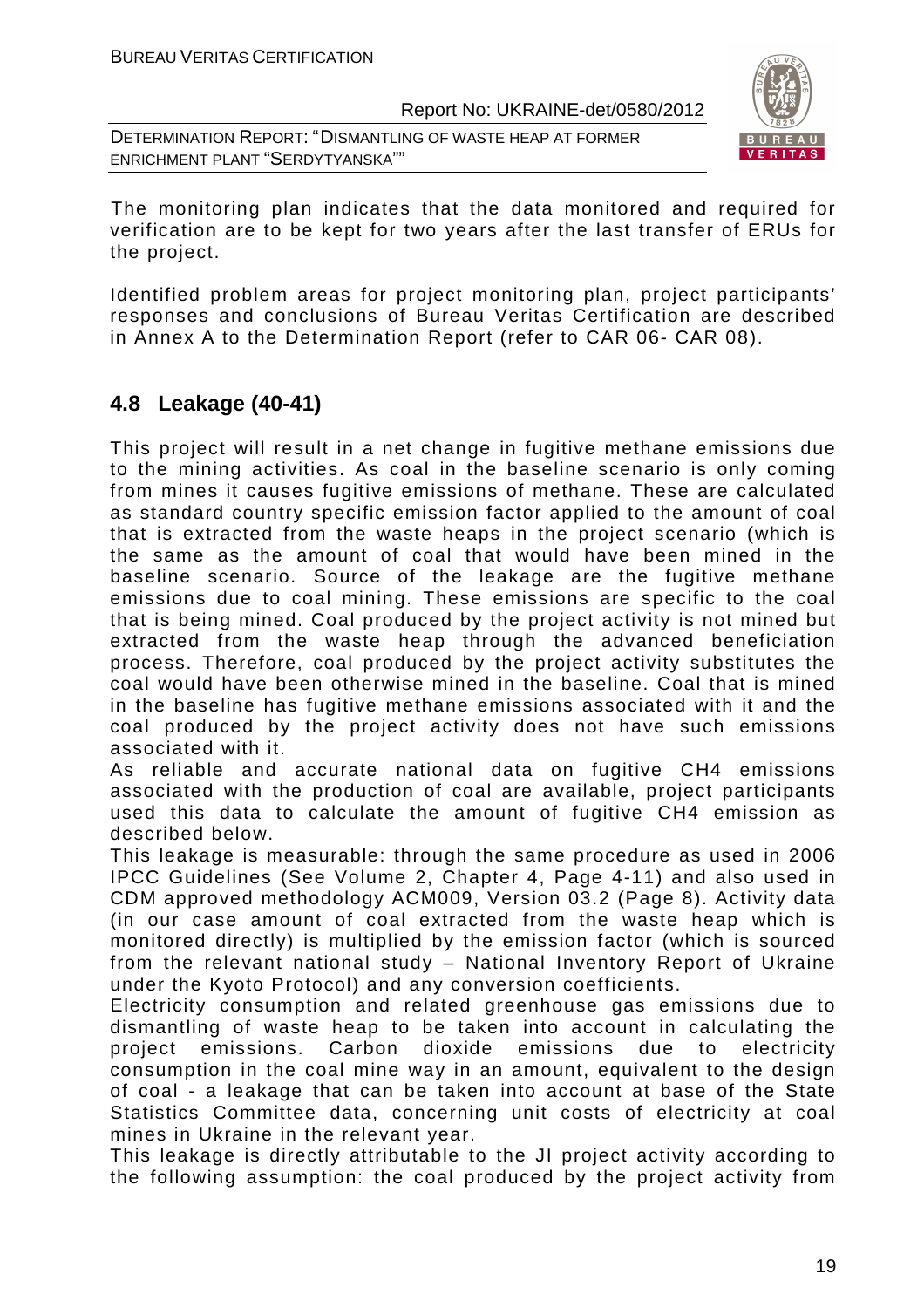DETERMINATION REPORT: "DISMANTLING OF WASTE HEAP AT FORMER ENRICHMENT PLANT "SERDYTYANSKA""



the waste heap will substitute the coal produced by underground mines of the region in the baseline scenario. This assumption is explained by the following logic: Energy coal market is demand driven as it is not feasible to produce coal without demand for it. Coal is a commodity that can be freely transported to the source of demand and coal of identical quality can substitute some other coal easily. The project activity cannot influence demand for coal on the market and supplies coal extracted from the waste heaps. In the baseline scenario demand for coal will stay the same and will be met by the traditional source – underground mines of the region. Therefore, the coal supplied by the project in the project scenario will have to substitute the coal mined in the baseline scenario. According to this approach equivalent product supplied by the project activity (with lower associated specific green-house gas emissions) will substitute the baseline product (with higher associated specific green-house gas emissions). This methodological approach is very common and is applied in all renewable energy projects (substitution of grid electricity with renewable-source electricity), projects in cement sector (e.g. JI0144 Slag usage and switch from wet to semi-dry process at JSC "Volyn-Cement", Ukraine), projects in metallurgy sector (e.g. UA1000181 Implementation of Arc Furnace Steelmaking Plant "Electrostal" at Kurakhovo, Donetsk Region) and others.

Identified problem areas for project leakages, project participants' responses and conclusions of Bureau Veritas Certification are described in Annex A (CAR 14).

# **4.9 Estimation of emission reductions or enhancements of net removals (42-47)**

The PDD indicates assessment of emissions or net removals in the baseline scenario and in the project scenario as the approach chosen to estimate the emission reductions or enhancement of net removals generated by the project.

The PDD provides the ex ante estimates of:

(a) Emissions or net removals for the project scenario (within the project boundary), which are 51 354 tonnes of CO2eq for period 01/02/2008-31/03/2012;

(b) Leakage, as applicable, which are -489 425 tonnes of CO2eq for period 01/02/2008-31/03/2012;

(c) Emissions or net removals for the baseline scenario (within the project boundary), which are 1 563 307 tonnes of CO2eq for period 01/02/2008-31/03/2012;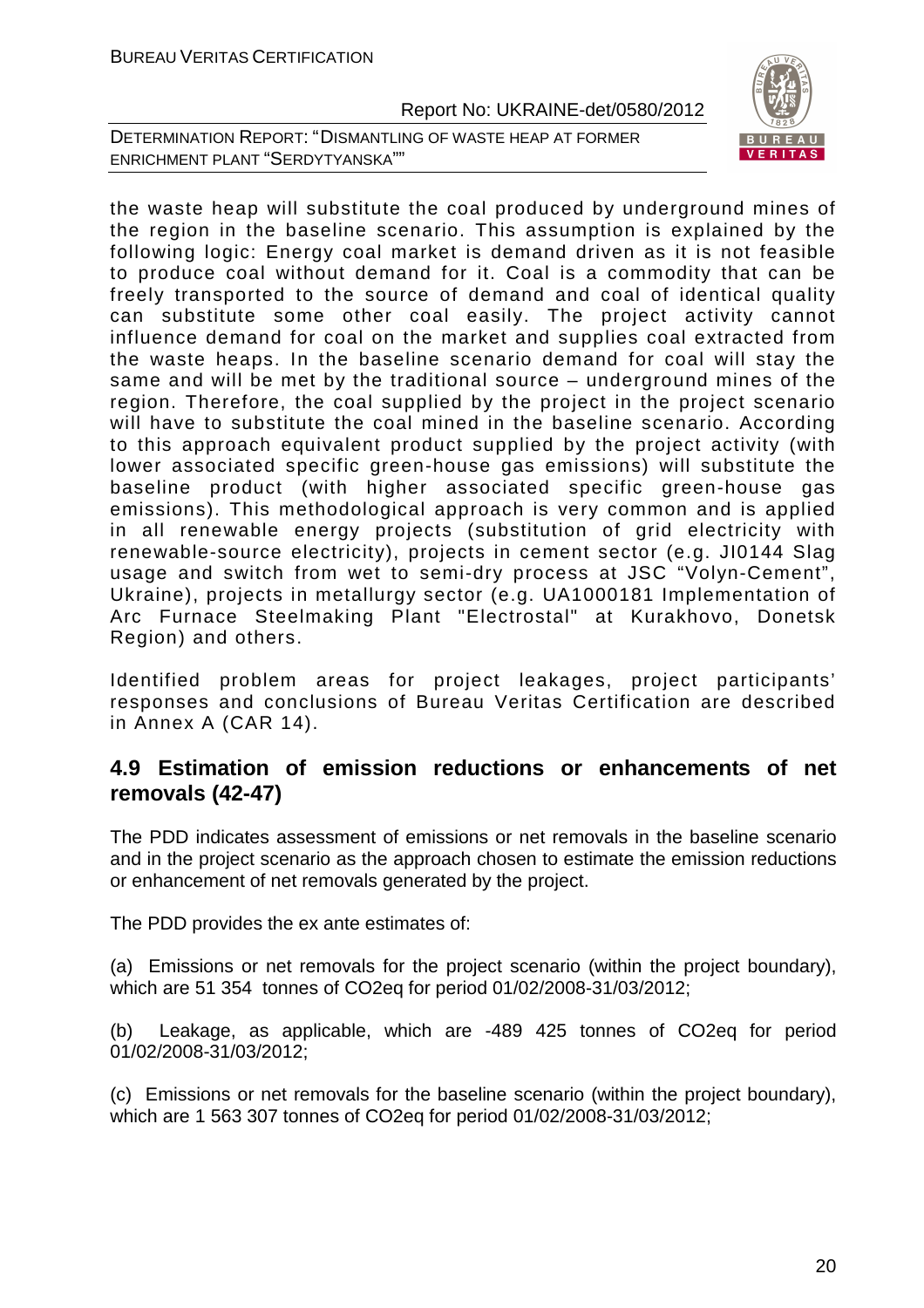DETERMINATION REPORT: "DISMANTLING OF WASTE HEAP AT FORMER ENRICHMENT PLANT "SERDYTYANSKA""



(d) Emission reductions or enhancements of net removals adjusted by leakage (based on (a)-(c) above), which are 2 001 377 tonnes of CO2eq for period 01/02/2008- 31/03/2012.

The PDD provides the ex ante estimates of:

The estimates referred to above are given:

- (a) On a yearly basis;
- (b) From 01/10/2008 to 31/03/2012, covering the whole crediting period;
- (c) On a source-by-source/sink-by-sink basis;
- (d) For each GHG gas, which is CO2, СН4

(e) In tonnes of CO2 equivalent, using global warming potentials defined by decision 2/CP.3 or as subsequently revised in accordance with Article 5 of the Kyoto Protocol;

The formula used for calculating the estimates referred above, which are described in the section 4.7 of this Determination Report, are consistent throughout the PDD.

For calculating the estimates referred to above, key factors, e.g. local prices for electricity, coal and diesel fuel, available production resources, influencing the baseline emissions or removals and the activity level of the project and the emissions or net removals as well as risks associated with the project were taken into account, as appropriate.

Data sources used for calculating the estimates referred to above, such as work and laboratory logbooks, work and laboratory monthly and yearly reports, production sailing invoices are clearly identified, reliable and transparent.

Emission factors, such as emission factor for electricity consumption, Carbon Oxidation Factor of Coal, Carbon Oxidation Factor of Diesel Fuel, etc, were selected by carefully balancing accuracy and reasonableness, and appropriately justified of the choice.

The estimation referred to above is based on conservative assumptions and the most plausible scenarios in a transparent manner.

The estimates referred to above are consistent throughout the PDD.

The annual average of estimated emission reductions or enhancements of net removals over the crediting period is calculated by dividing the total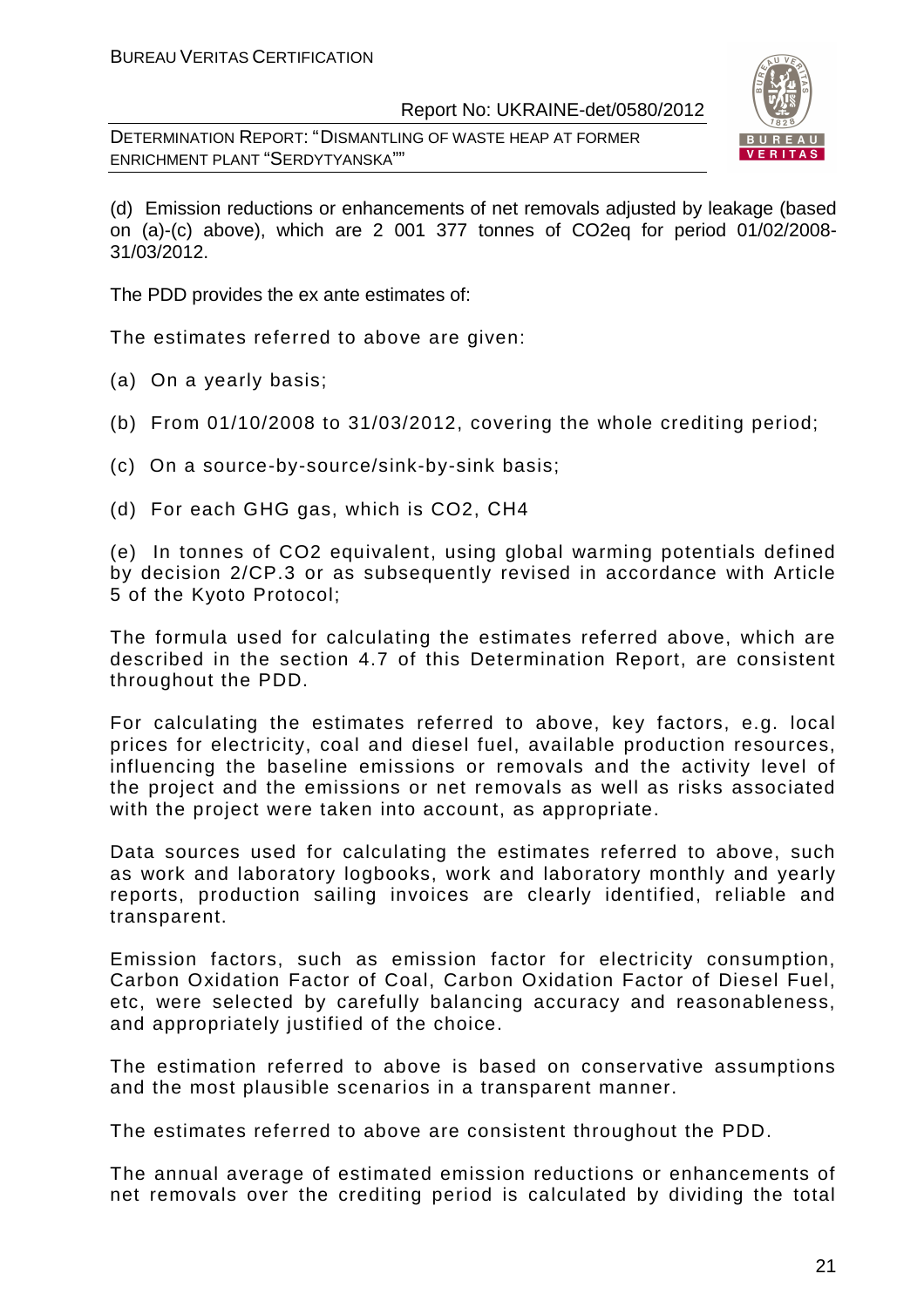DETERMINATION REPORT: "DISMANTLING OF WASTE HEAP AT FORMER ENRICHMENT PLANT "SERDYTYANSKA""



estimated emission reductions or enhancements of net removals over the crediting period by the total months of the crediting period, and multiplying by twelve.

Identified problem areas for project estimations, project participants' responses and conclusions of Bureau Veritas Certification are described in Annex A (CAR 09-CAR 10).

# **4.10 Environmental impacts (48)**

The PDD lists and attaches documentation on the analysis of the environmental impacts of the project, including transboundary impacts, in accordance with procedures as determined by the host Party, such as permit on pollutant by stationary sources, analysis of the environmental impacts, a part of separation fabric work project which is mentioned in the PDD.

The PDD provides conclusion and all references to supporting documentation of an environmental impact assessment undertaken in accordance with the procedures as required by the host Party, if the analysis referred to above indicates that the environmental impacts are considered significant by the project participants or the host Party.

The problem areas for environmental impacts of the project were not identified

# **4.11 Stakeholder consultation (49)**

The host Party for the project is Ukraine. The project meets the applicable standards and requirements, set forth in Ukraine. The Host Party does not put forward the requirement to consult with stakeholders to JI projects. The project was presented to the local authorities, and was approved (approval on building, etc).

Any comments from local authorities or stakeholders were not obtained.

# **4.12 Determination regarding small scale projects (50-57)**

"Not applicable"

# **4.13 Determination regarding land use, land-use change and forestry (LULUCF) projects (58-64)**

"Not applicable"

**4.14 Determination regarding programmes of activities (65-73)**  "Not applicable"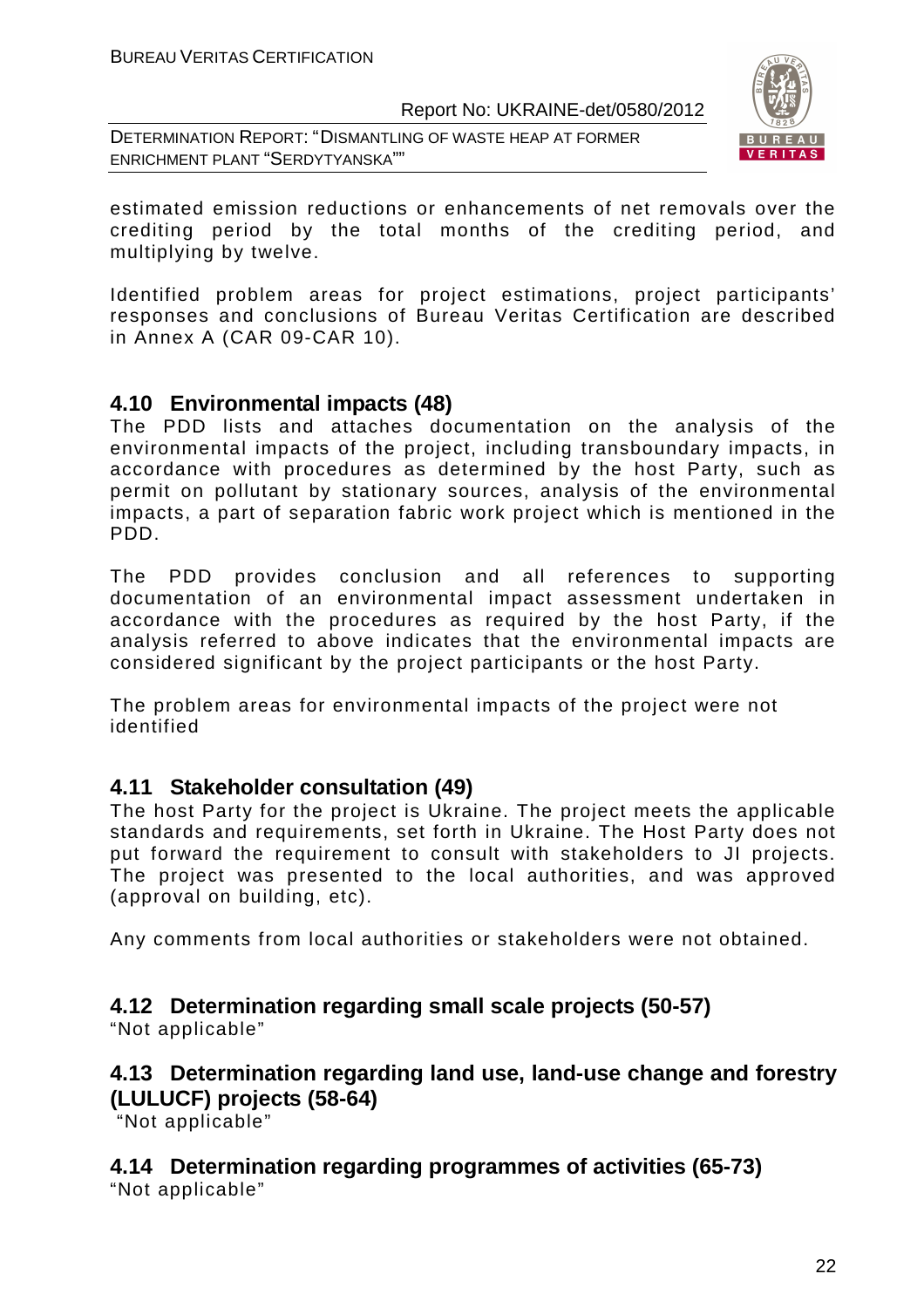DETERMINATION REPORT: "DISMANTLING OF WASTE HEAP AT FORMER ENRICHMENT PLANT "SERDYTYANSKA""



# **5 SUMMARY AND REPORT OF HOW DUE ACCOUNT WAS TAKEN OF COMMENTS RECEIVED PURSUANT TO PARAGRAPH 32 OF THE JI GUIDELINES**

No comments, pursuant to paragraph 32 of the JI Guidelines, were received

# **6 DETERMINATION OPINION**

Bureau Veritas Certification has performed a determination of the "Dismantling of waste heap at former enrichment plant "Serdytyanska"" Project in Serdyte village, Shakhtarsk district, Donetsk Region, Ukraine. The determination was performed on the basis of UNFCCC criteria and host country criteria and also on the criteria given to provide for consistent project operations, monitoring and reporting.

The determination consisted of the following three phases: i) a desk review of the project design and the baseline and monitoring plan; ii) follow-up interviews with project stakeholders; iii) the resolution of outstanding issues and the issuance of the final determination report and opinion.

Project participant/s used the latest tool for demonstration of the additionality. In line with this tool, the PDD provides barrier analysis and common practice analysis, to determine that the project activity itself is not the baseline scenario.

Emission reductions attributable to the project are hence additional to any that would occur in the absence of the project activity. Given that the project is implemented and maintained as designed, the project is likely to achieve the estimated amount of emission reductions.

The determination revealed two pending issues related to the current determination stage of the project: the issue of the written approval of the project and the authorization of the project participant by the host Party. If the written approval and the authorization by the host Party are awarded, it is our opinion that the project as described in the Project Design Document, Version 2.0 meets all the relevant UNFCCC requirements for the determination stage and the relevant host Party criteria.

The review of the project design documentation (version 2.0) and the subsequent follow-up interviews have provided Bureau Veritas Certification with sufficient evidence to determine the fulfillment of stated criteria. In our opinion, the project correctly applies and meets the relevant UNFCCC requirements for the JI and the relevant host country criteria.

The determination is based on the information made available to us and the engagement conditions detailed in this report.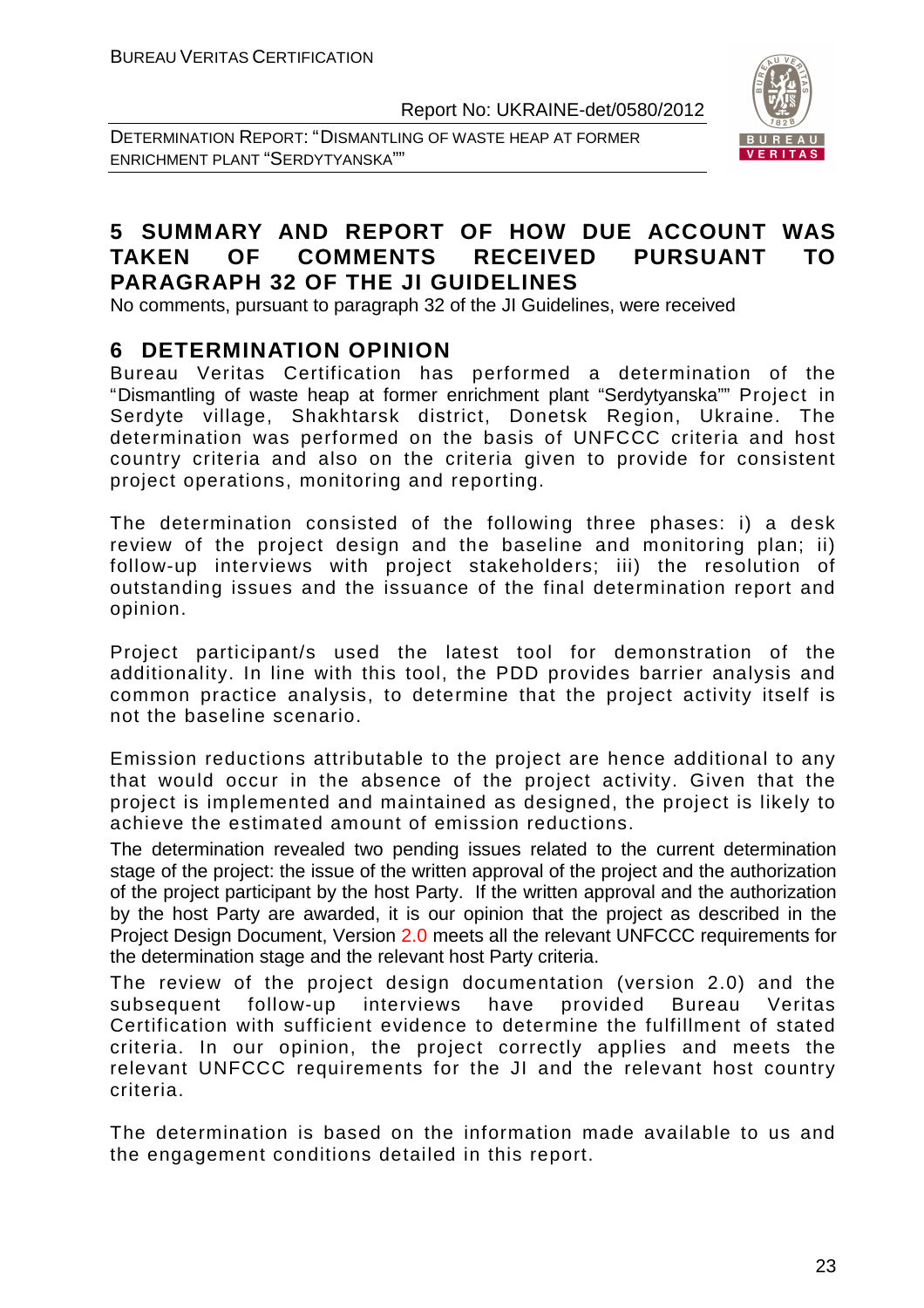DETERMINATION REPORT: "DISMANTLING OF WASTE HEAP AT FORMER ENRICHMENT PLANT "SERDYTYANSKA""



# **7 REFERENCES**

# **Category 1 Documents:**

Documents provided by SIA "Vidzeme Eko" that relate directly to the GHG components of the project.

- /1/ Project design document "Dismantling of waste heap at former enrichment plant "Serdytyanska"" version 1.0 dated 18/07/2012
- /2/ Project design document "Dismantling of waste heap at former enrichment plant "Serdytyanska"" version 2.0 dated 24/07/2012
- /3/ ERUs calculation Excel file "CalculationSerdyt\_.xls"
- /4/ Letter of Endorsement #1934/23/7 issued by State Environment Investment Agency of Ukraine 23/07/2012

# **Category 2 Documents:**

Background documents related to the design and/or methodologies employed in the design or other reference documents.

- /1/ Passport of the dump under dismantling
- /2/ Passport. Automobile scales electronic tensometric VТА-60
- /3/ Delivery contract of Carbonaceous fraction between "Trading Company "TEHPROM" Ltd and "Trading Company "Antares" Ltd # 3118 from 03/01/2008 (in Russian).
- /4/ Act of admission and transmission of the waste heap from 03/01/2008 between Trading Company "Kaustic" Ltd and PE PCF "ALTAIR 2007"
- /5/ Agreement # 03/01/08-1 from 03/01/2008 between Trading Company "Kaustic" Ltd and PE PCF "ALTAIR 2007"
- /6/ Agreement of subcontract # 3189 from 03/01/2008 between "Trading Company "TEHPROM" Ltd and PE "COMMERCIAL COMPANY" TRUST "Ltd on the works of the dump dismantling.
- /7/ Agreement of subcontract # 1191 from 01/01/2009 between "Trading Company "TEHPROM" Ltd and "Plastmontazh" Ltd on the works of the dump dismantling
- /8/ Agreement of subcontract # 30182 from 03/01/2008 between PE PCF "ALTAIR 2007" (Customer) and "Trading Company "TEHPROM" Ltd (Performer) on the works of the dump dismantling.
- /9/ Certificate of metrological certification #156 from 014/11/2008, the scales automobile electronic tenzometric VTA-60 № 091200795
- /10/ Certificate of metrological certification # 169 from 21/10/2009 the scales automobile electronic tenzometric VTA-60 № 091200795
- /11/ Certificate of metrological certification #132 from 18/11/2010 the scales automobile electronic tenzometric VTA-60 № 091200795
- /12/ Certificate of metrological certification # 146 from 25/10/2011. the scales automobile electronic tenzometric VTA-60 № 091200795.
- /13/ Registration certificate MB.2.844.000 ПС on Hygrometer psychrometric issued JSK «Steclopribor» (in Russian).
- /14/ Order Derjspojivstandart Ukraine "Donetskstandartmetrolohiya" SC # 283 of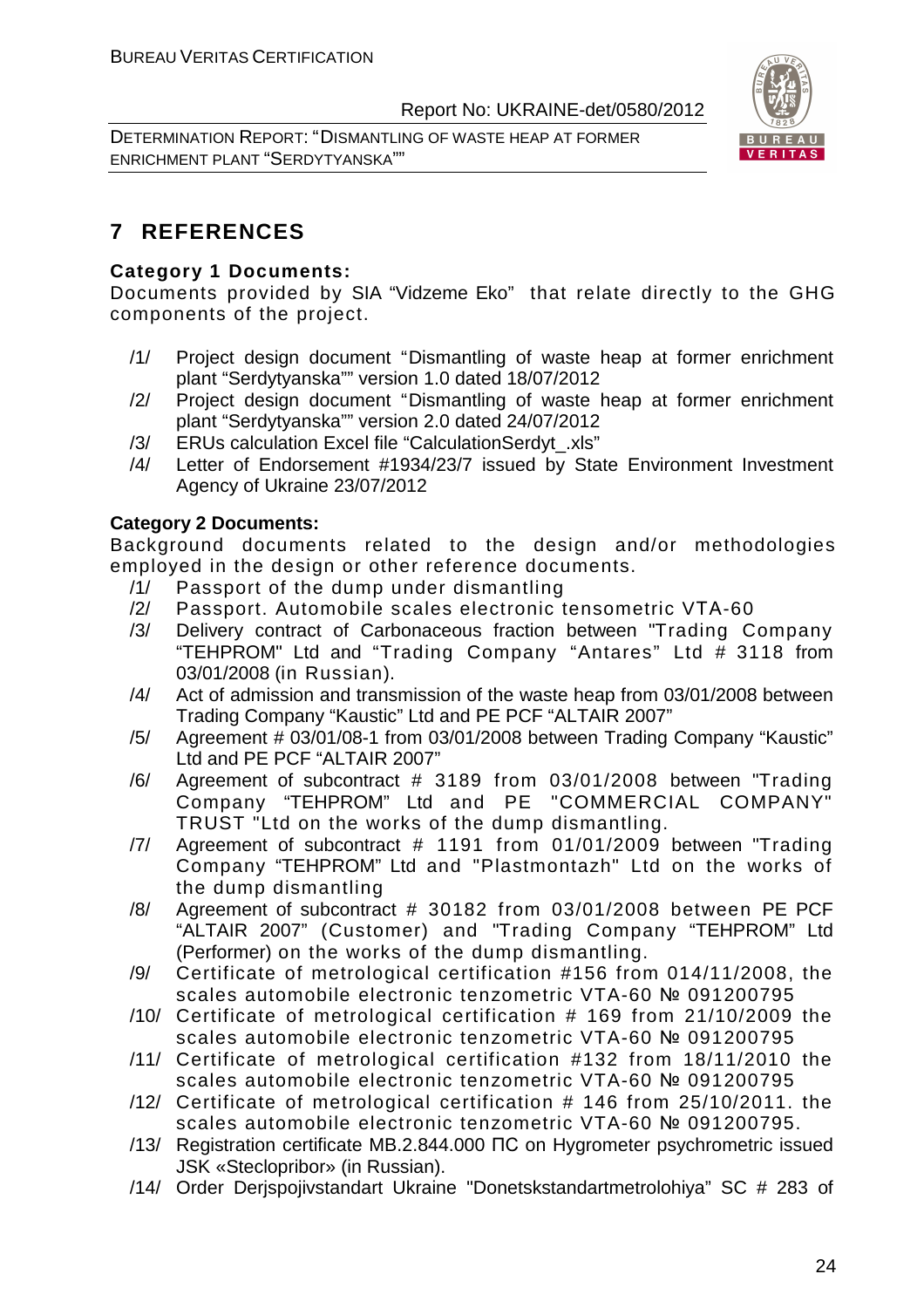DETERMINATION REPORT: "DISMANTLING OF WASTE HEAP AT FORMER ENRICHMENT PLANT "SERDYTYANSKA""



15/04/2011, the appointing committee to check the conditions for certification of Coal Laboratory.

- /15/ Certificate attestation of Coal Chemic al Laboratory PE "Industrial Commercial Firm" UKRHYMVUHLEKACHESTVO" # VL-089/2011 issued 4/22/2011 was in force prior to 22/04/2014.
- /16/ Certificate number 361 and the protocol number 361 of 28/05/2008, the screening laboratory certification number 347 for grain size and purity sifter loose types of materials to form a square cell that belongs to JSC "Rodnik".
- /17/ Certificate # 00732 and the protocol # 00732 from 15/08/2010, the certification of sieves with mesh metal square cells, type SL-200, pl. # 26047.
- /18/ Certificate  $\#$  362 and the protocol  $\#$  362 from 28/05/2008, the screening laboratory certification # 348 for grain size and purity sifter loose kinds of materials with a round shape cell
- /19/ Certificate # 334 and the protocol # 334 from 01/10/2008 certification of electric laboratory SNOL 7,2/1100 pl. # 06174
- /20/ Certificate # 72 dated 05/05/2011, at Electric laboratory SNOL 67/350, pl. # 11928.
- /21/ Certificate # 71 dated 05/05/2011, at Electric SNOL 7,2/1100 pl. # 05793.
- /22/ Certificate  $\#$  10 and protocol  $\#$  10 dated 25/01/2011, the certification  $\#$  347 sieve control type SLM, pl. # 26047 to determine the grain size and purity sifter loose types of materials to form a square cell..
- $/23/$  Certificate # 9 and protocol # 9 dated 25/01/2011, the certification # 347 sieve control type SLM, pl. # 347 to determine the grain size and purity sifter loose types of materials to form a square cell.
- $/24/$  Certificate # 8 and protocol # 8 dated 25/01/2011, the screening laboratory certification # 347, pl. # 348 to determine the grain size and purity sifter loose kinds of materials with a round shape cell.
- /25/ Certificate # 7 dated 20/01/2011, at Electric laboratory furnace SNOL 7,2/1100 pl. # 103426
- /26/ Certificate # 330 and the protocol # 330 dated 23/09/2008, the certification of the drying box SNOL 67/350, pl. # 12357
- /27/ Act dated 20/04/201 on the execution of the "Donetskstandartmetrolohiya" SC , coal laboratory tests on PE "VFK" UKRHYMUHLEKACHESTVO " certification criteria.
- /28/ Act # 26/70190 of the state weights laboratory calibration of general purpose and standard of all types, certified screens of all types, metrological certification muffle furnaces, electric resistance furnaces.
- /29/ Guarantee tickets to the electronic scales A 6000, # 759, electronic scales XAS 100/C # 479, # 759, furnace SNOL 67/350, pl. # 12 357 , laboratory electric furnace SNOL 7.2/1100 № 06174
- /30/ Expert opinion dated 31/03/2011, with the results of examination of documents submitted Coal Laboratory PE "TCF" UKRHYMUHLEKACHESTVO "which examined on measurements in in the state metrological supervision.
- /31/ Journal of weighing equipment and technology for coal laboratoriesfirm "Ukrhimuglekachestvo" (in Russian).
- /32/ Passport # 9. Electric Laboratory, pl. # 05793, inv. # 9, the type -SNOL 7.2/1100 (in Russian).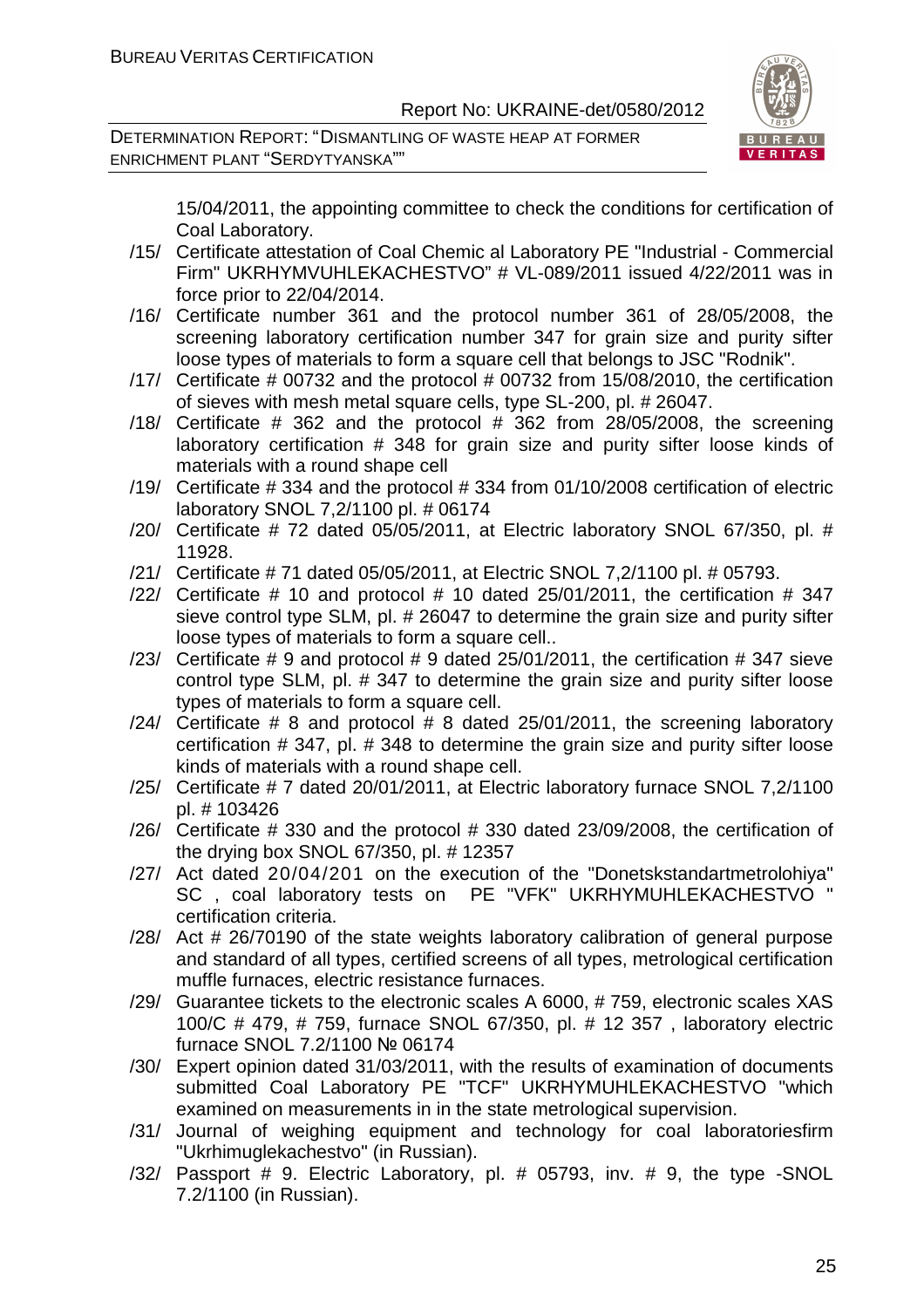DETERMINATION REPORT: "DISMANTLING OF WASTE HEAP AT FORMER ENRICHMENT PLANT "SERDYTYANSKA""



- /33/ Passport # 7. Electric Laboratory furnace, pl. # 11928, inv. # 7, thetype SNOL 67/350 (in Russian).
- /34/ Passport # 6. Sieve Laboratory, pl. # 347, inv. # 6 (in Russian).
- /35/ Passport # 5. Sieve Laboratory, pl # 348, inv. # 5 (in Russian).
- /36/ Passport # 4. Stopwatch pl. # 7095, inv. # 4, type SOPpr 2a-2-010(in Russian)
- /37/ Passport # 3. Electronic Scales, pl. # 209 807, inv. # 3, the type ofXAS 100/1 (in Russian).
- /38/ Passport # 2. Electronic Scales, pl. # 214295, inv. # 2, the type ofXAS 100/1 (in Russian).
- /39/ Passport # 1. Scales pl. # 759, inv. # 1, type A-6000 ((in Russian).
- /40/ Plan for coal laboratory firm "Ukrhimuglekachestvo" (in Russian).
- /41/ Guide of maintenance. Electric water distiller pharmacy, DE-4-02"EMO" OKP 94 5243, model 737 (in Russian).
- /42/ Certificate of verification of the working measuring instrument from 15/03/2012 # 02/08-245 - mechanical stopwatch JOP pr-2a-2-000pl. # 7095.
- /43/ Passport. Mechanical Stopwatch SOppr-2a-2-010 (in Russian).
- /44/ Quality Certificate # 005 dated 25/04/2008, the chopper vibrating75T DRM, pl. # 1087 (in Russian)
- /45/ Passport-75T DrM.000PS. Chopper vibrating 75T-DRM .
- /46/ Act of performed work of weighing from 01/10/08 of 42083.80 tons of carbonaceous rocks
- /47/ Act of admission and transmission of performed work from 01/10/08 for 24 924 862.61 UAH. and calculation of the costs for the act of performed works
- /48/ Sales invoice# 83 for 42083.80 tons of Carbonaceous rocks
- /49/ Certificate # 81 on the quality of coal from 30/09/2008
- /50/ Act of performed work of weighing from 01/07/10 of 40253.15 tons of carbonaceous rocks
- /51/ Act of admission and transmission of performed work from 01/07/10 for 3 979 370.87 UAH. and calculation of the costs for the act of performed works
- /52/ Sales invoice# 75 for 40253.15 tons of Carbonaceous rocks
- /53/ Certificate # 59 on the quality of coal from 30/06/2010
- /54/ Act of performed work of weighing from 01/02/12 of 473479.65 tons of carbonaceous rocks
- /55/ Act of admission and transmission of performed work from 01/02/12 for 4 906 139.24 UAH. and calculation of the costs for the act of performed works
- /56/ Sales invoice# 12 for 473479.65 tons of Carbonaceous rocks
- /57/ Certificate # 9 on the quality of coal from 31/01/2012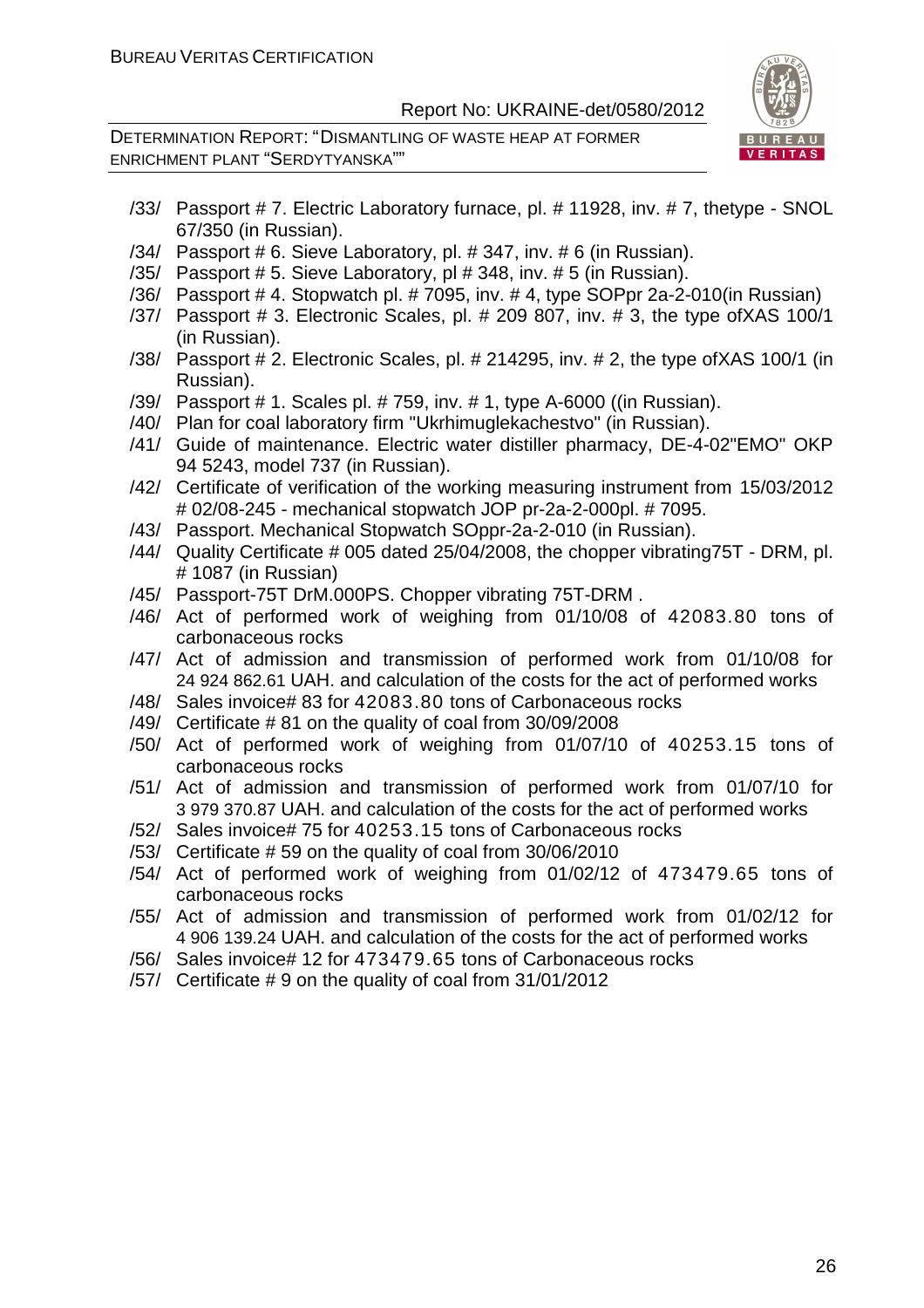DETERMINATION REPORT: "DISMANTLING OF WASTE HEAP AT FORMER ENRICHMENT PLANT "SERDYTYANSKA""



#### **Persons interviewed:**

List persons interviewed during the determination or persons that contributed with other information that are not included in the documents listed above.

- /1/ Gints KIavinsh SIA "Vidzeme Eko" JI Project Manager
- /2/ Tymofeev Sergiy Petrovych SIA "Vidzeme Eko" JI Consultant
- /3/ Stah Yuri Mykhailovych SIA "Vidzeme Eko" JI Consultant
- /4/ Berestova Irina Ivanivna subcontractor of PE PCF "Altair-2007" PE "ICC Ukrhimuglekachestvo" Head of Laboratory, subcontractor of PE PCF "ALTAIR 2007"
- /5/ Volodymyr Anatoliyovych Yaroviy subcontractor of PE PCF "ALTAIR 2007", "Plastmontazh" Ltd Production Manager,
- /6/ Mikhail Alexandrovich Gorbenko subcontractor of PE PCF "ALTAIR 2007", TK "TEHPROM" Ltd manager of industrial department,

1. o0o -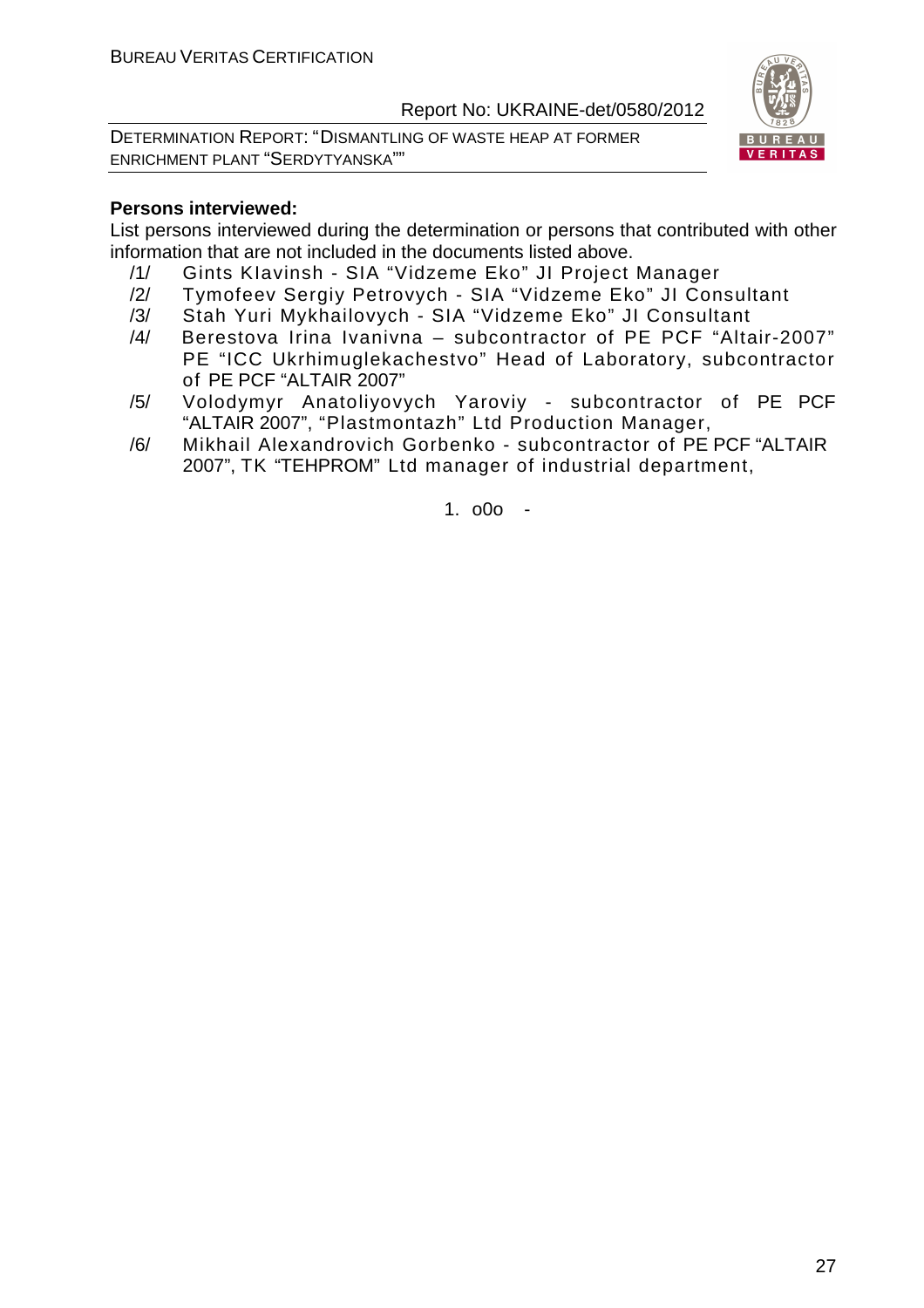# DETERMINATION REPORT: "DISMANTLING OF WASTE HEAP AT FORMER ENRICHMENT PLANT "SERDYTYANSKA""



# APPENDIX A: DETERMINATION PROTOCOL

#### **Check list for determination, according JOINT IMPLEMENTATION DETERMINATION AND VERIFICATION MANUAL (Version 01)**

| <b>DVM</b>           | <b>Check Item</b>                                                                                                                                                                                                                                                                                     | <b>Initial finding</b>                                                                                                                                                                                                                                                                                                                                                                                                                                                                                                                                                                                                                                                                                                                                                                                                                                    | <b>Draft</b>      | <b>Final</b>      |
|----------------------|-------------------------------------------------------------------------------------------------------------------------------------------------------------------------------------------------------------------------------------------------------------------------------------------------------|-----------------------------------------------------------------------------------------------------------------------------------------------------------------------------------------------------------------------------------------------------------------------------------------------------------------------------------------------------------------------------------------------------------------------------------------------------------------------------------------------------------------------------------------------------------------------------------------------------------------------------------------------------------------------------------------------------------------------------------------------------------------------------------------------------------------------------------------------------------|-------------------|-------------------|
| Paragraph            |                                                                                                                                                                                                                                                                                                       |                                                                                                                                                                                                                                                                                                                                                                                                                                                                                                                                                                                                                                                                                                                                                                                                                                                           | <b>Conclusion</b> | <b>Conclusion</b> |
|                      | <b>General description of the project</b>                                                                                                                                                                                                                                                             |                                                                                                                                                                                                                                                                                                                                                                                                                                                                                                                                                                                                                                                                                                                                                                                                                                                           |                   |                   |
| Title of the project |                                                                                                                                                                                                                                                                                                       |                                                                                                                                                                                                                                                                                                                                                                                                                                                                                                                                                                                                                                                                                                                                                                                                                                                           |                   |                   |
|                      | Is the title of the project presented?                                                                                                                                                                                                                                                                | The title of project is DISMANTLING OF WASTE HEAP AT<br>FORMER ENRICHMENT PLANT "SERDYTYANSKA"                                                                                                                                                                                                                                                                                                                                                                                                                                                                                                                                                                                                                                                                                                                                                            | OK.               | <b>OK</b>         |
| $\sim$               | Is the sectoral scope to which the project<br>pertains presented?                                                                                                                                                                                                                                     | The sectoral scope of proposed project is 8. Mining/mineral<br>production                                                                                                                                                                                                                                                                                                                                                                                                                                                                                                                                                                                                                                                                                                                                                                                 | OK                | OK                |
|                      | Is the current version number of the document<br>presented?                                                                                                                                                                                                                                           | The current version number of proposed PDD is 1.0                                                                                                                                                                                                                                                                                                                                                                                                                                                                                                                                                                                                                                                                                                                                                                                                         | OK                | OK                |
|                      | Is the date when the document was completed<br>presented?                                                                                                                                                                                                                                             | The date when the PDD version 1.0 is completed is<br>18/07/2012                                                                                                                                                                                                                                                                                                                                                                                                                                                                                                                                                                                                                                                                                                                                                                                           | OK                | OK                |
|                      | <b>Description of the project</b>                                                                                                                                                                                                                                                                     |                                                                                                                                                                                                                                                                                                                                                                                                                                                                                                                                                                                                                                                                                                                                                                                                                                                           |                   |                   |
|                      | Is the purpose of the project included with a<br>concise, summarizing explanation (max. 1-2<br>pages) of the:<br>a) Situation existing prior to the starting date of<br>the project;<br>b) Baseline scenario; and<br>c) Project scenario (expected<br>outcome,<br>including a technical description)? | The situation existing prior to the starting date of the project<br>Very often it was not economically feasible to extract all<br>100% of coal from the rock mass. Therefore, waste heaps of<br>Donbas contains a large amount of coal, which is self-ignited<br>later on. All the waste heaps that were self-ignited or the<br>ones that are close to self-ignition are the centre of<br>uncontrolled pollutants and greenhouse gas emissions<br>The baseline scenario assumed that the common practice<br>will be continued - heap can be spontaneously ignited with a<br>certain probability, and the process of burning will continue<br>till all coal, contained there, will be burned. The process of<br>combustion is accompanied by release the carbon dioxide<br>into atmosphere.<br>Project scenario-provides complete dismantling of the dump. | CL <sub>01</sub>  | OK.               |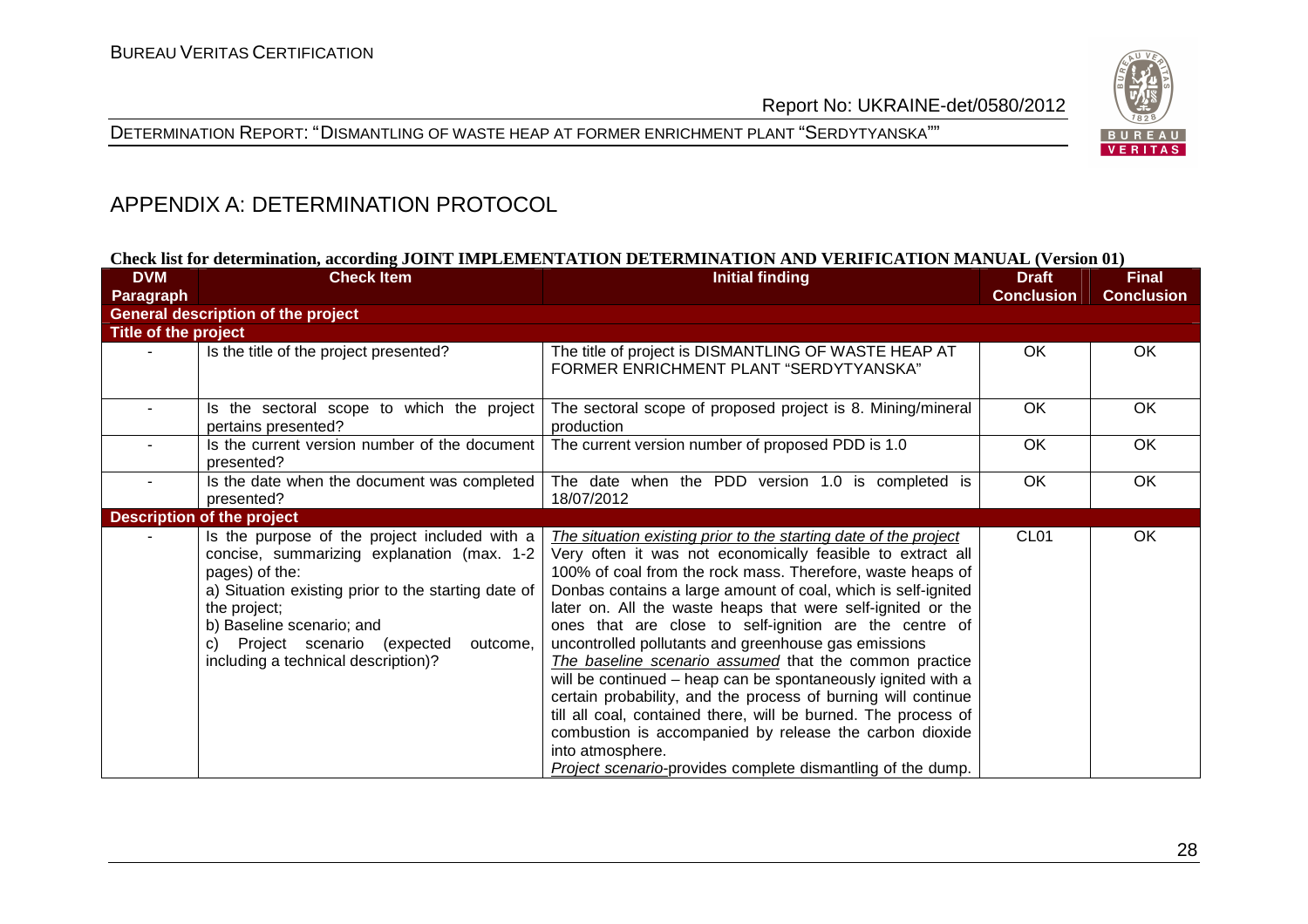

| DETERMINATION REPORT: "DISMANTLING OF WASTE HEAP AT FORMER ENRICHMENT PLANT "SERDYTYANSKA""<br>BUREAU |                                                                                                                                                              |                                                                                                                                                                                                                                                                                                                                                                                                                                                                                                                                                                                                                                                                                 |                                   |                                   |  |
|-------------------------------------------------------------------------------------------------------|--------------------------------------------------------------------------------------------------------------------------------------------------------------|---------------------------------------------------------------------------------------------------------------------------------------------------------------------------------------------------------------------------------------------------------------------------------------------------------------------------------------------------------------------------------------------------------------------------------------------------------------------------------------------------------------------------------------------------------------------------------------------------------------------------------------------------------------------------------|-----------------------------------|-----------------------------------|--|
| <b>DVM</b><br>Paragraph                                                                               | <b>Check Item</b>                                                                                                                                            | <b>Initial finding</b>                                                                                                                                                                                                                                                                                                                                                                                                                                                                                                                                                                                                                                                          | <b>Draft</b><br><b>Conclusion</b> | <b>Final</b><br><b>Conclusion</b> |  |
|                                                                                                       |                                                                                                                                                              | During dismantling of the dump, the rocks will be divided into<br>fractions, which will be used for blending with steam coal and<br>subsequently supplied to heat power plants and boiler<br>houses for burning as fuel. After sorting, the large fractions<br>will be used for building and repairing of roads. As the result,<br>rock mass of the dump will be fully utilized, and the received<br>coal will replace coal, which otherwise would have had to be<br>mined. As the result of the project, the opportunity of self-<br>ignition of heap will be eliminated.<br>CL01<br>Please explain current status of dismantled waste heap, and<br>add data for its formation |                                   |                                   |  |
|                                                                                                       | Is the history of the project (incl. its JI<br>component) briefly summarized?                                                                                | The history of the project is summarized in the section A.2<br>CAR01<br>Please add JI component in the project history                                                                                                                                                                                                                                                                                                                                                                                                                                                                                                                                                          | CAR01                             | OK                                |  |
| <b>Project participants</b>                                                                           |                                                                                                                                                              |                                                                                                                                                                                                                                                                                                                                                                                                                                                                                                                                                                                                                                                                                 |                                   |                                   |  |
|                                                                                                       | Are project participants and Party(ies) involved<br>in the project listed?                                                                                   | The PDD indicates as project participants SIA "Vidzeme<br>Eko" (Latvia) and PE PCF "ALTAIR 2007" (Ukraine)                                                                                                                                                                                                                                                                                                                                                                                                                                                                                                                                                                      | OK.                               | OK.                               |  |
| $\sim$                                                                                                | Is the data of the project participants presented<br>in tabular format?                                                                                      | The data of the project participants are presented in tabular<br>format                                                                                                                                                                                                                                                                                                                                                                                                                                                                                                                                                                                                         | OK                                | OK                                |  |
| $\sim$                                                                                                | Is contact information provided in Annex 1 of<br>the PDD?                                                                                                    | The contact information of project participants is provided in<br>the Annex 1 of the PDD                                                                                                                                                                                                                                                                                                                                                                                                                                                                                                                                                                                        | OK                                | OK                                |  |
| $\sim$                                                                                                | Is it indicated, if it is the case, if the Party<br>involved is a host Party?                                                                                | Ukraine (Party Involved) is indicated as the Host party                                                                                                                                                                                                                                                                                                                                                                                                                                                                                                                                                                                                                         | OK                                | OK                                |  |
|                                                                                                       | <b>Technical description of the project</b>                                                                                                                  |                                                                                                                                                                                                                                                                                                                                                                                                                                                                                                                                                                                                                                                                                 |                                   |                                   |  |
| <b>Location of the project</b>                                                                        |                                                                                                                                                              |                                                                                                                                                                                                                                                                                                                                                                                                                                                                                                                                                                                                                                                                                 |                                   |                                   |  |
| $\sim$                                                                                                | Host Party(ies)                                                                                                                                              | Ukraine                                                                                                                                                                                                                                                                                                                                                                                                                                                                                                                                                                                                                                                                         | OK                                | OK                                |  |
|                                                                                                       | Region/State/Province etc.                                                                                                                                   | Donetsk Region                                                                                                                                                                                                                                                                                                                                                                                                                                                                                                                                                                                                                                                                  | <b>OK</b>                         | OK                                |  |
|                                                                                                       | City/Town/Community etc.                                                                                                                                     | Serdyte village                                                                                                                                                                                                                                                                                                                                                                                                                                                                                                                                                                                                                                                                 | $\overline{OK}$                   | $\overline{OK}$                   |  |
| $\sim$                                                                                                | Detail of the physical location, including<br>information allowing the unique identification of<br>the project. (This section should not exceed<br>one page) | The geographical coordinates of the sorting complex is 48°<br>03' 23" N. Lt. and 38° 23' 14" E. Lg.<br>CL <sub>02</sub><br>Please indicate source of project geographical coordinates                                                                                                                                                                                                                                                                                                                                                                                                                                                                                           | CL <sub>02</sub>                  | OK                                |  |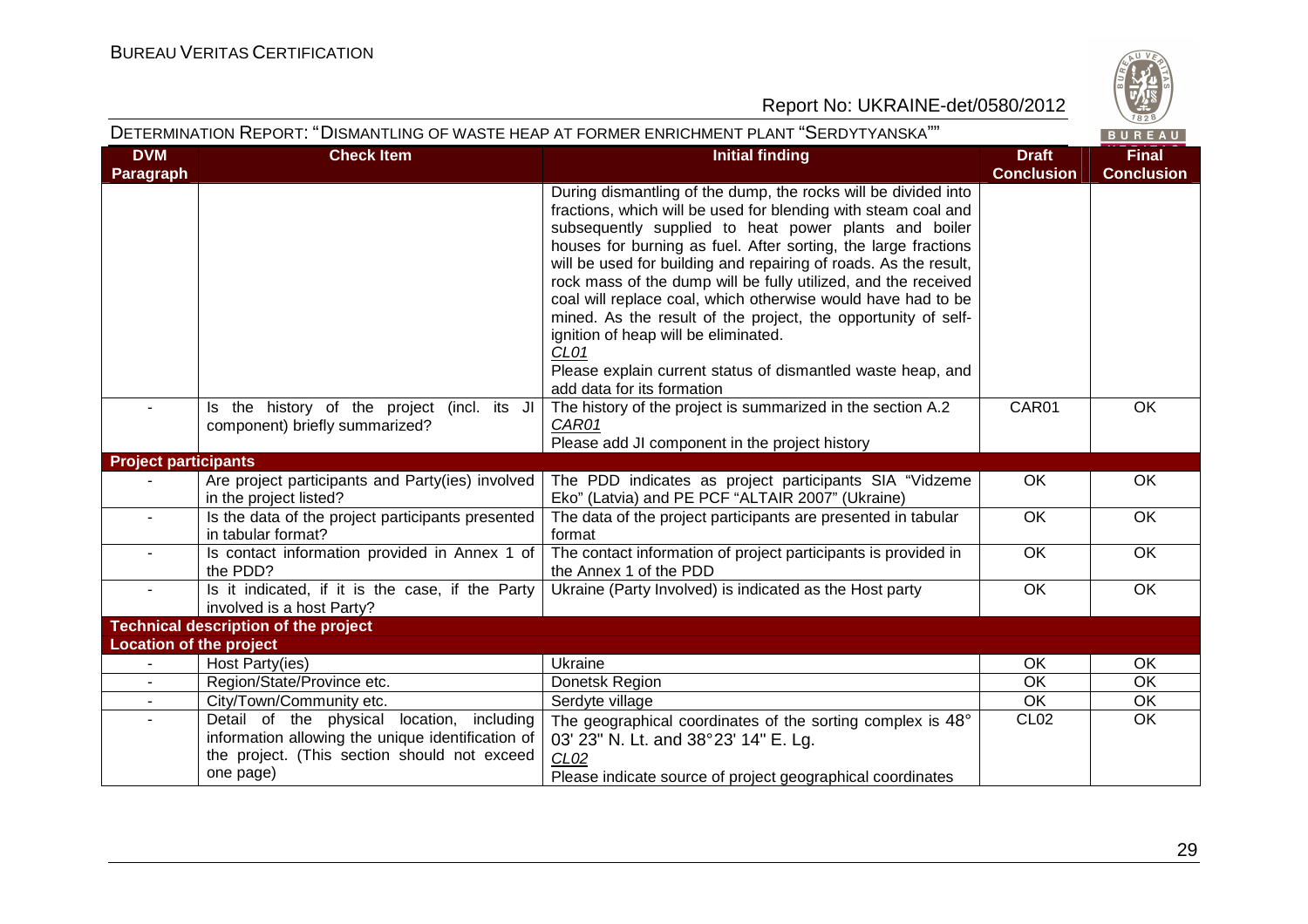

| DETERMINATION REPORT: "DISMANTLING OF WASTE HEAP AT FORMER ENRICHMENT PLANT "SERDYTYANSKA""<br>BUREAU |                                                                                                                                                                                                           |                                                                                                                                                                                                                                                                                                                                                                                                                                   |                                   |                                   |
|-------------------------------------------------------------------------------------------------------|-----------------------------------------------------------------------------------------------------------------------------------------------------------------------------------------------------------|-----------------------------------------------------------------------------------------------------------------------------------------------------------------------------------------------------------------------------------------------------------------------------------------------------------------------------------------------------------------------------------------------------------------------------------|-----------------------------------|-----------------------------------|
| <b>DVM</b><br>Paragraph                                                                               | <b>Check Item</b>                                                                                                                                                                                         | <b>Initial finding</b>                                                                                                                                                                                                                                                                                                                                                                                                            | <b>Draft</b><br><b>Conclusion</b> | <b>Final</b><br><b>Conclusion</b> |
|                                                                                                       | Technologies to be employed, or measures, operations or actions to be implemented by the project                                                                                                          |                                                                                                                                                                                                                                                                                                                                                                                                                                   |                                   |                                   |
|                                                                                                       | Are the technology(ies) to be employed, or<br>measures, operations or actions to be<br>implemented by the project, including all<br>relevant technical data and the implementation<br>schedule described? | The proposed technology is described in the section A.4.2.<br>Proposed project propose installation of sorting unit, which<br>divides rock mass on fractions 0-30 mm and +30 mm.<br>Fraction 0-30 mm burns for energy purposes, fraction +30<br>mm uses for building and repairing 4-5 class roads<br>CL <sub>03</sub><br>Please add information on coal content in the fraction +30<br>mm                                        | CL <sub>03</sub>                  | OK                                |
| circumstances                                                                                         |                                                                                                                                                                                                           | Brief explanation of how the anthropogenic emissions of greenhouse gases by sources are to be reduced by the proposed JI project, including<br>why the emission reductions would not occur in the absence of the proposed project, taking into account national and/or sectoral policies and                                                                                                                                      |                                   |                                   |
|                                                                                                       | Is it stated how anthropogenic GHG emission<br>reductions are to be achieved? (This section<br>should not exceed one page)                                                                                | Emission reductions created by:<br>- Elimination of greenhouse gases sources associated with<br>burning waste heaps, by extracting coal from the rock<br>dumps;<br>- Reduction of uncontrolled methane emissions due to<br>replacement of coal that would have been extracted through<br>mining;<br>- Reduction of electricity consumption at waste heap<br>dismantling in comparison to electricity consumption at coal<br>mine. | <b>OK</b>                         | OK                                |
|                                                                                                       | Is it provided the estimation of emission<br>reductions over the crediting period?                                                                                                                        | PDD indicates estimation of emission reductions over<br>crediting period. Estimations for 2008-2012 are 2 001 377<br>tonnes of CO2 equivalent                                                                                                                                                                                                                                                                                     | <b>OK</b>                         | OK                                |
| $\sim$                                                                                                | Is it provided the estimated annual reduction for<br>the chosen credit period in tCO2e?                                                                                                                   | Annual estimated reduction for chosen crediting period is<br>480 330 tonnes of CO2                                                                                                                                                                                                                                                                                                                                                | OK                                | OK                                |
| $\blacksquare$                                                                                        | Are the data from questions above presented in<br>tabular format?                                                                                                                                         | The data from questions above is presented in tabular format                                                                                                                                                                                                                                                                                                                                                                      | OK                                | OK                                |
|                                                                                                       | Estimated amount of emission reductions over the crediting period                                                                                                                                         |                                                                                                                                                                                                                                                                                                                                                                                                                                   |                                   |                                   |
|                                                                                                       | Is the length of the crediting period Indicated?                                                                                                                                                          | CAR02<br>Please indicate length of crediting period in YY years MM<br>months                                                                                                                                                                                                                                                                                                                                                      | CAR02                             | OK                                |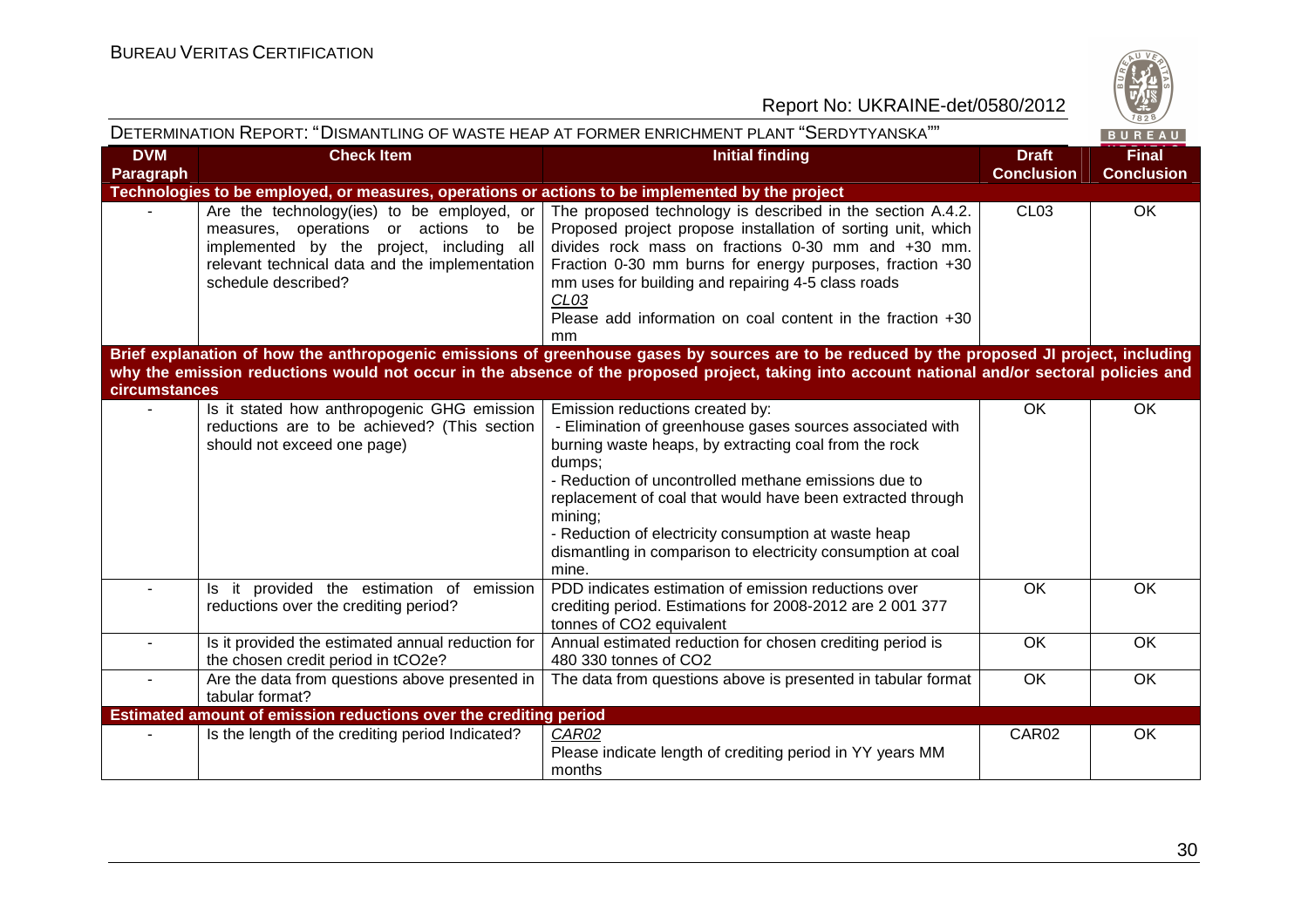

| DETERMINATION REPORT: "DISMANTLING OF WASTE HEAP AT FORMER ENRICHMENT PLANT "SERDYTYANSKA"" |                                                                                                                                                                                                                                                                                                                                                                                                           |                                                                                                                                                         |                                   |                                   |  |
|---------------------------------------------------------------------------------------------|-----------------------------------------------------------------------------------------------------------------------------------------------------------------------------------------------------------------------------------------------------------------------------------------------------------------------------------------------------------------------------------------------------------|---------------------------------------------------------------------------------------------------------------------------------------------------------|-----------------------------------|-----------------------------------|--|
| <b>DVM</b><br>Paragraph                                                                     | <b>Check Item</b>                                                                                                                                                                                                                                                                                                                                                                                         | <b>Initial finding</b>                                                                                                                                  | <b>Draft</b><br><b>Conclusion</b> | <b>Final</b><br><b>Conclusion</b> |  |
|                                                                                             | Are estimates of total as well as annual and<br>average annual emission reductions in tonnes<br>of CO2 equivalent provided?                                                                                                                                                                                                                                                                               | The total estimated value and annual average value of<br>emission reductions are indicated in tonnes of CO2<br>equivalent                               | OK                                | OK                                |  |
|                                                                                             | <b>Project approvals by Parties</b>                                                                                                                                                                                                                                                                                                                                                                       |                                                                                                                                                         |                                   |                                   |  |
| 19                                                                                          | Have the DFPs of all Parties listed as "Parties<br>involved" in the PDD provided written project<br>approvals?                                                                                                                                                                                                                                                                                            | CAR03<br>Please provide in the PDD Letter of Endorsement issued by<br>DFP of the Host Party and written project approvals from<br>both parties involved | CAR03                             | Pending                           |  |
| 19                                                                                          | Does the PDD identify at least the host Party<br>as a "Party involved"?                                                                                                                                                                                                                                                                                                                                   | The PDD indicates the Host Party (Ukraine) as the party<br>involved                                                                                     | OK                                | OK                                |  |
| 19                                                                                          | Has the DFP of the host Party issued a written<br>project approval?                                                                                                                                                                                                                                                                                                                                       | See section 19 of this protocol                                                                                                                         | Pending                           | Pending                           |  |
| 20                                                                                          | Are all the written project approvals by Parties<br>involved unconditional?                                                                                                                                                                                                                                                                                                                               | See section 19 of this protocol                                                                                                                         | Pending                           | Pending                           |  |
|                                                                                             | Authorization of project participants by Parties involved                                                                                                                                                                                                                                                                                                                                                 |                                                                                                                                                         |                                   |                                   |  |
| 21                                                                                          | Is each of the legal entities listed as project<br>participants in the PDD authorized by a Party<br>involved, which is also listed in the PDD,<br>through:<br>- A written project approval by a Party<br>involved, explicitly indicating the name of the<br>legal entity? or<br>Any other form of project participant<br>authorization in writing, explicitly indicating the<br>name of the legal entity? | See section 19 of this protocol                                                                                                                         | OK                                | OK                                |  |
| <b>Baseline setting</b>                                                                     |                                                                                                                                                                                                                                                                                                                                                                                                           |                                                                                                                                                         |                                   |                                   |  |
| 22                                                                                          | Does the PDD explicitly indicate which of the<br>following approaches is used for identifying the<br>baseline?<br>- JI specific approach<br>- Approved CDM methodology approach                                                                                                                                                                                                                           | The PDD explicitly indicates that JI specific approach was<br>used for baseline establishing                                                            | OK.                               | OK                                |  |
|                                                                                             | JI specific approach only                                                                                                                                                                                                                                                                                                                                                                                 |                                                                                                                                                         |                                   |                                   |  |
| 23                                                                                          |                                                                                                                                                                                                                                                                                                                                                                                                           | Does the PDD provide a detailed theoretical The PDD provides detailed theoretical description of CAR04                                                  |                                   | OK                                |  |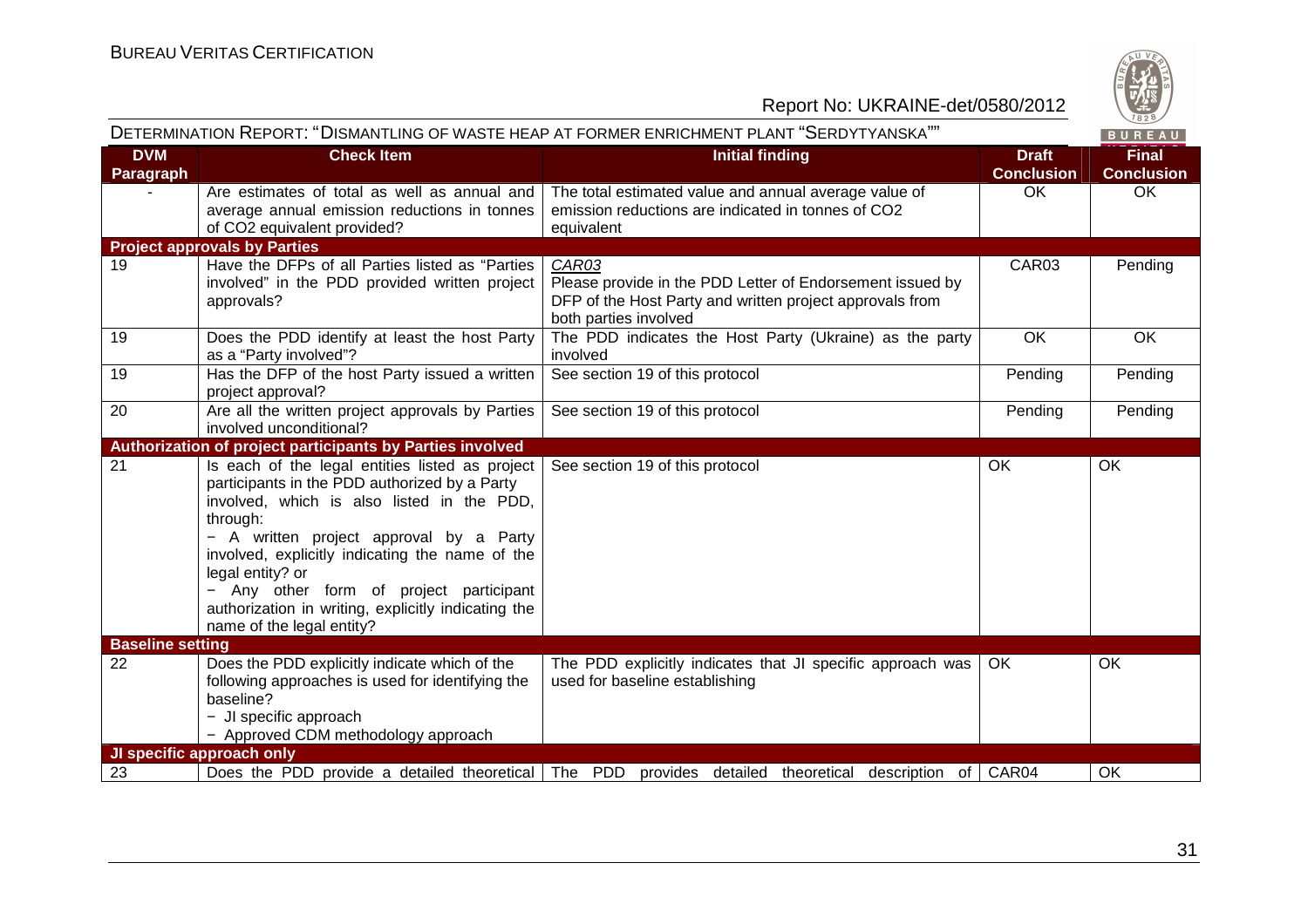

|                         |                                                                                                                                                                                                                                                                                                                                                                                                                                                                                                                                                                                                                                                                                                                                                                                                                                                                                                                                                      | DETERMINATION REPORT: "DISMANTLING OF WASTE HEAP AT FORMER ENRICHMENT PLANT "SERDYTYANSKA""                                                                                                                                                                                                                                                                                                                                                                                                                                                                                                                                                                                                                                                                                                                                                                                                                                                                                                                                                                          |                                   | BUREAU                            |  |
|-------------------------|------------------------------------------------------------------------------------------------------------------------------------------------------------------------------------------------------------------------------------------------------------------------------------------------------------------------------------------------------------------------------------------------------------------------------------------------------------------------------------------------------------------------------------------------------------------------------------------------------------------------------------------------------------------------------------------------------------------------------------------------------------------------------------------------------------------------------------------------------------------------------------------------------------------------------------------------------|----------------------------------------------------------------------------------------------------------------------------------------------------------------------------------------------------------------------------------------------------------------------------------------------------------------------------------------------------------------------------------------------------------------------------------------------------------------------------------------------------------------------------------------------------------------------------------------------------------------------------------------------------------------------------------------------------------------------------------------------------------------------------------------------------------------------------------------------------------------------------------------------------------------------------------------------------------------------------------------------------------------------------------------------------------------------|-----------------------------------|-----------------------------------|--|
| <b>DVM</b><br>Paragraph | <b>Check Item</b>                                                                                                                                                                                                                                                                                                                                                                                                                                                                                                                                                                                                                                                                                                                                                                                                                                                                                                                                    | <b>Initial finding</b>                                                                                                                                                                                                                                                                                                                                                                                                                                                                                                                                                                                                                                                                                                                                                                                                                                                                                                                                                                                                                                               | <b>Draft</b><br><b>Conclusion</b> | <b>Final</b><br><b>Conclusion</b> |  |
|                         | description in a complete and transparent<br>manner?                                                                                                                                                                                                                                                                                                                                                                                                                                                                                                                                                                                                                                                                                                                                                                                                                                                                                                 | proposed approach and established baseline in complete<br>and transparent manner<br>CAR04<br>Please explain why multi-project emission factor can not be<br>used or delete this statement<br><b>VERB</b><br>Please correct JT-specific approach                                                                                                                                                                                                                                                                                                                                                                                                                                                                                                                                                                                                                                                                                                                                                                                                                      |                                   |                                   |  |
| 23                      | Does the PDD provide justification that the<br>baseline is established:<br>(a) By listing and describing plausible future<br>scenarios on the basis of conservative<br>assumptions and selecting the most plausible<br>one?<br>(b) Taking into account relevant national and/or<br>sectoral policies and circumstance?<br>- Are key factors that affect a baseline taken<br>into account?<br>(c) In a transparent manner with regard to the<br>choice<br>of<br>approaches,<br>assumptions,<br>methodologies, parameters, date sources and<br>key factors?<br>(d) Taking into account of uncertainties and<br>using conservative assumptions?<br>(e) In such a way that ERUs cannot be earned<br>for decreases in activity levels outside the<br>project or due to force majeure?<br>(f) By drawing on the list of standard variables<br>contained in appendix B to "Guidance on<br>criteria for baseline setting and monitoring", as<br>appropriate? | The PDD provides justification of baseline establishing<br>(a) by listing and describing five plausible future<br>scenarious<br>(b) Taking into account national and sectoral policies.<br>Ukrainian policies doesn't require or encourage<br>waste heaps dismantling<br>(c) In transparent manner, with regard to the<br>approaches, methodologies, parameters,<br>data<br>sources and key factors<br>(d) Uncertaintites and conservative assumptions are<br>taken into account<br>(e) ERUs cannot be earned for decreasing in activity<br>levels outside the project, because in case of<br>projects stop, generation of emission reduction will<br>be stopped also.<br>Variables used for baseline calculations in line within<br>appendix B to "Guidance on criteria for baseline<br>setting and monitoring"<br>CL <sub>04</sub><br>PDD indicates that coal obtained from the waste heap used<br>for burning in TPPs and boiler houses. Serdytyanska coal<br>enrichment plant produce energy coal classes. Please note if<br>obtained coal is divided by classes | CL <sub>04</sub>                  | <b>OK</b>                         |  |
| 24                      | If selected elements or combinations<br>of<br><b>CDM</b><br>methodologies<br>approved<br>or<br>methodological tools for baseline setting are                                                                                                                                                                                                                                                                                                                                                                                                                                                                                                                                                                                                                                                                                                                                                                                                         | Elements of CDM approved methodology ACM009 version<br>03.2 were used for leakages calculations                                                                                                                                                                                                                                                                                                                                                                                                                                                                                                                                                                                                                                                                                                                                                                                                                                                                                                                                                                      | OK                                | <b>OK</b>                         |  |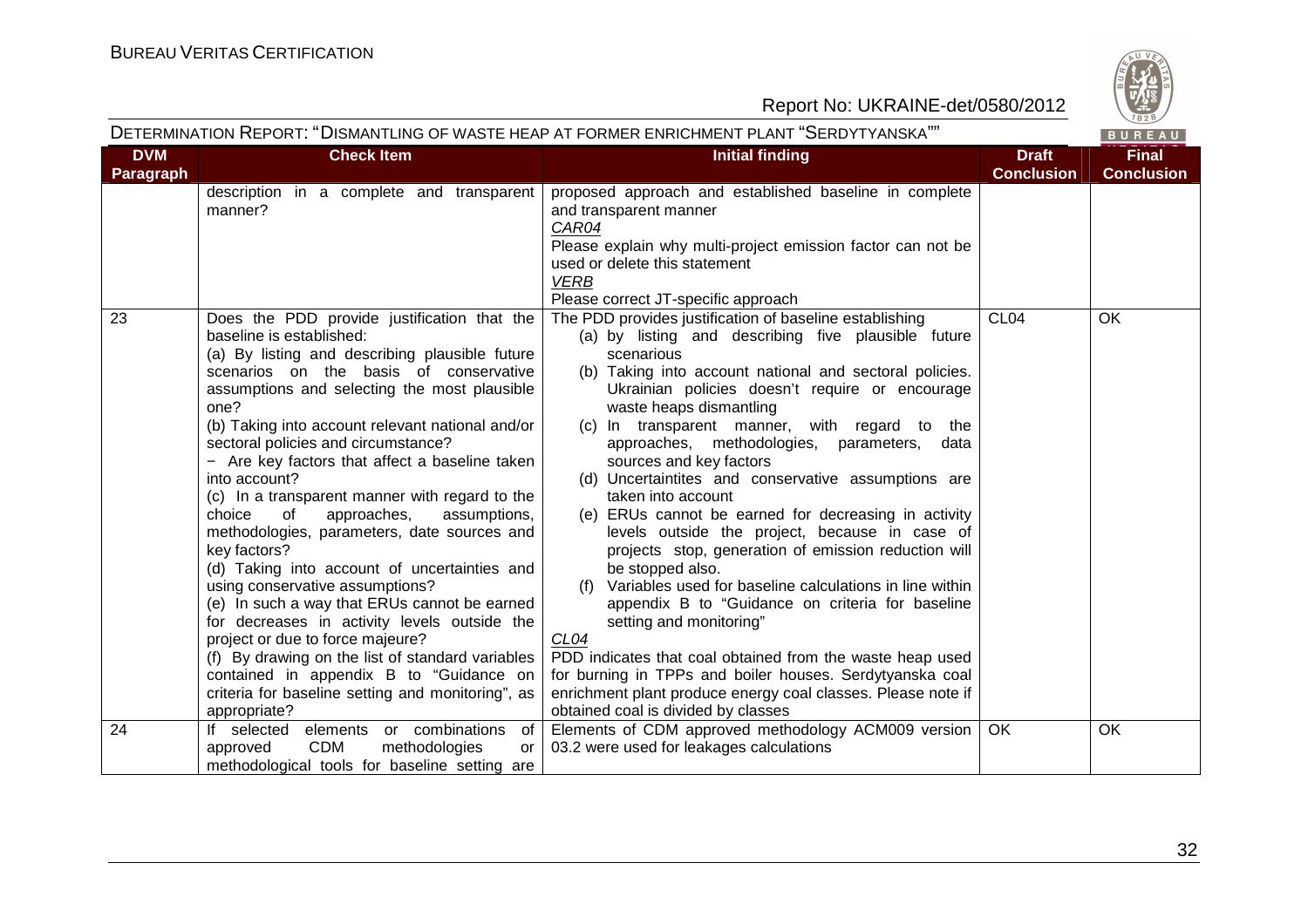

|                         |                                                                                                                                                                                                                                                                                                                                                                                                                                                                             | DETERMINATION REPORT: "DISMANTLING OF WASTE HEAP AT FORMER ENRICHMENT PLANT "SERDYTYANSKA""                                                                                                                                                                                                                                                                                                                                                                                                                                                                                                                                                                |                                   | BUREAU                            |
|-------------------------|-----------------------------------------------------------------------------------------------------------------------------------------------------------------------------------------------------------------------------------------------------------------------------------------------------------------------------------------------------------------------------------------------------------------------------------------------------------------------------|------------------------------------------------------------------------------------------------------------------------------------------------------------------------------------------------------------------------------------------------------------------------------------------------------------------------------------------------------------------------------------------------------------------------------------------------------------------------------------------------------------------------------------------------------------------------------------------------------------------------------------------------------------|-----------------------------------|-----------------------------------|
| <b>DVM</b><br>Paragraph | <b>Check Item</b>                                                                                                                                                                                                                                                                                                                                                                                                                                                           | <b>Initial finding</b>                                                                                                                                                                                                                                                                                                                                                                                                                                                                                                                                                                                                                                     | <b>Draft</b><br><b>Conclusion</b> | <b>Final</b><br><b>Conclusion</b> |
|                         | the selected<br>used.<br>are<br>elements<br>or<br>combinations together with the elements<br>supplementary developed by the project<br>participants in line with 23 above?                                                                                                                                                                                                                                                                                                  |                                                                                                                                                                                                                                                                                                                                                                                                                                                                                                                                                                                                                                                            |                                   |                                   |
| 25                      | If a multi-project emission factor is used, does<br>the PDD provide appropriate justification?                                                                                                                                                                                                                                                                                                                                                                              | The project uses many multi-project factors for baseline<br>calculations, such<br>oxidation factor of steam coal<br>carbon content of steam coal<br>emission factor for electricity consumption<br>Proposed factors is in line within the National GHG Inventory<br>report, approved by Ukraine DFP<br>CAR04<br>PDD lists in table 5 standard variables, approved by<br>Ukrainian DFP for 2008-2011 years, and these values are<br>used for ERUs estimations in 2012 year. Please mark table 5<br>as monitored parameters.<br>CL <sub>05</sub><br>Please indicate class of energy consumption of sorting<br>factory in accordance with Order #1052 of NERC | CAR04<br>CL <sub>05</sub>         | <b>OK</b><br>OK                   |
| <b>Additionality</b>    | Approved CDM methodology approach only_Paragraphs 26(a) - 26(d)_Not applicable                                                                                                                                                                                                                                                                                                                                                                                              |                                                                                                                                                                                                                                                                                                                                                                                                                                                                                                                                                                                                                                                            |                                   |                                   |
|                         | JI specific approach only                                                                                                                                                                                                                                                                                                                                                                                                                                                   |                                                                                                                                                                                                                                                                                                                                                                                                                                                                                                                                                                                                                                                            |                                   |                                   |
| 28                      | Does the PDD indicate which of the following<br>approaches for demonstrating additionality is<br>used?<br>(a) Provision of traceable and transparent<br>information showing the baseline was identified<br>on the basis of conservative assumptions, that<br>the project scenario is not part of the identified<br>baseline scenario and that the project will lead<br>to emission reductions or enhancements of<br>removals;<br>(b) Provision of traceable and transparent | The PDD indicates that approach (b) "Provision of traceable  <br>and transparent information that an AIE has already<br>positively determined that a comparable project (to be)<br>implemented under comparable circumstances<br>has<br>additionality" was used for additionality demonstration                                                                                                                                                                                                                                                                                                                                                            | OK                                | OK                                |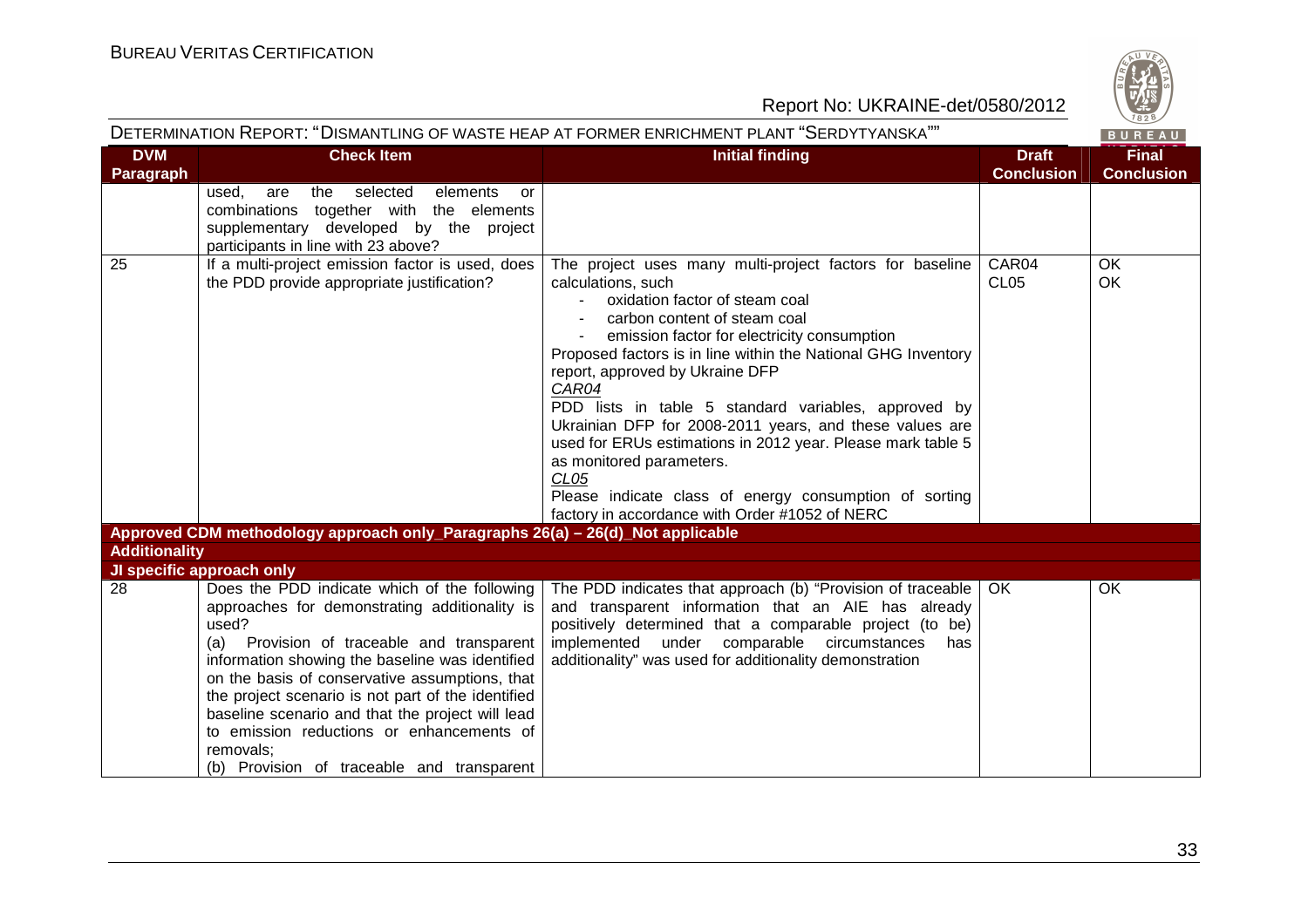

|                         | DETERMINATION REPORT: "DISMANTLING OF WASTE HEAP AT FORMER ENRICHMENT PLANT "SERDYTYANSKA""                                                                                                                                                                                                                                                                                                                                         |                                                                                                                                                                                                                                                                                                                                                                                                                                                                                                                                                                                                                                                                                                                                      |                                   |                                   |  |
|-------------------------|-------------------------------------------------------------------------------------------------------------------------------------------------------------------------------------------------------------------------------------------------------------------------------------------------------------------------------------------------------------------------------------------------------------------------------------|--------------------------------------------------------------------------------------------------------------------------------------------------------------------------------------------------------------------------------------------------------------------------------------------------------------------------------------------------------------------------------------------------------------------------------------------------------------------------------------------------------------------------------------------------------------------------------------------------------------------------------------------------------------------------------------------------------------------------------------|-----------------------------------|-----------------------------------|--|
| <b>DVM</b><br>Paragraph | <b>Check Item</b>                                                                                                                                                                                                                                                                                                                                                                                                                   | <b>Initial finding</b>                                                                                                                                                                                                                                                                                                                                                                                                                                                                                                                                                                                                                                                                                                               | <b>Draft</b><br><b>Conclusion</b> | <b>Final</b><br><b>Conclusion</b> |  |
|                         | information that an AIE has already positively<br>determined that a comparable project (to be)<br>implemented under comparable circumstances<br>has additionality;<br>(c) Application of the most recent version of<br>"Tool for the demonstration and<br>the<br>assessment of additionality. (allowing for a two-<br>month grace period) or any other method for<br>proving additionality approved by the CDM<br>Executive Board". |                                                                                                                                                                                                                                                                                                                                                                                                                                                                                                                                                                                                                                                                                                                                      |                                   |                                   |  |
| 29(a)                   | Does the PDD provide a justification of the<br>applicability of the approach with a clear and<br>transparent description?                                                                                                                                                                                                                                                                                                           | The justification of proposed<br>approach was sound<br>satisfactory                                                                                                                                                                                                                                                                                                                                                                                                                                                                                                                                                                                                                                                                  | OK                                | OK                                |  |
| 29(b)                   | Are additionality proofs provided?                                                                                                                                                                                                                                                                                                                                                                                                  | GHG mitigation measure. The project boundary is<br>a)<br>virtually identical, the expected average GHG<br>emission reduction is differ by 37.27%. Criteria is<br>satisfied<br>b) Geography and time. Both projects is implemented<br>in Ukraine, Donetsk Region, starting date are divided<br>by 9 months. Criteria is satisfied<br>c) Scale. The projects envisage production of the same<br>product (coal).<br>Regulatory framework. There were no significant<br>d)<br>changes in regulatory framework between the<br>starting dates of two projects. Criteria is satisfied.<br>CL06<br>Please clarify values of project output (coal or rock mass) to<br>comparing with JI project on waste heap of former<br>Rossypnyanska mine | CL <sub>06</sub>                  | OK                                |  |
| 29 <sub>(c)</sub>       | Is the additionality demonstrated appropriately<br>as a result?                                                                                                                                                                                                                                                                                                                                                                     | The additionality is demonstrated appropriately as a result                                                                                                                                                                                                                                                                                                                                                                                                                                                                                                                                                                                                                                                                          | OK                                | OK                                |  |
| 30                      | If the approach 28 (c) is chosen, are all<br>explanations, descriptions and analyses made                                                                                                                                                                                                                                                                                                                                           | The approach 28 (b) was chosen                                                                                                                                                                                                                                                                                                                                                                                                                                                                                                                                                                                                                                                                                                       | <b>OK</b>                         | OK                                |  |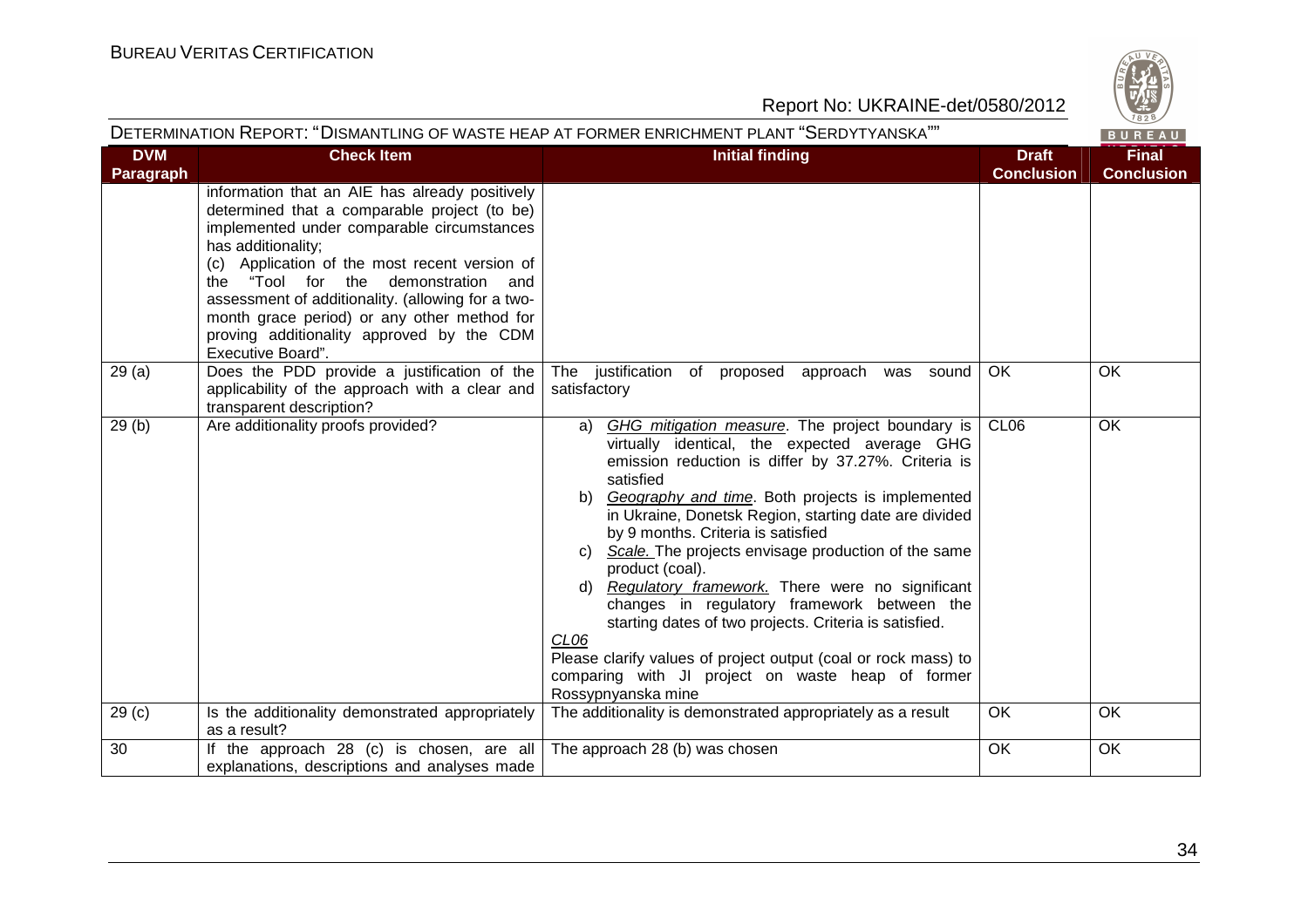

| Report No: UKRAINE-det/0580/2012 |                                                                                                                                                                                                                                                                                      |                                                                                                                                                                                                                                                                                                                                                                                                                                    |                                   | $\frac{42}{1828}$                 |
|----------------------------------|--------------------------------------------------------------------------------------------------------------------------------------------------------------------------------------------------------------------------------------------------------------------------------------|------------------------------------------------------------------------------------------------------------------------------------------------------------------------------------------------------------------------------------------------------------------------------------------------------------------------------------------------------------------------------------------------------------------------------------|-----------------------------------|-----------------------------------|
|                                  |                                                                                                                                                                                                                                                                                      | DETERMINATION REPORT: "DISMANTLING OF WASTE HEAP AT FORMER ENRICHMENT PLANT "SERDYTYANSKA""                                                                                                                                                                                                                                                                                                                                        |                                   | BUREAU                            |
| <b>DVM</b><br>Paragraph          | <b>Check Item</b>                                                                                                                                                                                                                                                                    | <b>Initial finding</b>                                                                                                                                                                                                                                                                                                                                                                                                             | <b>Draft</b><br><b>Conclusion</b> | <b>Final</b><br><b>Conclusion</b> |
|                                  | in accordance with the selected tool or<br>method?                                                                                                                                                                                                                                   |                                                                                                                                                                                                                                                                                                                                                                                                                                    |                                   |                                   |
|                                  | Approved CDM methodology approach only_ Paragraphs 31(a) - 31(e)_Not applicable                                                                                                                                                                                                      |                                                                                                                                                                                                                                                                                                                                                                                                                                    |                                   |                                   |
|                                  | Project boundary (applicable except for JI LULUCF projects                                                                                                                                                                                                                           |                                                                                                                                                                                                                                                                                                                                                                                                                                    |                                   |                                   |
| 32(a)                            | JI specific approach only<br>Does the project boundary defined in the PDD<br>encompass all anthropogenic emissions<br>by sources of GHGs that are:<br>Under the control of the project<br>(i)<br>participants?<br>(ii) Reasonably attributable to the project?<br>(iii) Significant? | The project boundaries defined in the PDD encompass all<br>anthropogenic emissions by GHG sources that are<br>Under control of the project participants, such as<br>(i)<br>emissions of electricity and diesel fuel<br>consumption during waste heap dismantling<br>Reasonably attributable to the project, such as<br>(ii)<br>emissions from waste heap burning or methane<br>emissions as result of coal industry<br>significant | OK                                | OK                                |
| 32(b)                            | Is the project boundary defined on the basis of<br>a case-by-case assessment with regard to the<br>criteria referred to in 32 (a) above?                                                                                                                                             | The project boundary is defined on the basis of a case-by-<br>case assessment with regard to the criteria in 32(a) above                                                                                                                                                                                                                                                                                                           | OK                                | OK                                |
| 32(c)                            | Are the delineation of the project boundary and<br>the gases and sources included appropriately<br>described and justified in the PDD by using a<br>figure or flow chart as appropriate?                                                                                             | The delineation of project boundaries and gases and<br>sources excluded is clearly described in the PDD, using flow<br>charts.                                                                                                                                                                                                                                                                                                     | $\overline{OK}$                   | OK                                |
| 32 <sub>(d)</sub>                | Are all gases and sources included explicitly<br>stated, and the exclusions of any sources<br>related to the baseline or the project are<br>appropriately justified?                                                                                                                 | All gases and sources inclusions are explicitly stated in the<br>project and baseline scenarios                                                                                                                                                                                                                                                                                                                                    | <b>OK</b>                         | OK                                |
|                                  | Approved CDM methodology approach only_Paragraph 33_ Not applicable                                                                                                                                                                                                                  |                                                                                                                                                                                                                                                                                                                                                                                                                                    |                                   |                                   |
| <b>Crediting period</b><br>34(a) | Does the PDD state the starting date of the<br>the<br>date on<br>which the<br>project as<br>implementation or construction or real action of<br>the project will begin or began?                                                                                                     | The starting date of the project is $03/01/2008$ – the date<br>when the installation of project equipment was begun                                                                                                                                                                                                                                                                                                                | OK                                | OK                                |
| 34(a)                            | Is the starting date after the beginning of 2000?                                                                                                                                                                                                                                    | 01/03/2008 is after beginning of 01/01/2008                                                                                                                                                                                                                                                                                                                                                                                        | OK                                | OK                                |
| 34(b)                            | Does the PDD state the expected operational                                                                                                                                                                                                                                          | Expected operational lifetime of the project is 4 years and 2                                                                                                                                                                                                                                                                                                                                                                      | OK                                | OK                                |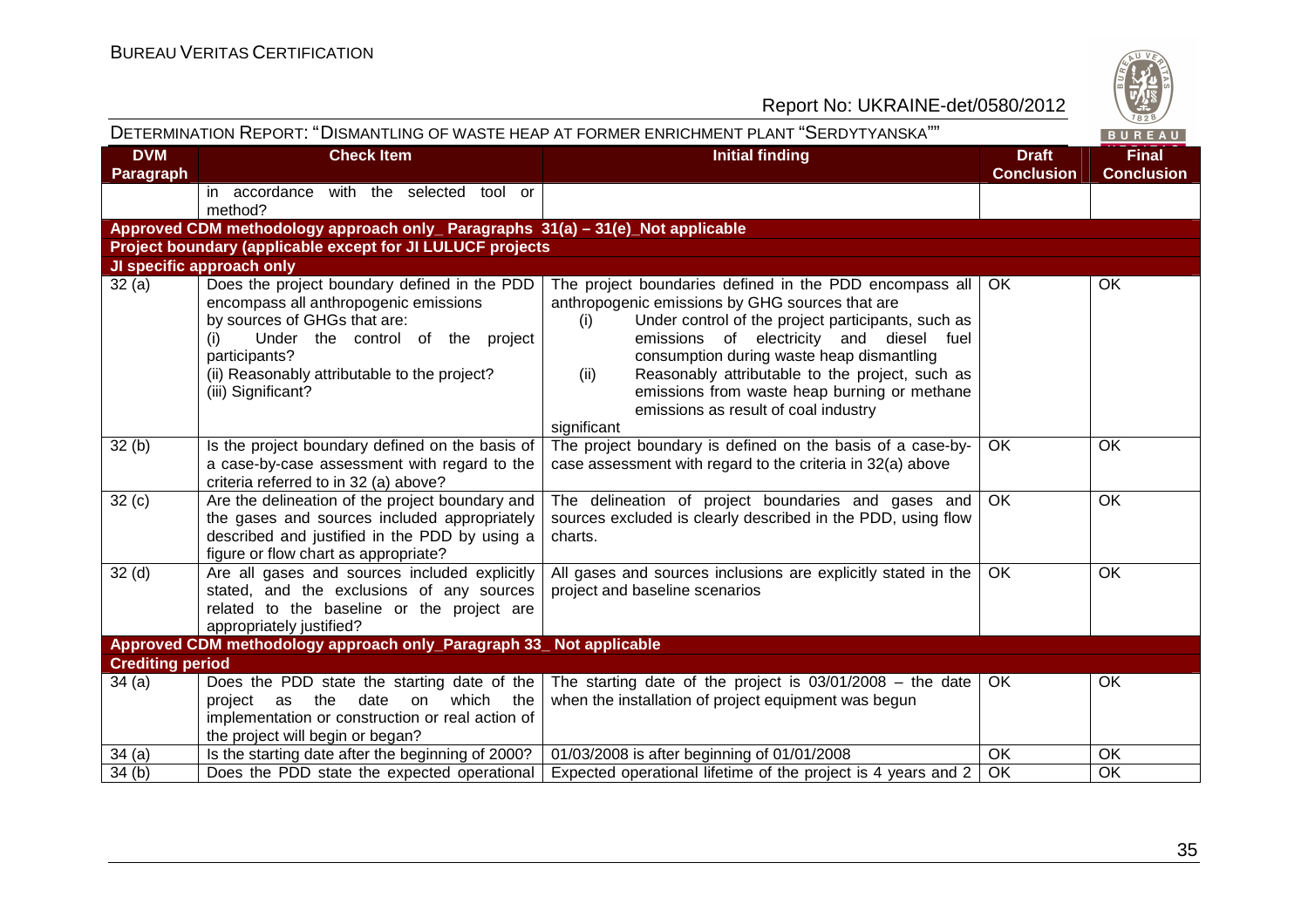

| DETERMINATION REPORT: "DISMANTLING OF WASTE HEAP AT FORMER ENRICHMENT PLANT "SERDYTYANSKA"" |                                                                                                                                                                                                                                                                                      |                                                                                                                                                                                                                                                                                                                                                               | BUREAU                            |                                   |
|---------------------------------------------------------------------------------------------|--------------------------------------------------------------------------------------------------------------------------------------------------------------------------------------------------------------------------------------------------------------------------------------|---------------------------------------------------------------------------------------------------------------------------------------------------------------------------------------------------------------------------------------------------------------------------------------------------------------------------------------------------------------|-----------------------------------|-----------------------------------|
| <b>DVM</b><br><b>Paragraph</b>                                                              | <b>Check Item</b>                                                                                                                                                                                                                                                                    | <b>Initial finding</b>                                                                                                                                                                                                                                                                                                                                        | <b>Draft</b><br><b>Conclusion</b> | <b>Final</b><br><b>Conclusion</b> |
|                                                                                             | lifetime of the project in years and months?                                                                                                                                                                                                                                         | months (50 months)                                                                                                                                                                                                                                                                                                                                            |                                   |                                   |
| 34(c)                                                                                       | Does the PDD state the length of the crediting<br>period in years and months?                                                                                                                                                                                                        | Length of crediting period is indicates as 4 years and 11<br>months (59 months)                                                                                                                                                                                                                                                                               | OK                                | OK                                |
| 34(c)                                                                                       | Is the starting date of the crediting period on or<br>after the date of the first emission reductions or<br>enhancements of net removals generated by<br>the project?                                                                                                                | The starting date of the crediting period is 01/02/2008, the<br>date when the first emission reductions were generated by<br>the project<br>CL07<br>Please note document demonstrated that sorting plant was<br>put in operation 01/02/2008                                                                                                                   | CL <sub>07</sub>                  | OK                                |
| 34 <sub>(d)</sub>                                                                           | Does the PDD state that the crediting period for<br>issuance of ERUs starts only after the<br>beginning of 2008 and does not extend beyond<br>the operational lifetime of the project?                                                                                               | The 01/02/2008 is after 2008 beginning                                                                                                                                                                                                                                                                                                                        | OK                                | OK                                |
| 34(d)                                                                                       | If the crediting period extends beyond 2012,<br>does the PDD state that the extension is<br>subject to the host Party approval?<br>Are the estimates of emission reductions or<br>enhancements of net removals presented<br>separately for those until 2012 and those after<br>2012? | The crediting period doesn't extends beyond 2012                                                                                                                                                                                                                                                                                                              | OK                                | OK                                |
| <b>Monitoring plan</b>                                                                      |                                                                                                                                                                                                                                                                                      |                                                                                                                                                                                                                                                                                                                                                               |                                   |                                   |
| 35                                                                                          | Does the PDD explicitly indicate which of the<br>following approaches is used?<br>- JI specific approach<br>- Approved CDM methodology approach                                                                                                                                      | The PDD explicitly indicates that JI specific approach is used                                                                                                                                                                                                                                                                                                | OK.                               | OK                                |
|                                                                                             | JI specific approach only                                                                                                                                                                                                                                                            |                                                                                                                                                                                                                                                                                                                                                               |                                   |                                   |
| 36(a)                                                                                       | Does the monitoring plan describe:<br>- All relevant factors and key characteristics<br>that will be monitored?<br>- The period in which they will be monitored?<br>- All decisive factors for the control and<br>reporting of project performance?                                  | The monitoring plan describes all relevant factors and key<br>characteristics that will be monitored, such as:<br>electricity and fuel consumed in project activity;<br>value of extracted fraction 0-30 mm, its ash content<br>and moisture.<br>The period in which they will be monitored are indicated,<br>frequency of measuring procedures is identified | OK.                               | OK                                |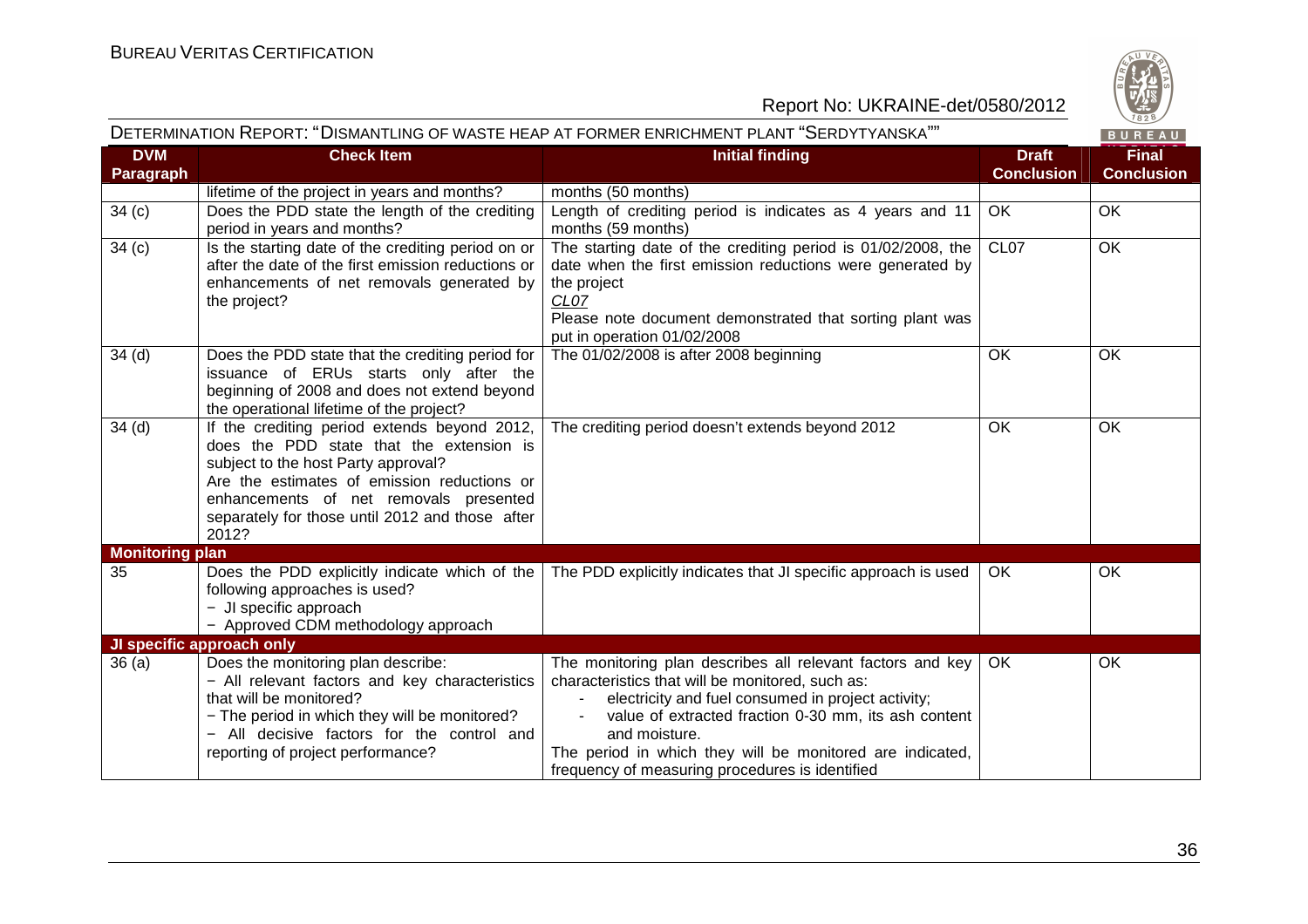

# DETERMINATION REPORT: "DISMANTLING OF WASTE HEAP AT FORMER ENRICHMENT PLANT "SERDYTYANSKA""

BUREAU

| <b>DVM</b><br>Paragraph | <b>Check Item</b>                                                                                                                                                                                                                                                                                                                                              | <b>Initial finding</b>                                                                                                                                                                                                                                                                                                                                                                                                                                                                                                                                                                                                                                                                                                                                                                                                                                   | <b>Draft</b><br><b>Conclusion</b> | <b>Final</b><br><b>Conclusion</b> |
|-------------------------|----------------------------------------------------------------------------------------------------------------------------------------------------------------------------------------------------------------------------------------------------------------------------------------------------------------------------------------------------------------|----------------------------------------------------------------------------------------------------------------------------------------------------------------------------------------------------------------------------------------------------------------------------------------------------------------------------------------------------------------------------------------------------------------------------------------------------------------------------------------------------------------------------------------------------------------------------------------------------------------------------------------------------------------------------------------------------------------------------------------------------------------------------------------------------------------------------------------------------------|-----------------------------------|-----------------------------------|
|                         |                                                                                                                                                                                                                                                                                                                                                                | All decisive factors for the control and reporting of project<br>performance are described                                                                                                                                                                                                                                                                                                                                                                                                                                                                                                                                                                                                                                                                                                                                                               |                                   |                                   |
| 36(b)                   | Does the monitoring plan specify the indicators,<br>constants and variables used that are reliable,<br>valid and provide transparent picture of the<br>emission reductions or enhancements of net<br>removals to be monitored?                                                                                                                                 | The monitoring plan specify the indicators, constants and<br>variables used, that are reliable, valid and provide<br>transparent picture of the emission reductions to be<br>monitored                                                                                                                                                                                                                                                                                                                                                                                                                                                                                                                                                                                                                                                                   | OK                                | OK                                |
| 36(b)                   | If default values are used:<br>- Are accuracy and reasonableness carefully<br>balanced in their selection?<br>Do the default values originate from<br>$-$<br>recognized sources?<br>- Are the default values supported by statistical<br>analyses providing reasonable confidence<br>levels?<br>- Are the default values presented in a<br>transparent manner? | The default values, such as:<br>global warming potential of methane<br>methane density in standard conditions<br>carbon emission factors for electricity consumption<br>carbon oxidation factors for coal and diesel fuel<br>carbon content of diesel fuel and coal, etc<br>these default values is in line within National GHG inventory<br>Report developed and approved by Ukraine DFP(SEIA)<br>CAR05<br>Please rename table 22 in the section D, these parameters<br>are default but not are constant.<br>Please indicate default values as monitored in the section<br>D.1.1.1<br>Also please note that default parameters for 2012 years will<br>be used in line with relevant rules of SEIA in 2012 year<br>CAR06<br>Monitoring plan uses "National GHG inventory report for<br>2008-2010 years" which is not approved by SEIA. Please<br>correct | CAR05<br>CAR06                    | <b>OK</b><br>OK                   |
| 36 (b) (i)              | For those values that are to be provided by the<br>project participants, does the monitoring plan<br>clearly indicate how the values are to be<br>selected and justified?                                                                                                                                                                                      | For monitored data provided by the project participants<br>monitoring plan identify selection and justification                                                                                                                                                                                                                                                                                                                                                                                                                                                                                                                                                                                                                                                                                                                                          | <b>OK</b>                         | <b>OK</b>                         |
| 36 (b) (ii)             | For other values,<br>- Does the monitoring plan clearly indicate the<br>precise references from which these values are                                                                                                                                                                                                                                         | References on values obtained from sources another from<br>indicated above is provided. Conservativeness of this value<br>is justified                                                                                                                                                                                                                                                                                                                                                                                                                                                                                                                                                                                                                                                                                                                   | OK.                               | OK                                |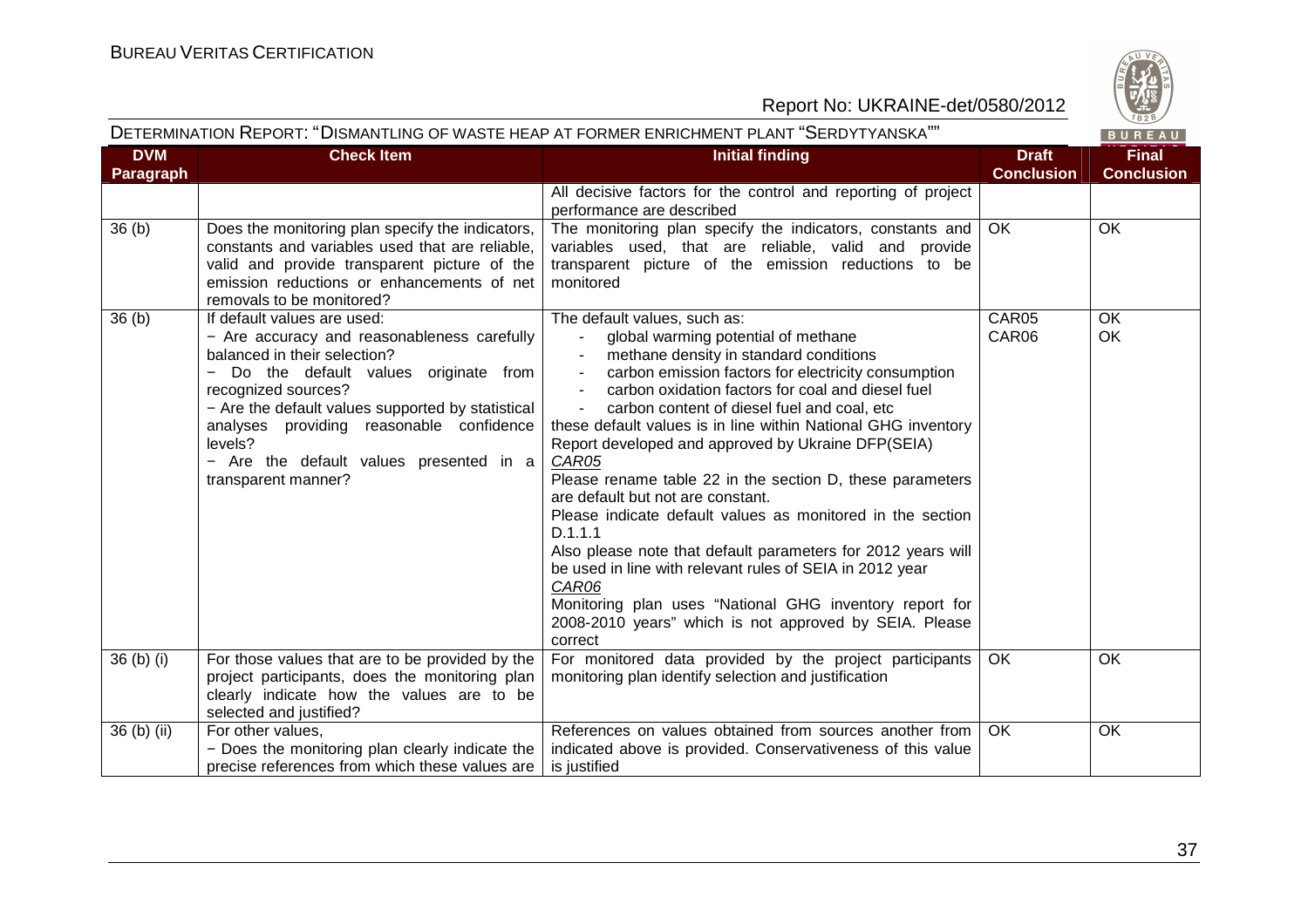

# DETERMINATION REPORT: "DISMANTLING OF WASTE HEAP AT FORMER ENRICHMENT PLANT "SERDYTYANSKA""

| <b>DVM</b><br><b>Paragraph</b> | <b>Check Item</b>                                                                                                                                                                                                                                                                                                  | <b>Initial finding</b>                                                                                                                                                                                                                                                                                                                                                                                                                                                                                                      | <b>Draft</b><br><b>Conclusion</b> | <b>Final</b><br><b>Conclusion</b> |
|--------------------------------|--------------------------------------------------------------------------------------------------------------------------------------------------------------------------------------------------------------------------------------------------------------------------------------------------------------------|-----------------------------------------------------------------------------------------------------------------------------------------------------------------------------------------------------------------------------------------------------------------------------------------------------------------------------------------------------------------------------------------------------------------------------------------------------------------------------------------------------------------------------|-----------------------------------|-----------------------------------|
|                                | taken?<br>- Is the conservativeness of the values<br>provided justified?                                                                                                                                                                                                                                           |                                                                                                                                                                                                                                                                                                                                                                                                                                                                                                                             |                                   |                                   |
| 36 (b) (iii)                   | For all data sources, does the monitoring plan<br>specify the procedures to be followed if<br>expected data are unavailable?                                                                                                                                                                                       | CAR07<br>Please provide description of procedures to be followed if<br>expected data are unavailable                                                                                                                                                                                                                                                                                                                                                                                                                        | CAR07                             | OK                                |
| 36 (b) (iv)                    | Are International System Unit (SI units) used?                                                                                                                                                                                                                                                                     | Some units from International System Unit are used                                                                                                                                                                                                                                                                                                                                                                                                                                                                          | OK                                | OK                                |
| 36(b)(v)                       | Does the monitoring plan note any parameters,<br>coefficients, variables, etc. that are used to<br>calculate baseline emissions or net removals<br>but are obtained through monitoring?                                                                                                                            | The monitoring plan clearly indicate next parameters that<br>obtained through monitoring but used for baseline<br>calculations:<br>amount of coal that has been mined in the baseline<br>scenario and combusted for energy use, equivalent<br>to the amount of coal extracted from the waste heap<br>because of the project activity<br>net Calorific Value of coal<br>carbon Oxidation factor of coal<br>carbon content of coal<br>the average ash content of sorted fractions<br>the average humidity of sorted fractions | $\overline{OK}$                   | OK                                |
| 36(b)(v)                       | Is the use of parameters, coefficients,<br>variables, etc. consistent between the baseline<br>and monitoring plan?                                                                                                                                                                                                 | The use of parameters, coefficients, variables is consistent<br>between the baseline and the monitoring plan                                                                                                                                                                                                                                                                                                                                                                                                                | OK                                | OK                                |
| 36 <sub>(c)</sub>              | Does the monitoring plan draw on the list of<br>standard variables contained in appendix B of<br>"Guidance on criteria for baseline setting and<br>monitoring"?                                                                                                                                                    | The monitoring plan was drawn in accordance with the list of<br>standard variables contained in appendix B of "Guidance on<br>criteria for baseline setting and monitoring"                                                                                                                                                                                                                                                                                                                                                 | OK                                | OK                                |
| 36(d)                          | Does the monitoring plan explicitly and clearly<br>distinguish:<br>(i) Data and parameters that are not monitored<br>throughout the crediting period, but are<br>determined only once (and thus remain fixed<br>throughout the crediting period), and that are<br>available already at the stage of determination? | The monitoring plan explicitly and clearly distinguish:<br>(i) Data and parameters that are not monitored throughout<br>the crediting period, but are determined only once (and thus<br>remain fixed throughout the crediting period), and that are<br>available already at the stage of determination?<br>(ii) Data and parameters that are not monitored throughout<br>the crediting period, but are determined only once (and thus                                                                                       | OK                                | OK                                |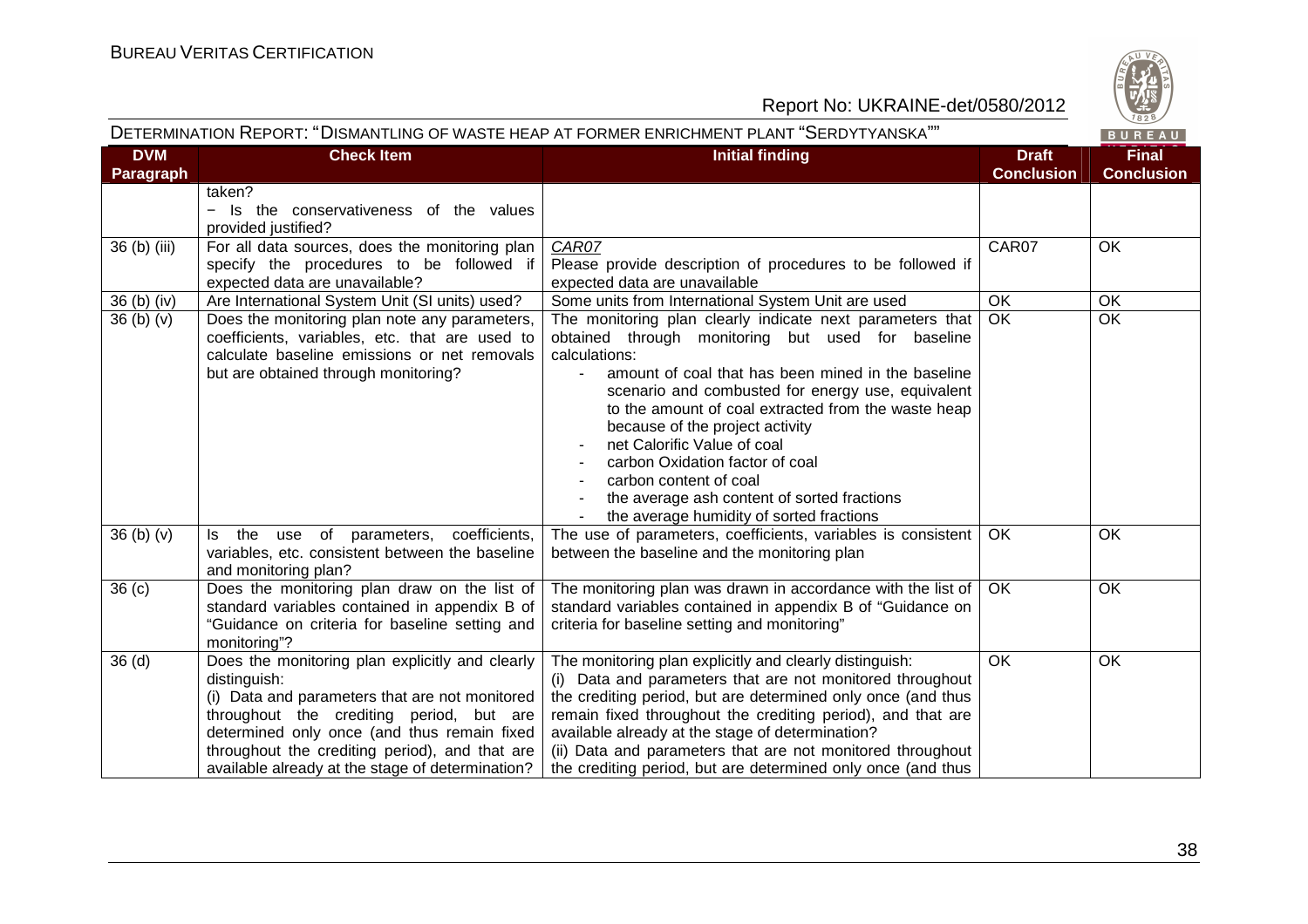

|                                | DETERMINATION REPORT: "DISMANTLING OF WASTE HEAP AT FORMER ENRICHMENT PLANT "SERDYTYANSKA""<br>BUREAU                                                                                                                                                                                                                                       |                                                                                                                                                                                                                                                     |                                   |                                   |
|--------------------------------|---------------------------------------------------------------------------------------------------------------------------------------------------------------------------------------------------------------------------------------------------------------------------------------------------------------------------------------------|-----------------------------------------------------------------------------------------------------------------------------------------------------------------------------------------------------------------------------------------------------|-----------------------------------|-----------------------------------|
| <b>DVM</b><br><b>Paragraph</b> | <b>Check Item</b>                                                                                                                                                                                                                                                                                                                           | <b>Initial finding</b>                                                                                                                                                                                                                              | <b>Draft</b><br><b>Conclusion</b> | <b>Final</b><br><b>Conclusion</b> |
|                                | (ii) Data and parameters that are not monitored<br>throughout the crediting period, but are<br>determined only once (and thus remain fixed<br>throughout the crediting period), but that are<br>not already available at the stage of<br>determination?<br>(iii) Data and parameters that are monitored<br>throughout the crediting period? | remain fixed throughout the crediting period), but that are not<br>already available at the stage of determination?<br>(iii) Data and parameters that are monitored throughout the<br>crediting period.<br>For more information see also CAR        |                                   |                                   |
| 36(e)                          | Does the monitoring plan describe the methods<br>employed for data monitoring (including its<br>frequency) and recording?                                                                                                                                                                                                                   | The monitoring plan clearly describes the methods employed<br>for data monitored, such as direct measuring with metering<br>devices and laboratory samples, account from bookkeeper<br>invoices; frequency of monitoring procedures and recording   | OK.                               | OK                                |
| 36(f)                          | Does the monitoring<br>plan elaborate<br>all<br>algorithms and formulae used<br>for the<br>estimation/calculation<br>baseline<br>0f<br>emissions/removals<br>and<br>project<br>emissions/removals or direct monitoring of<br>emission reductions from the project, leakage,<br>as appropriate?                                              | The monitoring plan elaborates all formulae required to<br>baseline and project emissions adjusted by leakages<br>calculation                                                                                                                       | OK                                | <b>OK</b>                         |
| 36 (f) (i)                     | underlying<br>the<br>rationale<br>the<br>for<br>ls.<br>algorithms/formulae explained?                                                                                                                                                                                                                                                       | The underlying rationale for the formulae is explained                                                                                                                                                                                              | OK.                               | <b>OK</b>                         |
| 36 (f) (ii)                    | Are consistent variables, equation formats,<br>subscripts etc. used?                                                                                                                                                                                                                                                                        | All variables, equation formats, subscripts are used in<br>consistent way                                                                                                                                                                           | OK                                | <b>OK</b>                         |
| 36 (f) (iii)                   | Are all equations numbered?                                                                                                                                                                                                                                                                                                                 | All equations are numbered                                                                                                                                                                                                                          | <b>OK</b>                         | OK                                |
| 36 (f) (iv)                    | Are all variables, with units indicated defined?                                                                                                                                                                                                                                                                                            | All variables with units are indentified                                                                                                                                                                                                            | <b>OK</b>                         | <b>OK</b>                         |
| 36 $(f)(v)$                    | the<br>conservativeness<br>of<br>ls.<br>the<br>algorithms/procedures justified?                                                                                                                                                                                                                                                             | The conservativeness of the procedures are justified                                                                                                                                                                                                | <b>OK</b>                         | <b>OK</b>                         |
| 36 $(f)(v)$                    | To the extent possible, are methods to<br>quantitatively account for uncertainty in key<br>parameters included?                                                                                                                                                                                                                             | Uncertainty level in key parameters identified as low in table<br>D.2 "Quality control and quality assurance procedures<br>undertaken for data monitored". Only uncertainty level of<br>value of waste heap ignition burning is indicated as medium | OK.                               | OK                                |
| 36 (f) (vi)                    | Is consistency between the elaboration of the<br>baseline scenario and the procedure for                                                                                                                                                                                                                                                    | Consistency between the elaboration of baseline scenario<br>and the procedure for emission calculation in the baseline                                                                                                                              | OK                                | OK                                |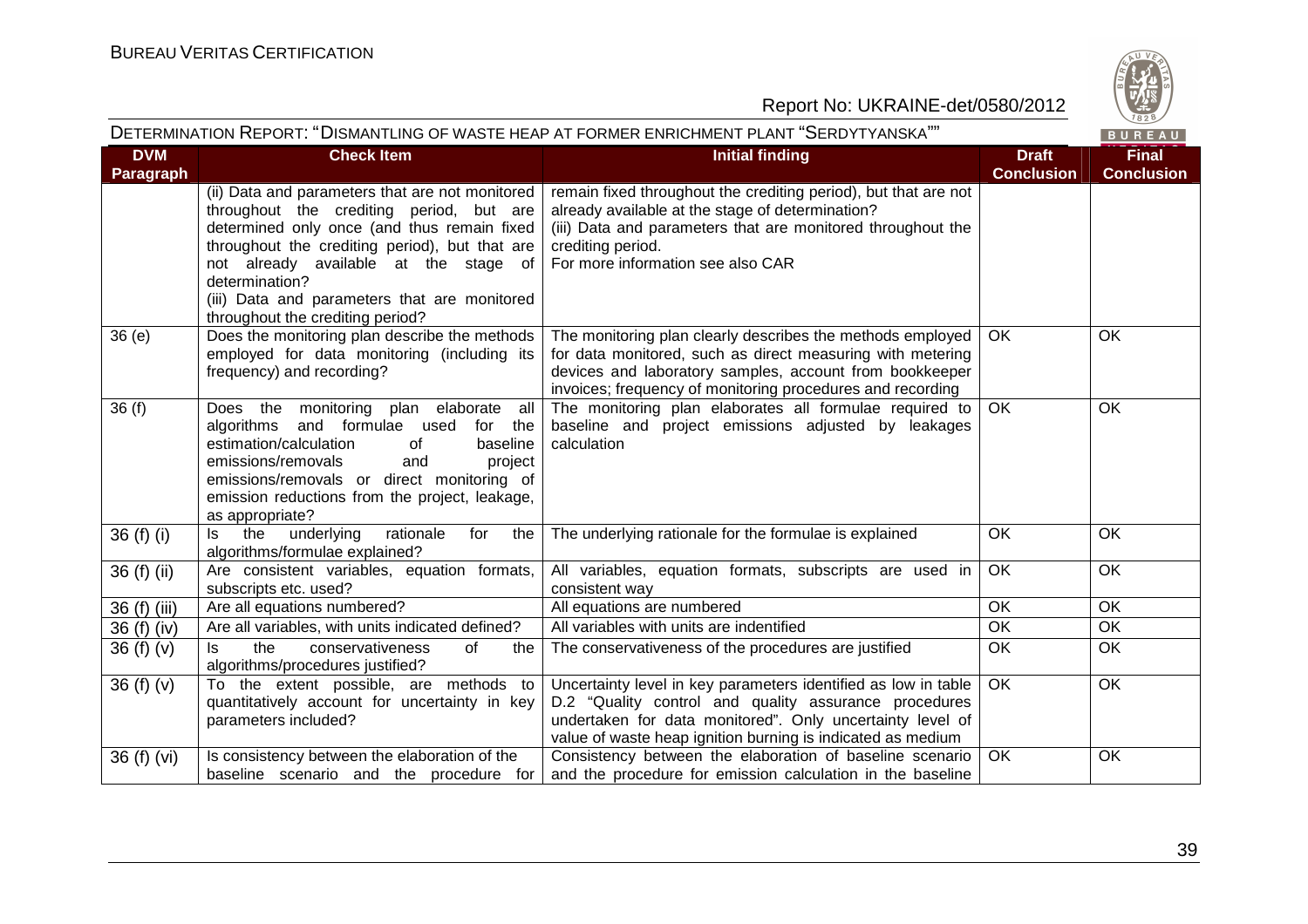

# DETERMINATION REPORT: "DISMANTLING OF WASTE HEAP AT FORMER ENRICHMENT PLANT "SERDYTYANSKA""

|  | ۰ |  |  |
|--|---|--|--|
|  |   |  |  |

| <b>DVM</b><br><b>Paragraph</b> | <b>Check Item</b>                                                                                                                                                                                                                                                                                 | <b>Initial finding</b>                                                                                                                                                                                                                                                        | <b>Draft</b><br><b>Conclusion</b> | <b>Final</b><br><b>Conclusion</b> |
|--------------------------------|---------------------------------------------------------------------------------------------------------------------------------------------------------------------------------------------------------------------------------------------------------------------------------------------------|-------------------------------------------------------------------------------------------------------------------------------------------------------------------------------------------------------------------------------------------------------------------------------|-----------------------------------|-----------------------------------|
|                                | calculating the emissions or net removals of the<br>baseline ensured?                                                                                                                                                                                                                             | are justified                                                                                                                                                                                                                                                                 |                                   |                                   |
| 36 (f) (vii)                   | Are any parts of the algorithms or formulae that<br>are not self-evident explained?                                                                                                                                                                                                               | The monitoring plan contains detailed explanation of each<br>part of formulae                                                                                                                                                                                                 | OK.                               | OK.                               |
| 36 (f) (vii)                   | Is it justified that the procedure is consistent<br>with standard technical procedures in the<br>relevant sector?                                                                                                                                                                                 | The proposed monitoring plan is similar with monitoring<br>plans of JI projects implemented at SIA "Antracit", SIA<br>"Monolit", "Temp" LLC etc, determined by Global Carbon<br>B.V.                                                                                          | OK.                               | OK                                |
| $\overline{36}$ (f) (vii)      | Are references provided as necessary?                                                                                                                                                                                                                                                             | The references are provided in relevant points                                                                                                                                                                                                                                | OK                                | OK                                |
| 36 (f) (vii)                   | Are implicit and explicit key assumptions<br>explained in a transparent manner?                                                                                                                                                                                                                   | The explicit and implicit key assumptions are explained in<br>transparent manner                                                                                                                                                                                              | <b>OK</b>                         | OK                                |
| 36 (f) (vii)                   | Is it clearly stated which assumptions and<br>significant<br>procedures<br>have<br>uncertainty<br>associated with them, and<br>how such<br>uncertainty is to be addressed?                                                                                                                        | Uncertainty level in key parameters identified as low in table<br>D.2 "Quality control and quality assurance procedures<br>undertaken for data monitored". Only uncertainty level of<br>value of waste heap ignition burning is indicated as medium                           | <b>OK</b>                         | OK                                |
| 36 (f) (vii)                   | Is the uncertainty of key parameters described<br>and, where possible, is an uncertainty range at<br>95% confidence level for key parameters for<br>the calculation of emission reductions or<br>enhancements of net removals provided?                                                           | The uncertainty level of parameters monitored is indicated in<br>the section D.2, quality control and quality assurance<br>procedures. The uncertainty level of parameters monitored is<br>indicated as low, only Probability of waste heap burning is<br>indicated as medium | <b>OK</b>                         | OK                                |
| 36(9)                          | Does the monitoring plan identify a national or<br>international monitoring standard if such<br>standard has to be and/or is applied to certain<br>aspects of the project?<br>Does the monitoring plan provide a reference<br>as to where a detailed description of the<br>standard can be found? | The monitoring plan identifies next state ruling documents:<br>GOST 11022-95 and GOST 11014-2001 for<br>(a)<br>sampling analysis process<br>GOST 305-82 on diesel fuel parameters<br>(b)<br>References on detailed description of mentioned standard<br>are provided          | OK                                | OK                                |
| 36(h)                          | Does the monitoring plan document statistical<br>techniques, if used for monitoring, and that they<br>are used in a conservative manner?                                                                                                                                                          | Not applicable for this project                                                                                                                                                                                                                                               | OK                                | OK                                |
| 36(i)                          | Does the monitoring plan present the quality<br>assurance and control procedures for the<br>monitoring process, including, as appropriate,                                                                                                                                                        | CAR08<br>Please add information on calibration of power meter NIK<br>2303 ARK1 and scales VTA-60                                                                                                                                                                              | CAR08                             | OK                                |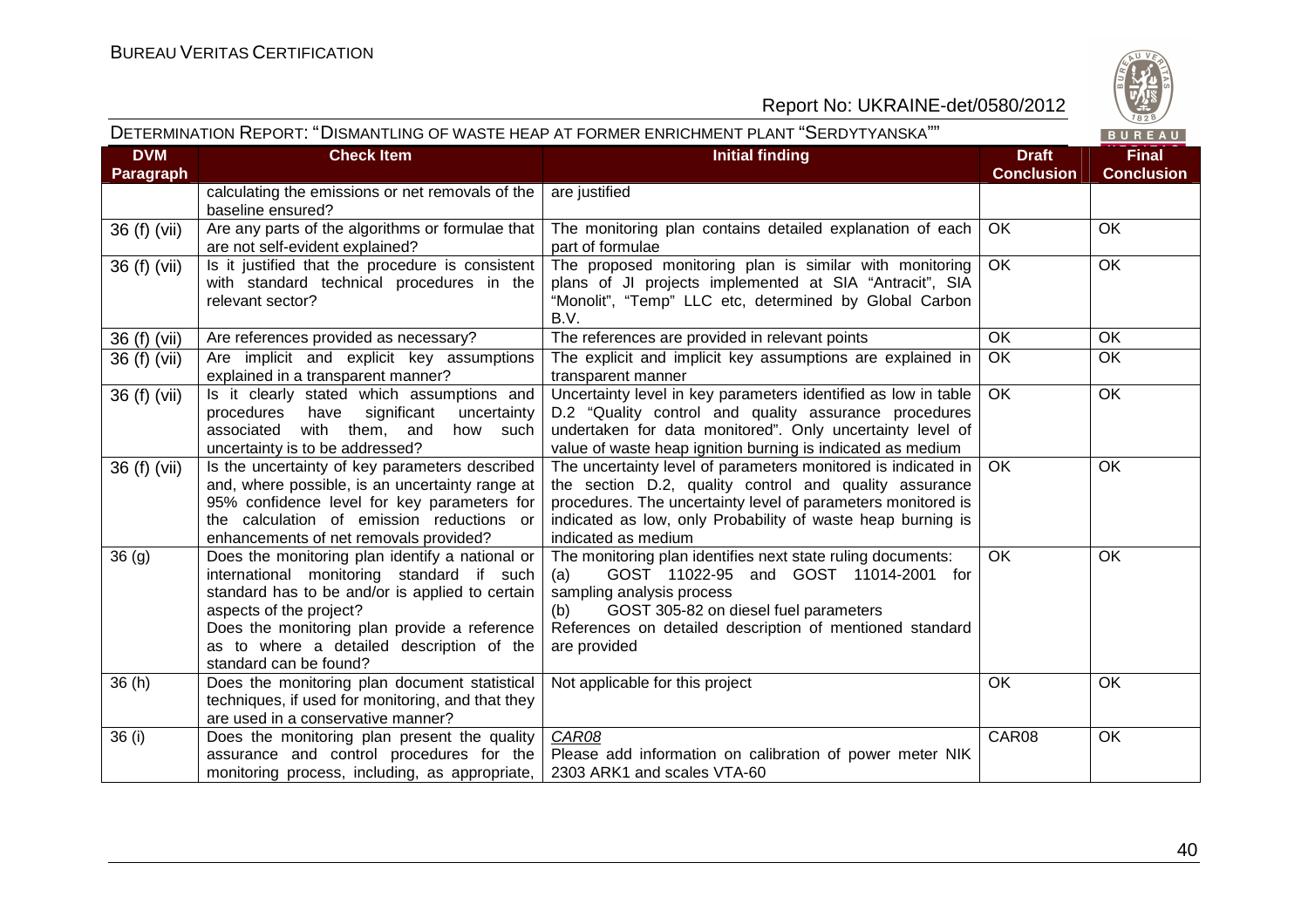

| DETERMINATION REPORT: "DISMANTLING OF WASTE HEAP AT FORMER ENRICHMENT PLANT "SERDYTYANSKA"" |                                                                                                                                                                                                                                                                                                                                   |                                                                                                                                                                                                                                                                                                             |                                   | $\vee$ 829/<br>BUREAU             |
|---------------------------------------------------------------------------------------------|-----------------------------------------------------------------------------------------------------------------------------------------------------------------------------------------------------------------------------------------------------------------------------------------------------------------------------------|-------------------------------------------------------------------------------------------------------------------------------------------------------------------------------------------------------------------------------------------------------------------------------------------------------------|-----------------------------------|-----------------------------------|
| <b>DVM</b><br>Paragraph                                                                     | <b>Check Item</b>                                                                                                                                                                                                                                                                                                                 | <b>Initial finding</b>                                                                                                                                                                                                                                                                                      | <b>Draft</b><br><b>Conclusion</b> | <b>Final</b><br><b>Conclusion</b> |
|                                                                                             | information on calibration and on how records<br>on data and/or method validity and accuracy<br>are kept and made available upon request?                                                                                                                                                                                         |                                                                                                                                                                                                                                                                                                             |                                   |                                   |
| 36(j)                                                                                       | Does the monitoring plan clearly identify the<br>responsibilities and the authority regarding the<br>monitoring activities?                                                                                                                                                                                                       | The monitoring plan clearly identifies the responsibilities and<br>the authorities regarding the monitoring activities, see please<br>section D.3 of the PDD                                                                                                                                                | <b>OK</b>                         | OK                                |
| 36(k)                                                                                       | Does the monitoring plan, on the whole, reflect<br>good monitoring practices appropriate to the<br>project type?<br>If it is a JI LULUCF project, is the good practice<br>guidance developed by IPCC applied?                                                                                                                     | The monitoring plan is identical to monitoring plans in JI<br>projects implemented at SIA "Antracit", SIA "Monolit", "Temp"<br>LLC etc, determined by Global Carbon B.V.                                                                                                                                    | OK                                | OK                                |
| 36(1)                                                                                       | Does the monitoring plan provide, in tabular<br>form, a complete compilation of the data that<br>need to be collected for its application,<br>including data that are measured or sampled<br>and data that are collected from other sources<br>but not including data that are calculated with<br>equations?                      | The monitoring plan provides in tabular form a complete<br>compilation of the data collected and required for emission<br>reduction calculation, including data that are measured or<br>sampled and data that are collected from other sources but<br>not including data that are calculated with equations | OK                                | OK                                |
| 36(m)                                                                                       | Does the monitoring plan indicate that the data<br>monitored and required for verification are to be<br>kept for two years after the last transfer of<br>ERUs for the project?                                                                                                                                                    | The monitoring plan indicates that the data monitored and<br>required for ERUs calculations will be kept two years after<br>the last ERUs transfer                                                                                                                                                          | OK                                | OK                                |
| 37                                                                                          | If selected elements or combinations<br>of<br><b>CDM</b><br>methodologies<br>approved<br><b>or</b><br>methodological tools are used for establishing<br>the monitoring plan, are the selected elements<br>or combination, together with elements<br>supplementary developed by the project<br>participants in line with 36 above? | Selected elements of CDM methodology ACM009, Version<br>03.2 was used for leakages estimations in line within the<br>section 36 above                                                                                                                                                                       | OK                                | OK                                |
|                                                                                             | Approved CDM methodology approach only_Paragraphs 38(a) - 38(d)_Not applicable                                                                                                                                                                                                                                                    |                                                                                                                                                                                                                                                                                                             |                                   |                                   |
| Leakage                                                                                     |                                                                                                                                                                                                                                                                                                                                   | Applicable to both JI specific approach and approved CDM methodology approach_Paragraph 39_Not applicable                                                                                                                                                                                                   |                                   |                                   |
|                                                                                             | JI specific approach only                                                                                                                                                                                                                                                                                                         |                                                                                                                                                                                                                                                                                                             |                                   |                                   |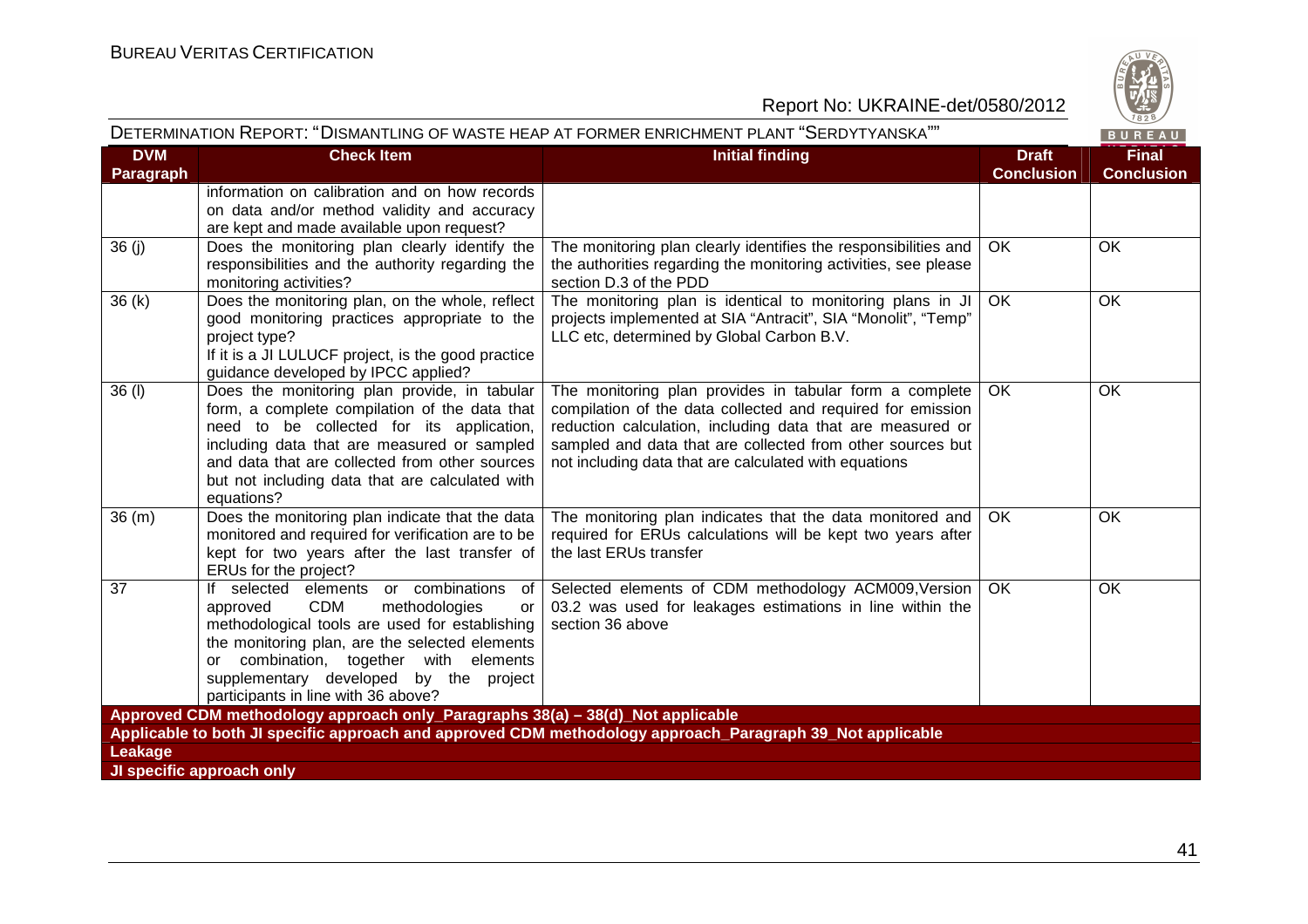

| DETERMINATION REPORT: "DISMANTLING OF WASTE HEAP AT FORMER ENRICHMENT PLANT "SERDYTYANSKA"" |                                                                                                                                                                                                                                                                                                                                                                                               |                                                                                                                                                                                                                                                                                                                                                                                                                                                                                                                                                                                                                                   |                                   | BUREAU                            |
|---------------------------------------------------------------------------------------------|-----------------------------------------------------------------------------------------------------------------------------------------------------------------------------------------------------------------------------------------------------------------------------------------------------------------------------------------------------------------------------------------------|-----------------------------------------------------------------------------------------------------------------------------------------------------------------------------------------------------------------------------------------------------------------------------------------------------------------------------------------------------------------------------------------------------------------------------------------------------------------------------------------------------------------------------------------------------------------------------------------------------------------------------------|-----------------------------------|-----------------------------------|
| <b>DVM</b><br>Paragraph                                                                     | <b>Check Item</b>                                                                                                                                                                                                                                                                                                                                                                             | <b>Initial finding</b>                                                                                                                                                                                                                                                                                                                                                                                                                                                                                                                                                                                                            | <b>Draft</b><br><b>Conclusion</b> | <b>Final</b><br><b>Conclusion</b> |
| 40(a)                                                                                       | Does the PDD appropriately describe an<br>assessment of the potential leakage of the<br>project and appropriately explain which sources<br>of leakage are to be calculated and which can<br>be neglected?                                                                                                                                                                                     | The PDD appropriately describes an assessment of project<br>leakages, and appropriately explains inclusion or exclusion<br>of leakages                                                                                                                                                                                                                                                                                                                                                                                                                                                                                            | OK.                               | <b>OK</b>                         |
| 40(b)                                                                                       | Does the PDD provide a procedure for an ex<br>ante estimate of leakage?                                                                                                                                                                                                                                                                                                                       | Procedure for ex-ante estimations of leakages are described<br>in the section B.2 of the PDD                                                                                                                                                                                                                                                                                                                                                                                                                                                                                                                                      | OK.                               | <b>OK</b>                         |
|                                                                                             | Approved CDM methodology approach only_Paragraph 41_Not applicable                                                                                                                                                                                                                                                                                                                            |                                                                                                                                                                                                                                                                                                                                                                                                                                                                                                                                                                                                                                   |                                   |                                   |
|                                                                                             | Estimation of emission reductions or enhancements of net removals                                                                                                                                                                                                                                                                                                                             |                                                                                                                                                                                                                                                                                                                                                                                                                                                                                                                                                                                                                                   |                                   |                                   |
| 42                                                                                          | Does the PDD indicate which of the following<br>approaches it chooses?<br>(a) Assessment of emissions or net removals in<br>the baseline scenario and in the project<br>scenario<br>(b) Direct assessment of emission reductions                                                                                                                                                              | The PDD indicates that assessment of emissions in the<br>baseline scenario and in the project scenario was chosen                                                                                                                                                                                                                                                                                                                                                                                                                                                                                                                 | OK                                | OK                                |
| 43                                                                                          | If the approach (a) in 42 is chosen, does the<br>PDD provide ex ante estimates of:<br>(a) Emissions or net removals for the project<br>scenario (within the project boundary)?<br>(b) Leakage, as applicable?<br>(c) Emissions or net removals for the baseline<br>scenario (within the project boundary)?<br>(d) Emission reductions or enhancements of<br>net removals adjusted by leakage? | The PDD provides estimates of:<br>(a) Emissions for the project scenario, which is 51 354<br>tonnes of CO2 equivalent for 01/02/2008-<br>31/03/2012<br>(b) Leakages, which is -489 425 tonnes of CO2<br>equivalent for 01/02/2008-31/03/2012<br>(c) Emissions for the baseline scenario which is 1<br>563 307 tonnes of CO2 equivalent for 01/02/2008-<br>31/03/2012<br>(d) Emission reduction adjusted by leakage, which is 2<br>001 377 tonnes of CO2 equivalent for 01/02/2008-<br>31/03/2012<br>CAR09<br>Please check rounding's in the section E<br>CAR <sub>10</sub><br>Please check JI PDD form in the head of section E.2 | CAR09<br>CAR10                    | OK<br>OK                          |
| 44                                                                                          | If the approach (b) in 42 is chosen, does the<br>PDD provide ex ante estimates of:                                                                                                                                                                                                                                                                                                            | See section 42                                                                                                                                                                                                                                                                                                                                                                                                                                                                                                                                                                                                                    |                                   |                                   |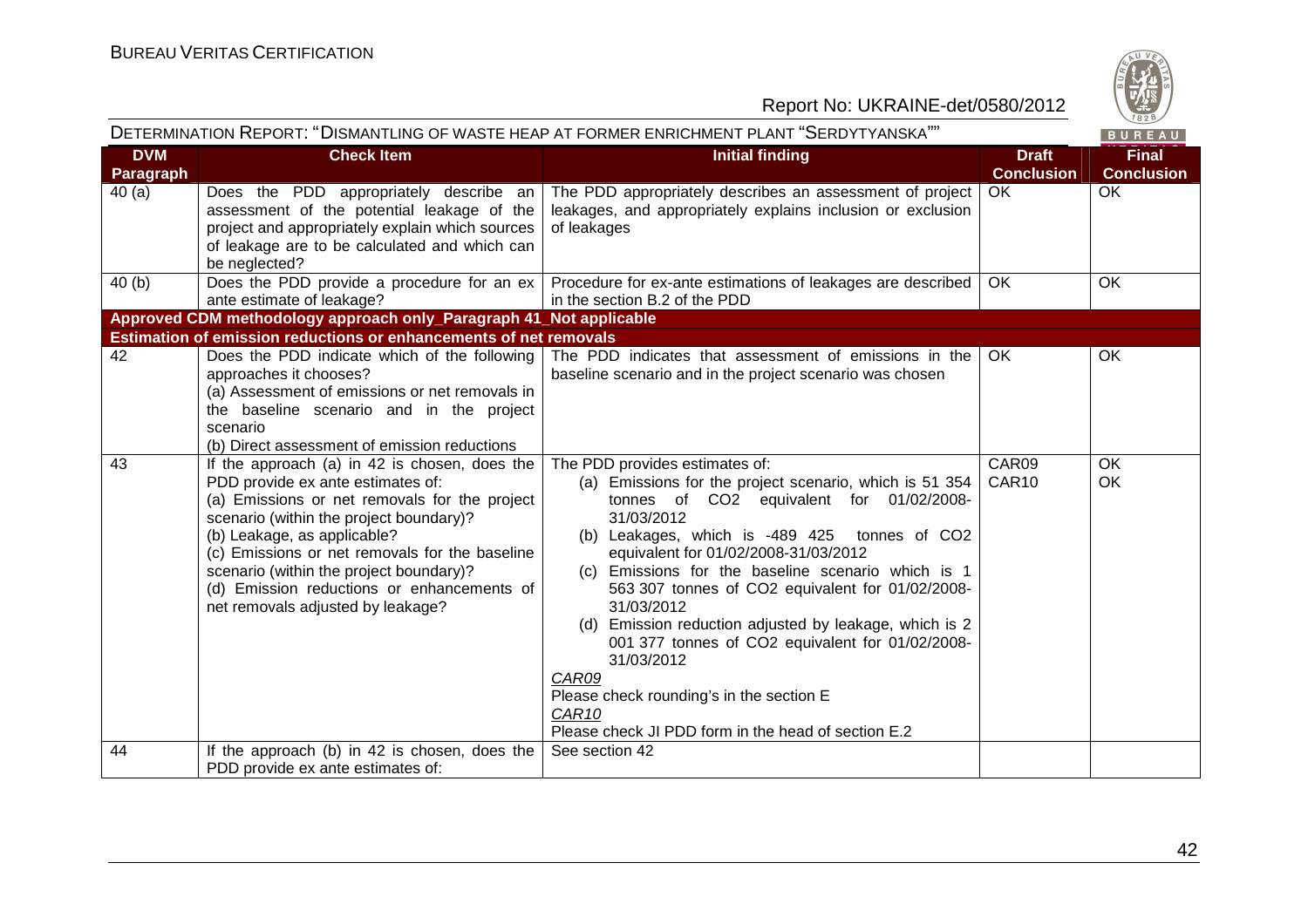

| DETERMINATION REPORT: "DISMANTLING OF WASTE HEAP AT FORMER ENRICHMENT PLANT "SERDYTYANSKA""<br>BUREAU |                                                                                                                                                                                                                                                                                                                                                                                                                                                                                                                                                                                                                                                                                                                                                                                                                                                                                                                                                                                                                                                                                                                                                                              |                                                                                                                                                                                                                                                                                                                                                                                                                                                                                                                                                                                                                                                                                                                                                                                                                                                                                                                                                                                                                                                                                                                                                                                                                                                                                                                                                              |                                   |                                   |
|-------------------------------------------------------------------------------------------------------|------------------------------------------------------------------------------------------------------------------------------------------------------------------------------------------------------------------------------------------------------------------------------------------------------------------------------------------------------------------------------------------------------------------------------------------------------------------------------------------------------------------------------------------------------------------------------------------------------------------------------------------------------------------------------------------------------------------------------------------------------------------------------------------------------------------------------------------------------------------------------------------------------------------------------------------------------------------------------------------------------------------------------------------------------------------------------------------------------------------------------------------------------------------------------|--------------------------------------------------------------------------------------------------------------------------------------------------------------------------------------------------------------------------------------------------------------------------------------------------------------------------------------------------------------------------------------------------------------------------------------------------------------------------------------------------------------------------------------------------------------------------------------------------------------------------------------------------------------------------------------------------------------------------------------------------------------------------------------------------------------------------------------------------------------------------------------------------------------------------------------------------------------------------------------------------------------------------------------------------------------------------------------------------------------------------------------------------------------------------------------------------------------------------------------------------------------------------------------------------------------------------------------------------------------|-----------------------------------|-----------------------------------|
| <b>DVM</b><br>Paragraph                                                                               | <b>Check Item</b>                                                                                                                                                                                                                                                                                                                                                                                                                                                                                                                                                                                                                                                                                                                                                                                                                                                                                                                                                                                                                                                                                                                                                            | <b>Initial finding</b>                                                                                                                                                                                                                                                                                                                                                                                                                                                                                                                                                                                                                                                                                                                                                                                                                                                                                                                                                                                                                                                                                                                                                                                                                                                                                                                                       | <b>Draft</b><br><b>Conclusion</b> | <b>Final</b><br><b>Conclusion</b> |
|                                                                                                       | (a) Emission reductions or enhancements of<br>net removals (within the project boundary)?<br>(b) Leakage, as applicable?<br>(c) Emission reductions or enhancements of<br>net removals adjusted by leakage?                                                                                                                                                                                                                                                                                                                                                                                                                                                                                                                                                                                                                                                                                                                                                                                                                                                                                                                                                                  |                                                                                                                                                                                                                                                                                                                                                                                                                                                                                                                                                                                                                                                                                                                                                                                                                                                                                                                                                                                                                                                                                                                                                                                                                                                                                                                                                              |                                   |                                   |
| 45                                                                                                    | For both approaches in 42<br>(a) Are the estimates in 43 or 44 given:<br>(i) On a periodic basis?<br>(ii) At least from the beginning until the end of<br>the crediting period?<br>(iii) On a source-by-source/sink-by-sink<br>basis?<br>(iv) For each GHG?<br>(v) In tones of CO2 equivalent, using global<br>warming potentials defined by decision<br>2/CP.3 or as subsequently revised in<br>accordance with Article 5 of the Kyoto<br>Protocol?<br>(b) Are the formula used for calculating the<br>estimates in 43 or 44 consistent throughout the<br>PDD?<br>(c) For calculating estimates in 43 or 44, are<br>key factors influencing the baseline emissions<br>or removals and the activity level of the project<br>and the emissions or net removals as well as<br>risks associated with the project taken into<br>account, as appropriate?<br>(d) Are data sources used for calculating the<br>estimates in 43 or 44 clearly identified, reliable<br>and transparent?<br>(e) Are emission factors (including default<br>emission factors) if used for calculating the<br>estimates in 43 or 44 selected by carefully<br>balancing accuracy and reasonableness, and | (a) The estimates are given on<br>(i) on a yearly basis<br>(ii) from 01/02/2008 till 31/12/2012<br>(iii) On a source-by-source/sink-by-sink basis<br>- for each GHG, which are CH4 and CO2<br>- in tonnes of CO2 equivalent<br>- using global warming potentials defined by decision 2/CP.3<br>(b) The formula used for calculating in 43 is consistent<br>throughout the PDD<br>(c) The key factors influencing the baseline emissions and<br>the activity level of the project and the emissions as well as<br>risks associated with the project were taken into account for<br>calculating estimates in 43<br>(d) The data sources used for calculating the estimates in 43<br>are clearly identified, reliable and transparent.<br>(e) emission factors used for calculations in 43 are in line<br>with National GHG Inventory Report approved by Ukrainian<br><b>DFP</b><br>(f) The estimations in 43 are based on conservative<br>assumptions and the most plausible scenarios in a<br>transparent manner<br>(g) the estimates in 43 are consistent throughout the PDD<br>(h) the annual average value of estimated emission<br>reductions is calculated by dividing the total estimated<br>emission reductions or enhancements of net removals over<br>the crediting period by the total months of the crediting<br>period and multiplying by twelve. | <b>OK</b>                         | OK                                |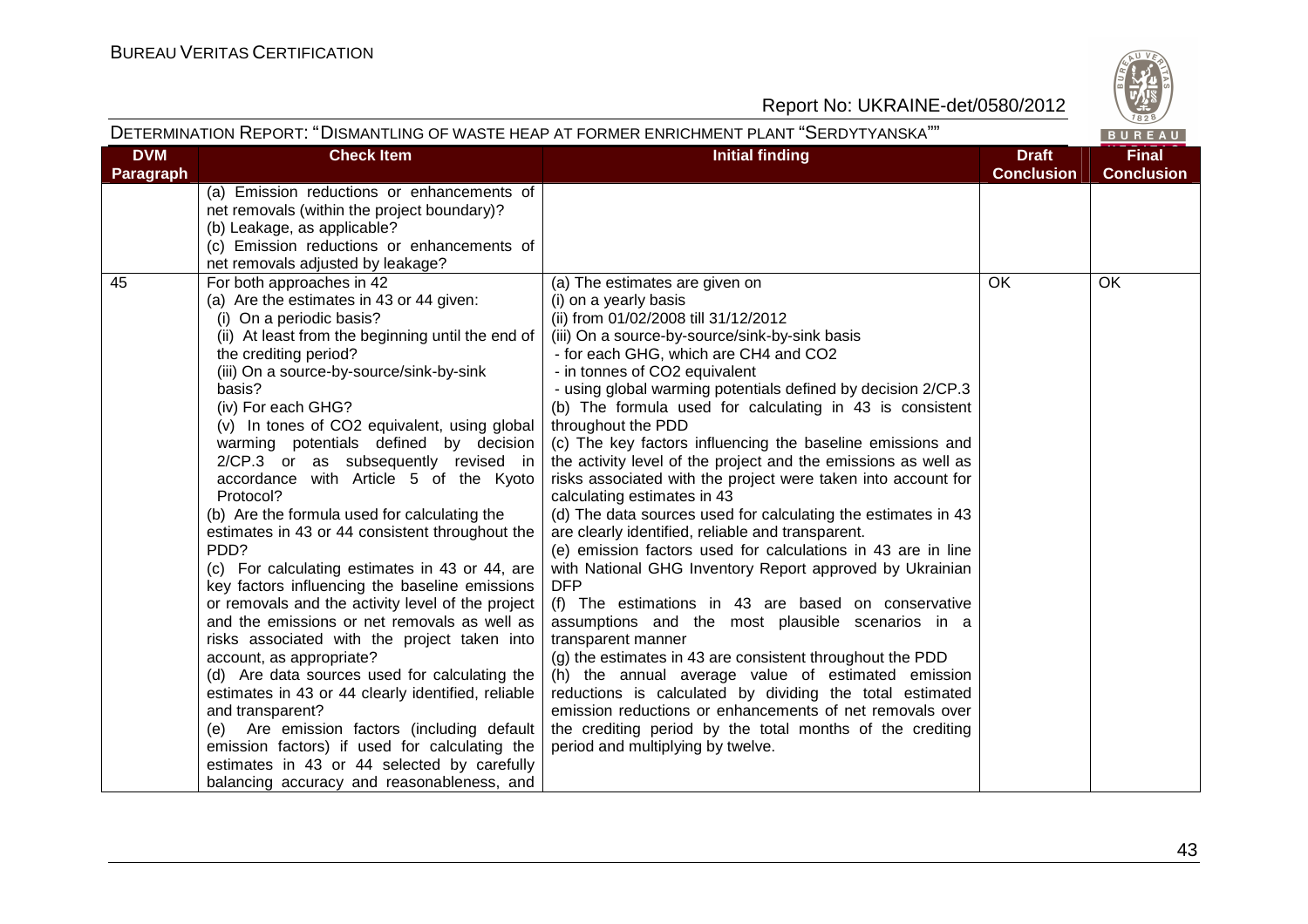

| DETERMINATION REPORT: "DISMANTLING OF WASTE HEAP AT FORMER ENRICHMENT PLANT "SERDYTYANSKA""<br>BUREAU |                                                                                                                                                                                                                                                                                                                                                                                                                                                                                                                                                                                    |                                                                                                                                                                                                                                                                         |                                   |                                   |
|-------------------------------------------------------------------------------------------------------|------------------------------------------------------------------------------------------------------------------------------------------------------------------------------------------------------------------------------------------------------------------------------------------------------------------------------------------------------------------------------------------------------------------------------------------------------------------------------------------------------------------------------------------------------------------------------------|-------------------------------------------------------------------------------------------------------------------------------------------------------------------------------------------------------------------------------------------------------------------------|-----------------------------------|-----------------------------------|
| <b>DVM</b><br>Paragraph                                                                               | <b>Check Item</b>                                                                                                                                                                                                                                                                                                                                                                                                                                                                                                                                                                  | <b>Initial finding</b>                                                                                                                                                                                                                                                  | <b>Draft</b><br><b>Conclusion</b> | <b>Final</b><br><b>Conclusion</b> |
|                                                                                                       | appropriately justified of the choice?<br>(f) Is the estimation in 43 or 44 based on<br>conservative assumptions and the most<br>plausible scenarios in a transparent manner?<br>$(g)$ Are the estimates in 43 or 44 consistent<br>throughout the PDD?<br>Is the annual average of estimated<br>(h)<br>emission reductions or enhancements of net<br>removals calculated by dividing the total<br>estimated<br>emission<br>reductions<br>or<br>enhancements of net removals over the<br>crediting period by the total months of the<br>crediting period and multiplying by twelve? |                                                                                                                                                                                                                                                                         |                                   |                                   |
| 46                                                                                                    | If the calculation of the baseline emissions or<br>net removals is to be performed ex post, does<br>the PDD include an illustrative ex ante<br>emissions or net removals calculation?                                                                                                                                                                                                                                                                                                                                                                                              | The PDD includes illustrative ex ante calculations of<br>emission reductions for 2012 year                                                                                                                                                                              | <b>OK</b>                         | OK.                               |
|                                                                                                       | Approved CDM methodology approach only_Paragraphs 47(a) - 47(b)_Not applicable                                                                                                                                                                                                                                                                                                                                                                                                                                                                                                     |                                                                                                                                                                                                                                                                         |                                   |                                   |
| <b>Environmental impacts</b>                                                                          |                                                                                                                                                                                                                                                                                                                                                                                                                                                                                                                                                                                    |                                                                                                                                                                                                                                                                         |                                   |                                   |
| 48(a)                                                                                                 | Does the PDD list and attach documentation on<br>the analysis of the environmental impacts of<br>the project, including transboundary impacts, in<br>accordance with procedures as determined by<br>the host Party?                                                                                                                                                                                                                                                                                                                                                                | The PDD provides analysis of environmental impacts in<br>accordance with actual Ukrainian rules. Environmental<br>impact assessment, as a part of work project is note in the<br>section F. Environmental impact assessment was provided<br>to the project in 2008 year | <b>OK</b>                         | OK                                |
| 48(b)                                                                                                 | If the analysis in 48 (a) indicates that the<br>environmental<br>impacts<br>considered<br>are<br>significant by the project participants or the<br>host Party, does the PDD provide conclusion<br>and all references to supporting documentation<br>of an environmental impact assessment<br>undertaken in accordance with the procedures<br>as required by the host Party?                                                                                                                                                                                                        | The PDD provides conclusion on Environmental impact<br>assessment undertaken in accordance with requirements of<br>the Host Party                                                                                                                                       | <b>OK</b>                         | OK.                               |
|                                                                                                       | <b>Stakeholder consultation</b>                                                                                                                                                                                                                                                                                                                                                                                                                                                                                                                                                    |                                                                                                                                                                                                                                                                         |                                   |                                   |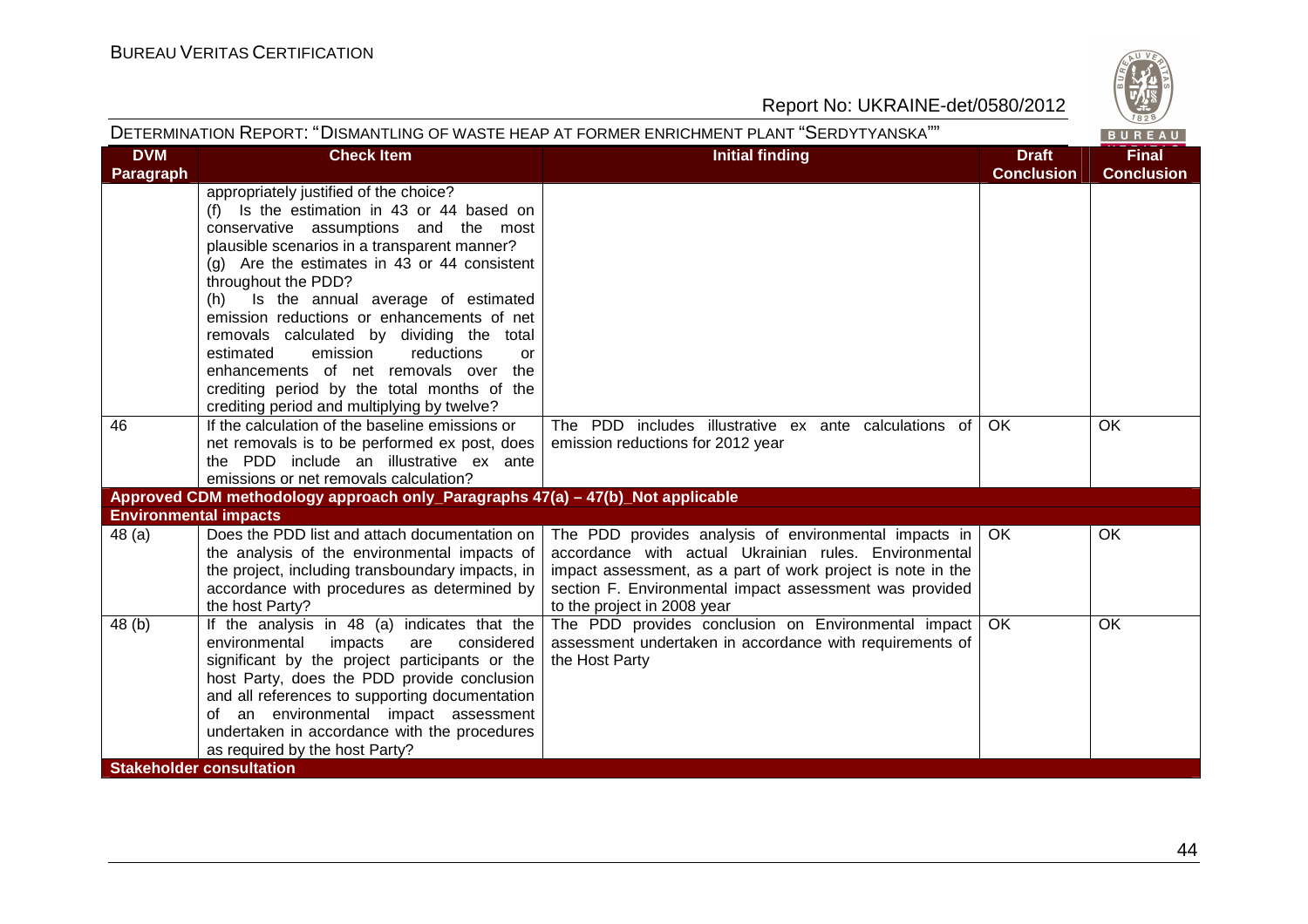

| DETERMINATION REPORT: "DISMANTLING OF WASTE HEAP AT FORMER ENRICHMENT PLANT "SERDYTYANSKA""                         |                                                                                                                                                                                                                                                                                                                                                                   |                                                                                                                                                                                                                                                                                                                                         |                                   |                                   |  |  |  |
|---------------------------------------------------------------------------------------------------------------------|-------------------------------------------------------------------------------------------------------------------------------------------------------------------------------------------------------------------------------------------------------------------------------------------------------------------------------------------------------------------|-----------------------------------------------------------------------------------------------------------------------------------------------------------------------------------------------------------------------------------------------------------------------------------------------------------------------------------------|-----------------------------------|-----------------------------------|--|--|--|
| <b>DVM</b><br>Paragraph                                                                                             | <b>Check Item</b>                                                                                                                                                                                                                                                                                                                                                 | <b>Initial finding</b>                                                                                                                                                                                                                                                                                                                  | <b>Draft</b><br><b>Conclusion</b> | <b>Final</b><br><b>Conclusion</b> |  |  |  |
| 49                                                                                                                  | If stakeholder consultation was undertaken in<br>accordance with the procedure as required by<br>the host Party, does the PDD provide:<br>A list of stakeholders from whom<br>(a)<br>comments on the projects have been received,<br>if any?<br>(b) The nature of the comments?<br>A description on whether and how the<br>(C)  <br>comments have been addressed? | The actual Ukraine legislation doesn't require public OK<br>information for JI projects. Project was presented to local<br>authorities and obtained positive opinion (positive conclusion<br>on work project). Any comments from local communities<br>were not obtained. Comments will be collected during the<br>determination process |                                   | OK                                |  |  |  |
| Determination regarding small-scale projects (additional elements for assessment)_Paragraphs 50 - 57_Not applicable |                                                                                                                                                                                                                                                                                                                                                                   |                                                                                                                                                                                                                                                                                                                                         |                                   |                                   |  |  |  |
|                                                                                                                     | Determination regarding land use, land-use change and forestry projects _Paragraphs 58 - 64(d)_Not applicable                                                                                                                                                                                                                                                     |                                                                                                                                                                                                                                                                                                                                         |                                   |                                   |  |  |  |
|                                                                                                                     | Determination regarding programmes of activities_Paragraphs 66 - 73_Not applicable                                                                                                                                                                                                                                                                                |                                                                                                                                                                                                                                                                                                                                         |                                   |                                   |  |  |  |

# **Table 2 Resolution of Corrective Action and Clarification Requests**

| Draft report clarifications and corrective action<br>requests by validation team | Ref. to<br>checklist<br>question<br>in table 1 | Summary of project participant response                                                                                                                                                                                                                                                                                | <b>Determination team conclusion</b> |
|----------------------------------------------------------------------------------|------------------------------------------------|------------------------------------------------------------------------------------------------------------------------------------------------------------------------------------------------------------------------------------------------------------------------------------------------------------------------|--------------------------------------|
| CAR01<br>Please add JI component in the project history                          |                                                | Added in the Section A.2.: Since 2008<br>project is considered as JI projects. Project<br>Idea (PIN) was submitted to assigned<br>Coordinating Center (State Agency of<br>Environmental Investments) on 18/07/2012.<br>More information is also provided in Section<br>A.5. "Project approval by the Parties involved" | The issue is closed                  |
| CAR02<br>Please indicate length of crediting period in YY years<br>MM months     |                                                | The crediting period was given in the format -<br>XX years YY months, indicating the beginning<br>and end of the period.                                                                                                                                                                                               | The issue is closed                  |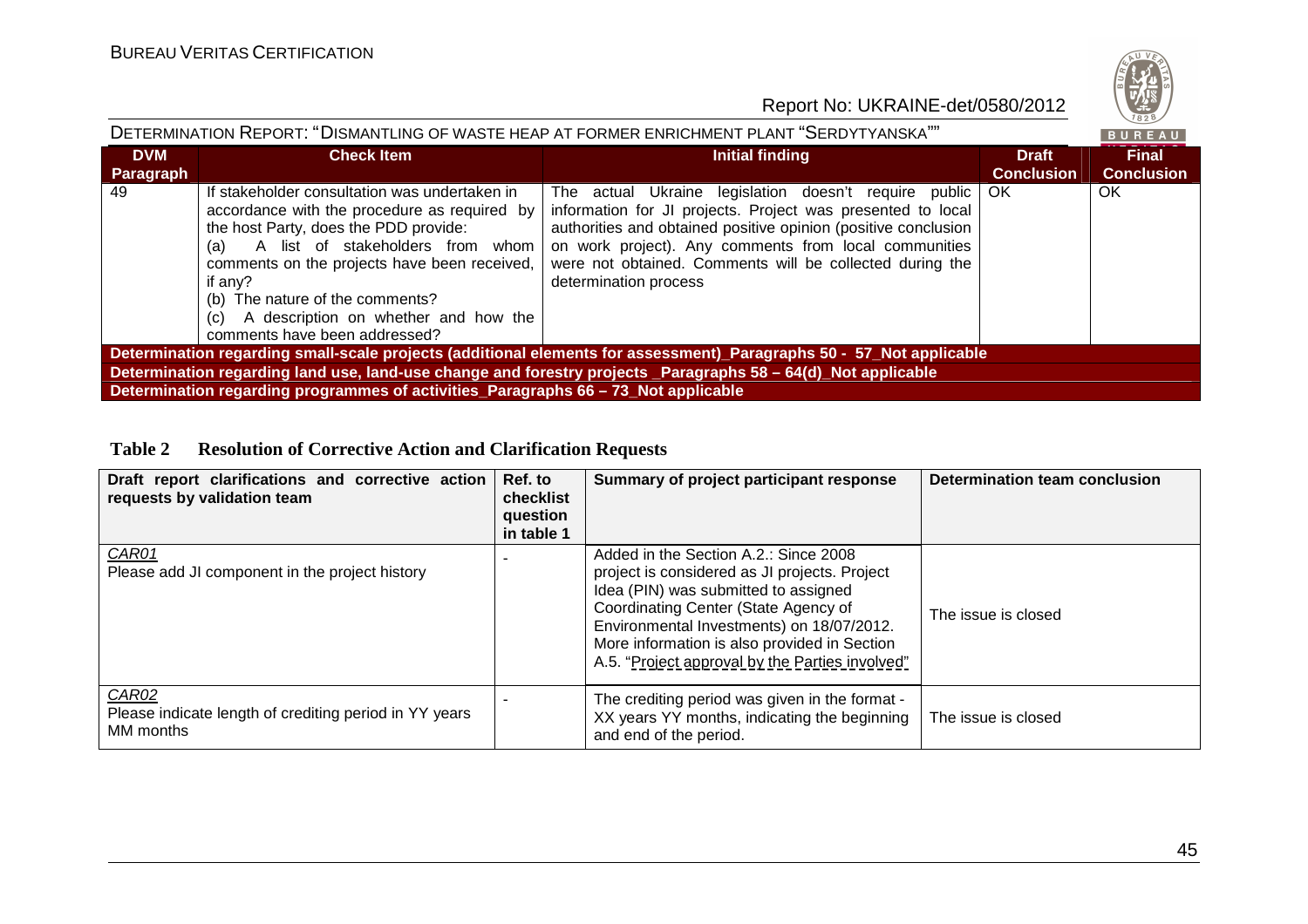

| DETERMINATION REPORT: "DISMANTLING OF WASTE HEAP AT FORMER ENRICHMENT PLANT "SERDYTYANSKA""                                                                                                                                                                                                                     |            |                                                                                                                                                                                                            |                           |  |
|-----------------------------------------------------------------------------------------------------------------------------------------------------------------------------------------------------------------------------------------------------------------------------------------------------------------|------------|------------------------------------------------------------------------------------------------------------------------------------------------------------------------------------------------------------|---------------------------|--|
| CAR03<br>Please provide in the PDD Letter of Endorsement<br>issued by DFP of the Host Party and written project<br>approvals from both parties involved                                                                                                                                                         | 19         | Letter of Endorsement from SEIA of Ukraine<br>#1934/23/7 obtained 23/07/2012. It is planned<br>to get a letter of approval from SEIA and a<br>letter of approval from a foreign country in<br>August 2012. | <b>VERITAS</b><br>Pending |  |
| CAR04<br>PDD lists in table 5 standard variables, approved by<br>Ukrainian DFP for 2008-2011 years, and these values<br>are used for ERUs estimations in 2012 year. Please<br>mark table 5 as monitored parameters.                                                                                             | 25         | The name of the table 5 is changed. List of<br>constants and parameters in the calculation of<br>baseline emissions. It is mentioned, that<br>during the monitoring period the value can be<br>changed     | The issue is closed       |  |
| CAR05<br>Please explain why multi-project emission factor<br>cannot be used in this project                                                                                                                                                                                                                     | 25         | Methodology, which can use multi-project<br>emission factor, is not developed for such<br>type of projects.                                                                                                | The issue is closed       |  |
| CAR05<br>Please rename table 22 in the section D, these<br>parameters are default but not are constant.<br>Please indicate default values as monitored in the<br>section D.1.1.1<br>Also please note that default parameters for 2012<br>years will be used in line with relevant rules of SEIA in<br>2012 year | 36(b)      | The name of the table 22 is changed: "List of<br>parameters and constants used in the<br>calculations of emissions". It is mentioned,<br>that during the monitoring period the value<br>can be changed     | The issue is closed       |  |
| CAR07<br>Please provide description of procedures to be<br>followed if expected data are unavailable                                                                                                                                                                                                            | 36(b)(iii) | This procedure is described in Section D<br>"Procedures identified for corrective<br>actions in order to provide for more<br>accurate future monitoring and reporting".                                    | The issue is closed       |  |
| CAR08<br>Please add information on calibration of power meter<br>NIK 2303 ARK1 and scales VTA-60                                                                                                                                                                                                                | 36(i)      | Information about calibration of the meter and<br>scales is added in the Appendix 3.                                                                                                                       | The issue is closed       |  |
| CAR09<br>Please check rounding's in the section E                                                                                                                                                                                                                                                               | 43         | Rounding is verified, values are corrected.                                                                                                                                                                | The issue is closed       |  |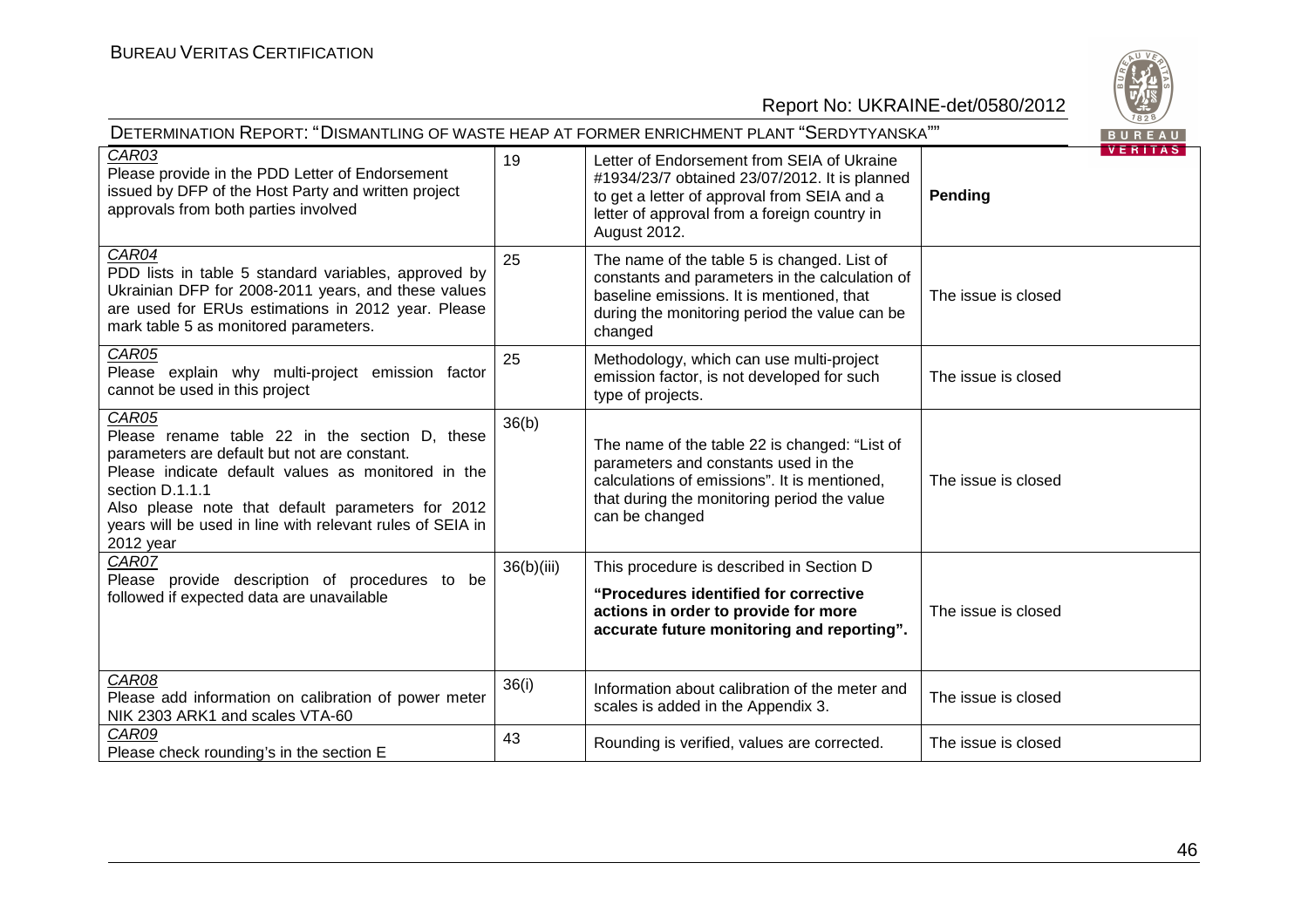| DETERMINATION REPORT: "DISMANTLING OF WASTE HEAP AT FORMER ENRICHMENT PLANT "SERDYTYANSKA""                                                                   |       |                                                                                                                                                                                                                                                                 |                     | BUREAU         |
|---------------------------------------------------------------------------------------------------------------------------------------------------------------|-------|-----------------------------------------------------------------------------------------------------------------------------------------------------------------------------------------------------------------------------------------------------------------|---------------------|----------------|
| CAR <sub>10</sub><br>Please check JI PDD form in the head of section E.2                                                                                      | 43    | The form is corrected due to the "Guidelines"<br>for users of the joint implementation project<br>design document form".                                                                                                                                        | The issue is closed | <b>VERITAS</b> |
| CL01<br>Please explain current status of dismantled waste<br>heap, and add data for its formation                                                             |       | Currently, 100% of the waste heap is<br>dismantled. The waste heap was formed in<br>the 80s of the 20th century                                                                                                                                                 | The issue is closed |                |
| CLO2<br>Please indicate source of project geographical<br>coordinates                                                                                         |       | Source of the project geographical<br>coordinates - program Google-Earth.                                                                                                                                                                                       | The issue is closed |                |
| CL <sub>03</sub><br>Please add information on coal content in the fraction<br>$+30$ mm                                                                        |       | The content of coal in the fraction $(+30)$ is not<br>a parameter, which is monitored and is not<br>involved in emissions calculating. This fraction<br>goes to the filling-in of local roads, the<br>possibility of her spontaneous combustion is<br>excluded. | The issue is closed |                |
| CL04<br>Please indicate class of energy consumption of sorting<br>factory in accordance with Order #1052 of NERC                                              | 25    | According to the order #1052 NERC,<br>customers who consume less than 150 MWh<br>per month, are indicated as the 2 class. The<br>sorting complex consumes less electricity, so<br>it belongs to the 2 class of consumers.                                       | The issue is closed |                |
| CL <sub>05</sub><br>Please clarify values of project output (coal or rock<br>mass) to comparing with JI project on waste heap of<br>former Rossypnyanska mine | 29(b) | Clarification is made, according to the data on<br>the number of fractions (0-30mm) in<br>comparable and recent projects: in both<br>projects the amount of sorted small fraction<br>ranges from 300,000 to 400,000 tons per<br>year.                           | The issue is closed |                |